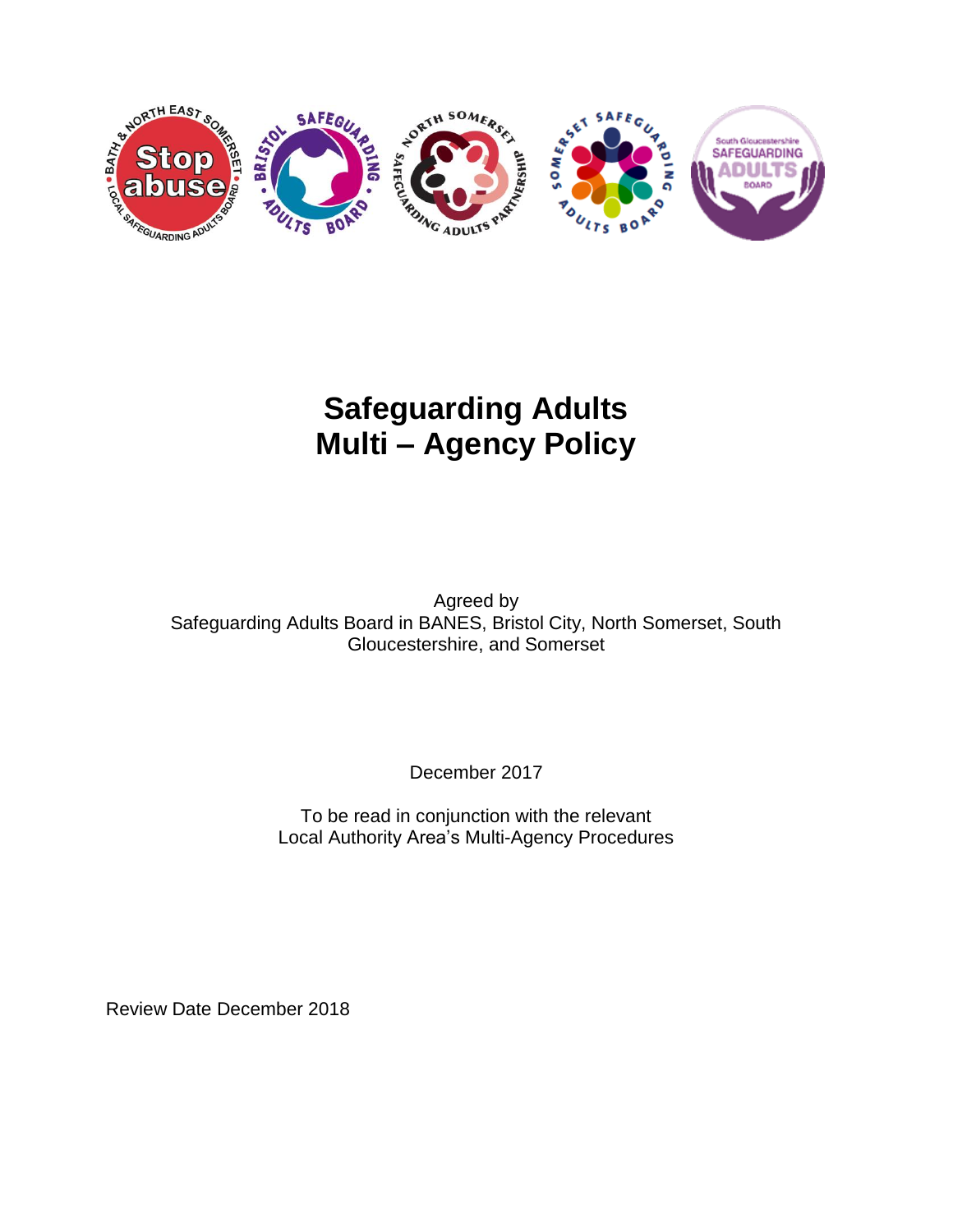# Our commitments

#### **SAFEGUARDING IS EVERYBODY'S BUSINESS**

Safeguarding is the responsibility of everyone including statutory, independent and voluntary agencies as well as every citizen. We will work together to prevent and protect adults with care and support needs from abuse and promote wellbeing.

#### **EQUALITY AND DIVERSITY**

Each agency and organisation is committed to supporting the right of adults at risk to be safeguarded from abuse and ensuring that all staff and volunteers work together in accordance with this Policy and act promptly in investigating allegations or suspicions of abuse. It is recognised that adults at risk from specific key groups may experience discrimination and less favourable treatment on the grounds of their age; disability; race; colour; ethnic or national origin; financial or economic status; gender or marital status; HIV status; homelessness or lack of a fixed address; political view or trade union activity; religion or belief; sexuality; or unrelated criminal convictions. We will take positive steps to stop any unfair/unlawful discrimination, and carry out positive action where lawful.

### **DOING NOTHING IS NOT AN OPTION**

If we know or suspect that an adult at risk is being abused, we will do something about it and ensure our work is properly recorded. We will share information in a timely way.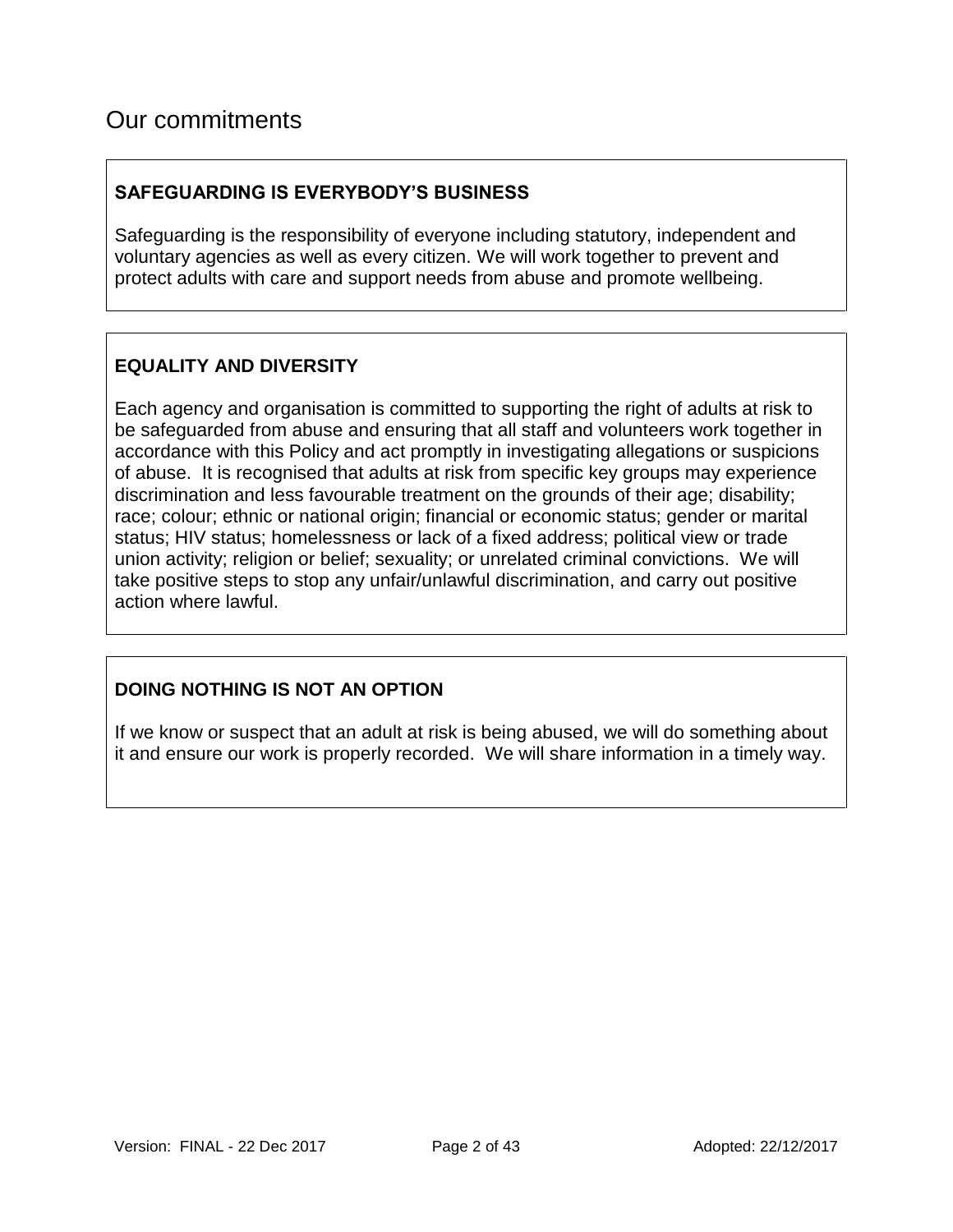### **REPORTING A CONCERN**

If you need to make a safeguarding referral, the numbers for each local area are:

| <b>Bath and North East Somerset</b> | Tel: 01225 396000   |
|-------------------------------------|---------------------|
| <b>Bristol City Council</b>         | Tel: 0117 922 2700  |
| <b>North Somerset Council</b>       | Tel: 01275 88 88 01 |
| South Gloucestershire Council       | Tel: 01454 868007   |
| <b>Somerset County Council</b>      | Tel: 0300 123 2224  |

#### **Complaints**

If you, as a member of the public, have reason to believe that concerns about a Safeguarding Adults issue have not been appropriately addressed, you may make a formal complaint by contacting the complaints department in the relevant Local Authority.

| <b>Bath and North East Somerset Council</b> | Tel: 01225 477000  |
|---------------------------------------------|--------------------|
| <b>Bristol City Council</b>                 | Tel: 0117 922 2723 |
| North Somerset Council                      | Tel: 01275 882171  |
| South Gloucestershire Council               | Tel: 01454 865924  |
| <b>Somerset County Council</b>              | Tel: 0300 123 2224 |

Professionals are encouraged to follow local escalation and resolution processes in the first instance to resolve any disagreements or concerns.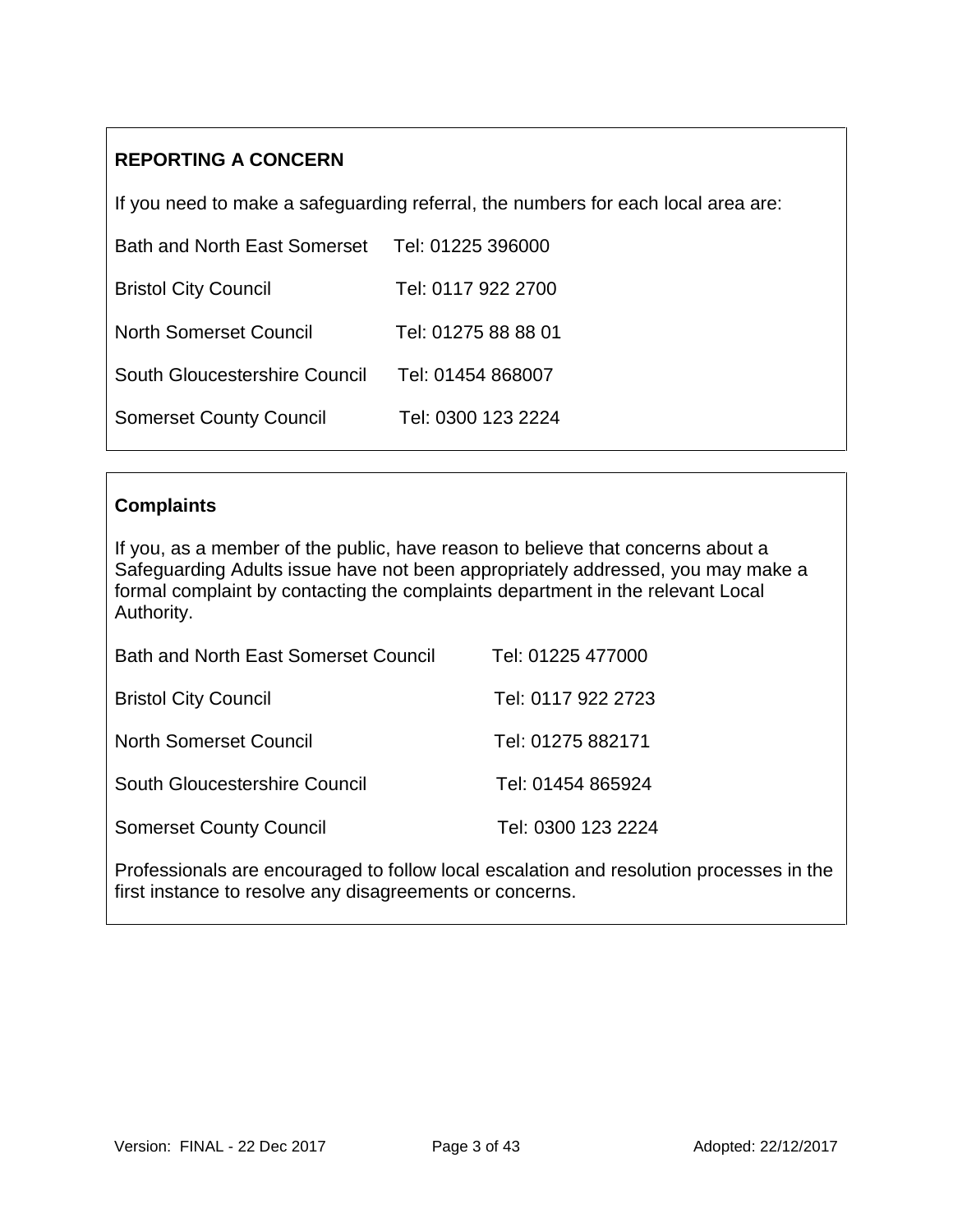## **Contents**

| $\overline{2}$ |     |  |
|----------------|-----|--|
|                | 2.1 |  |
|                | 2.2 |  |
|                | 2.3 |  |
| $\mathbf{3}$   |     |  |
|                | 3.1 |  |
|                | 3.2 |  |
|                | 3.3 |  |
|                | 3.4 |  |
| $\overline{4}$ |     |  |
|                | 4.1 |  |
|                | 4.2 |  |
|                | 4.3 |  |
|                |     |  |
| 5              |     |  |
| 6              |     |  |
|                | 6.1 |  |
| $\overline{7}$ |     |  |
| 8              |     |  |
|                | 8.1 |  |
|                | 8.2 |  |
|                | 8.3 |  |
| 9              |     |  |
| 10             |     |  |
| 11             |     |  |
| 12             |     |  |

### **Appendices:**

- 1. Abuse types and indicators
- 2. Safeguarding Adults structures, organisations, roles & responsibilities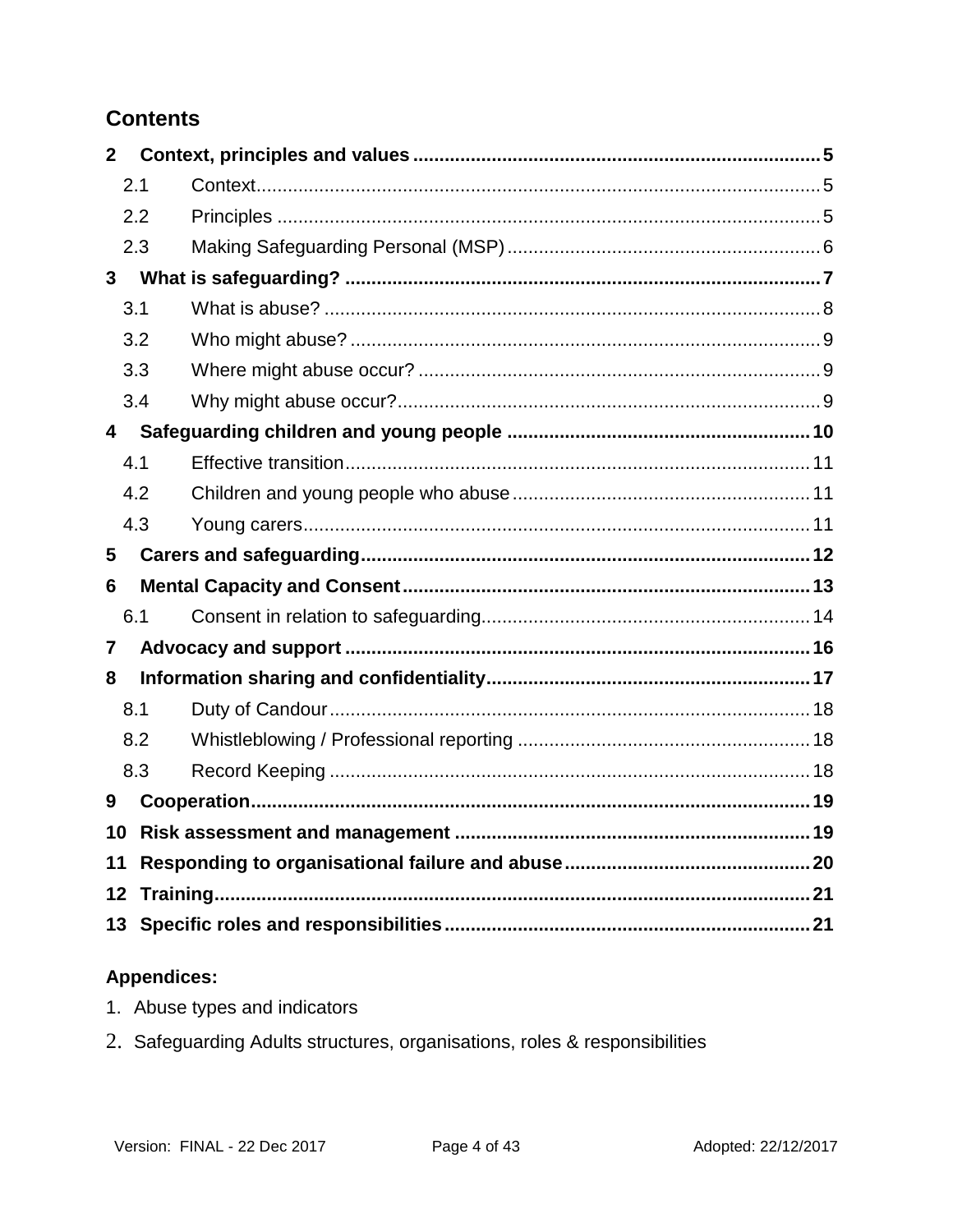### <span id="page-4-0"></span>**1 Context, principles and values**

#### <span id="page-4-1"></span>**1.1 Context**

- 1.1.1 April 2015 marked a significant turning point in relation to Safeguarding Adults due to the implementation of the Care Act 2014. The Care Act 2014 replaced the Department of Health's 'No Secrets' Guidance, and set out a clear legal framework for how local authorities and other parts of the system should protect adults at risk of abuse and neglect.
- 1.1.2 This Policy replaces all previous Policy documents for the participating Local Authorities and was formally ratified by the relevant multi-agency Safeguarding Adults Boards in December 2017. It sets out the multi-disciplinary, multi-agency framework for adult safeguarding and describes how agencies should proactively prevent abuse occurring and respond if it is identified, suspected or disclosed. It applies to all organisations and agencies working with adults experiencing, or at risk of, abuse or neglect, and to adults living within the boundaries of the participating Local Authority areas regardless of funding source. There is also a contractual requirement that any providers commissioned by the statutory partners of the Safeguarding Adults Boards will adhere to this policy. Individual agencies should retain their own Safeguarding Adults Policy which should support and enhance the intention of this document.
- 1.1.3 The policy was reviewed in the autumn of 2017 and will be reviewed on a formal basis each year, or sooner in light of new guidance, legislation or relevant learning or good practice to emerge nationally or locally. This policy should be read in conjunction with the relevant area's multi-agency procedures and the following documents:
	- [Care Act 2014](http://www.legislation.gov.uk/ukpga/2014/23/contents/enacted)
	- [Care and Support Statutory Guidance 2016](https://www.gov.uk/government/publications/care-act-statutory-guidance/care-and-support-statutory-guidance)

### <span id="page-4-2"></span>**1.2 Principles**

1.2.1 This policy and associated procedures are based on the six principles of safeguarding that underpin all adult safeguarding work.

| <b>Empowerment</b> | Adults are encouraged<br>to make their own<br>decisions and are<br>provided with support<br>and information    | I am consulted about the<br>outcomes I want from the<br>safeguarding process and these<br>directly inform what happens                      |
|--------------------|----------------------------------------------------------------------------------------------------------------|---------------------------------------------------------------------------------------------------------------------------------------------|
| <b>Prevention</b>  | Strategies are<br>developed to prevent<br>abuse and neglect that<br>promote resilience a<br>self-determination | I am provided with easily<br>understood information about<br>what abuse is, how to recognise<br>the signs and what I can do to<br>seek help |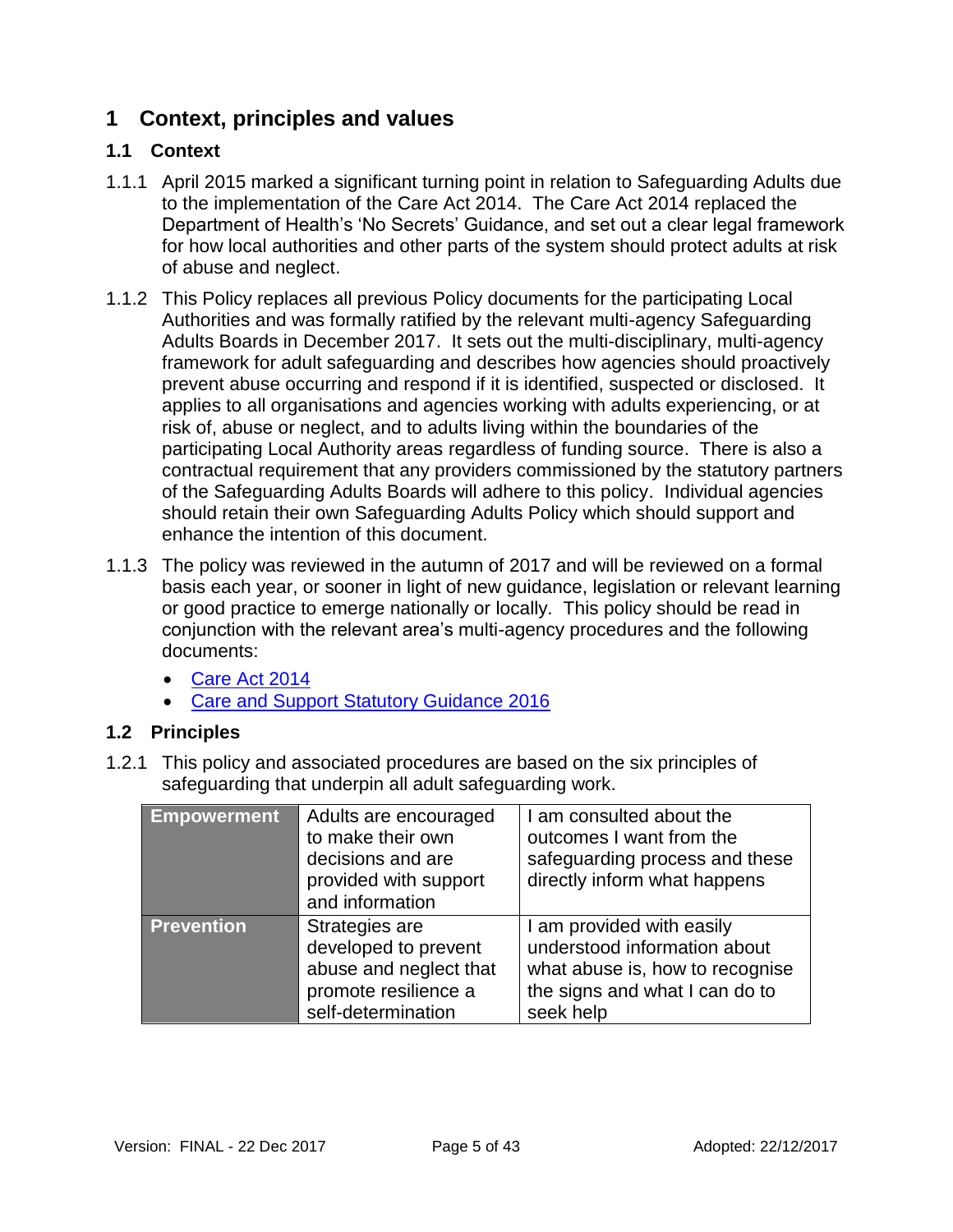| <b>Proportionate</b> | A proportionate and<br>least intrusive response<br>is made balanced with<br>the level of risk                        | I am confident that the<br>professionals will work in my<br>interest and only get involved as<br>much as needed                                                                                                                                                 |
|----------------------|----------------------------------------------------------------------------------------------------------------------|-----------------------------------------------------------------------------------------------------------------------------------------------------------------------------------------------------------------------------------------------------------------|
| <b>Protection</b>    | Adults are offered ways<br>to protect themselves,<br>and there is a<br>coordinated response to<br>adult safeguarding | I am provided with help and<br>support to report abuse. I am<br>supported to take part in the<br>safeguarding process to the<br>extent to which I want and to<br>which I am able                                                                                |
| <b>Partnerships</b>  | Local solutions through<br>services working<br>together within their<br>communities                                  | I am confident that information<br>will be appropriately shared in a<br>way that takes into account its<br>personal and sensitive nature.<br>I am confident that agencies will<br>work together to find the most<br>effective responses for my own<br>situation |
| <b>Accountable</b>   | Accountability and<br>transparency in<br>delivering a<br>safeguarding response                                       | I am clear about the roles and<br>responsibilities of all those<br>involved in the solution to the<br>problem                                                                                                                                                   |

#### <span id="page-5-0"></span>**1.3 Making Safeguarding Personal (MSP)**

- 1.3.1 The aim of Making Safeguarding Personal is to ensure that safeguarding is person-led and outcome-focused<sup>1</sup>. It engages the adult in a conversation about how best to respond to their safeguarding situation in a way that enhances involvement, choice and control; as well as improving their quality of life, wellbeing and safety. It is an approach that sees people as experts in their own lives. In discharging their responsibilities, signatories to this policy undertake to:
	- Work with adults (and their advocates or representatives if they lack capacity) at the beginning to identify the outcomes they want to achieve;
	- Review with the adult at the end of the safeguarding activity to what extent their desired outcomes have been achieved;
	- Develop a range of clear, well-defined and appropriate responses that focus on supporting the adult to meet their desired outcomes and reduce the risk of recurrence of abuse;
	- Record and review the outcomes in a way that can be used to inform practice and account to the relevant Safeguarding Adults Board.

l

<sup>1</sup> [Making Safeguarding Personal](http://www.local.gov.uk/documents/10180/5854661/Making+Safeguarding+Personal+-+Guide+2014/4213d016-2732-40d4-bbc0-d0d8639ef0df) (2014), and the subsequent toolkit [Making Safeguarding Personal: A](http://www.local.gov.uk/documents/10180/6869714/Making+safeguarding+personal_a+toolkit+for+responses_4th+Edition+2015.pdf/1a5845c2-9dfc-4afd-abac-d0f8f32914bc)  [Toolkit for Response \(2015\)](http://www.local.gov.uk/documents/10180/6869714/Making+safeguarding+personal_a+toolkit+for+responses_4th+Edition+2015.pdf/1a5845c2-9dfc-4afd-abac-d0f8f32914bc)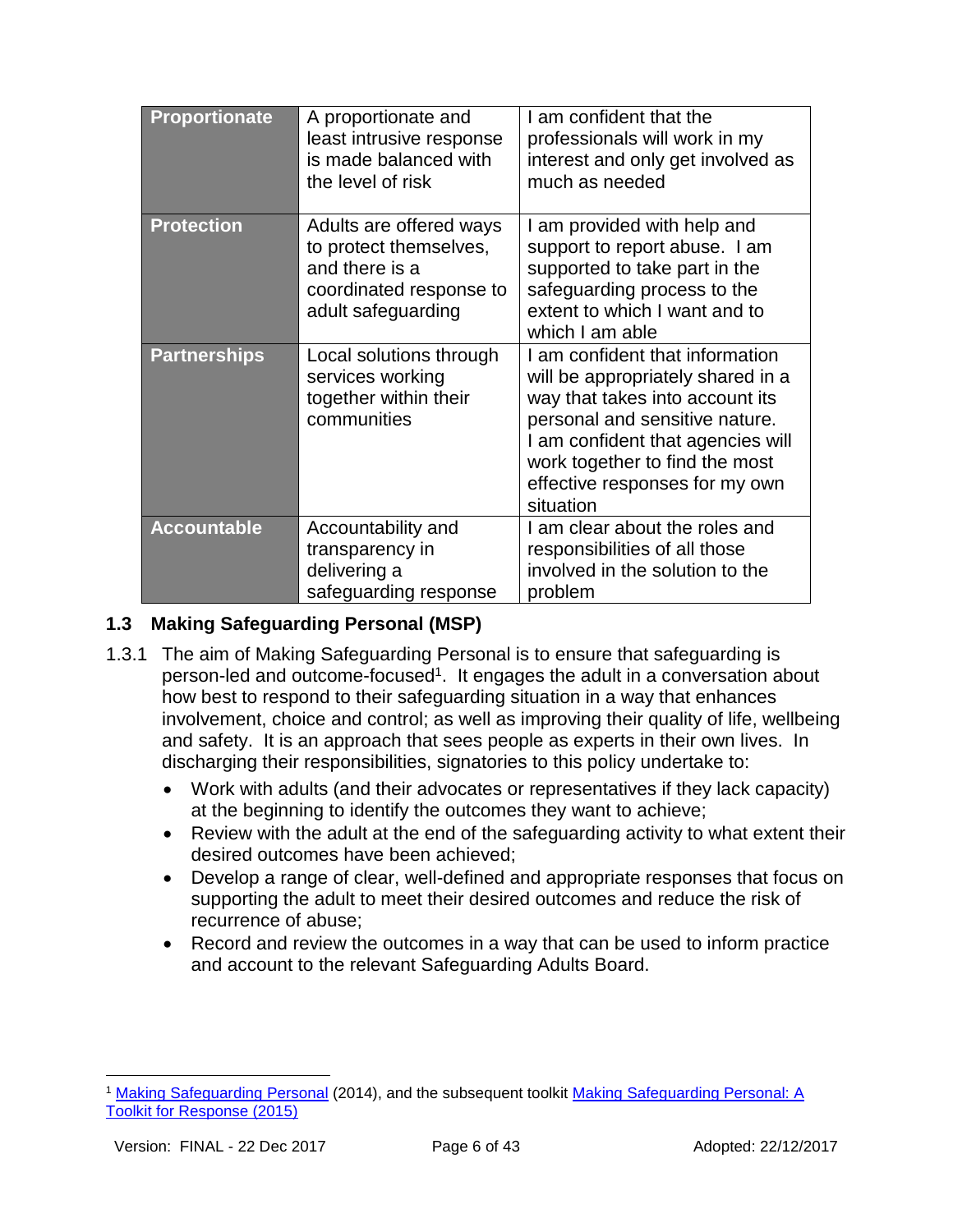- 1.3.2 Examples of outcomes people might want are to:
	- Feel safer:
	- Maintain a key relationship;
	- Get new friends:
	- Have help to recover:
	- Have access to justice or an apology, or to know that disciplinary or other action has been taken;
	- Know that this won't happen to anyone else;
	- Maintain control over the situation;
	- Be involved in making decisions;
	- Have exercised choice;
	- Be able to protect themselves in the future;
	- Know where to get help.

### <span id="page-6-0"></span>**2 What is safeguarding?**

- 2.0.1 Safeguarding is defined as protecting an adult's right to live in safety, free from abuse and neglect. Adult safeguarding is about people and organisations working together to prevent and stop both the risks and experience of abuse or neglect, while at the same time ensuring the adult's wellbeing is promoted including having regard to their views, wishes, feelings and beliefs in deciding on any action. Professionals and other staff should not advocate 'safety' measures that do not take account of individual wellbeing.
- 2.0.2 The aims of adult safeguarding are to:
	- Stop abuse or neglect wherever possible;
	- Prevent harm and reduce the risk of abuse or neglect to adults with care and support needs;
	- Safeguard adults in a way that supports them in making choices and having control about how they want to live;
	- Promote an approach that concentrates on improving life for the adults concerned;
	- Raise public awareness so that communities as a whole, alongside professionals, play their part in preventing, identifying and responding to abuse and neglect;
	- Provide information and support in accessible ways to help adults understand the different types of abuse, how to stay safe and what to do to raise a concern about the safety or well-being of an adult;
	- Address what has caused the abuse.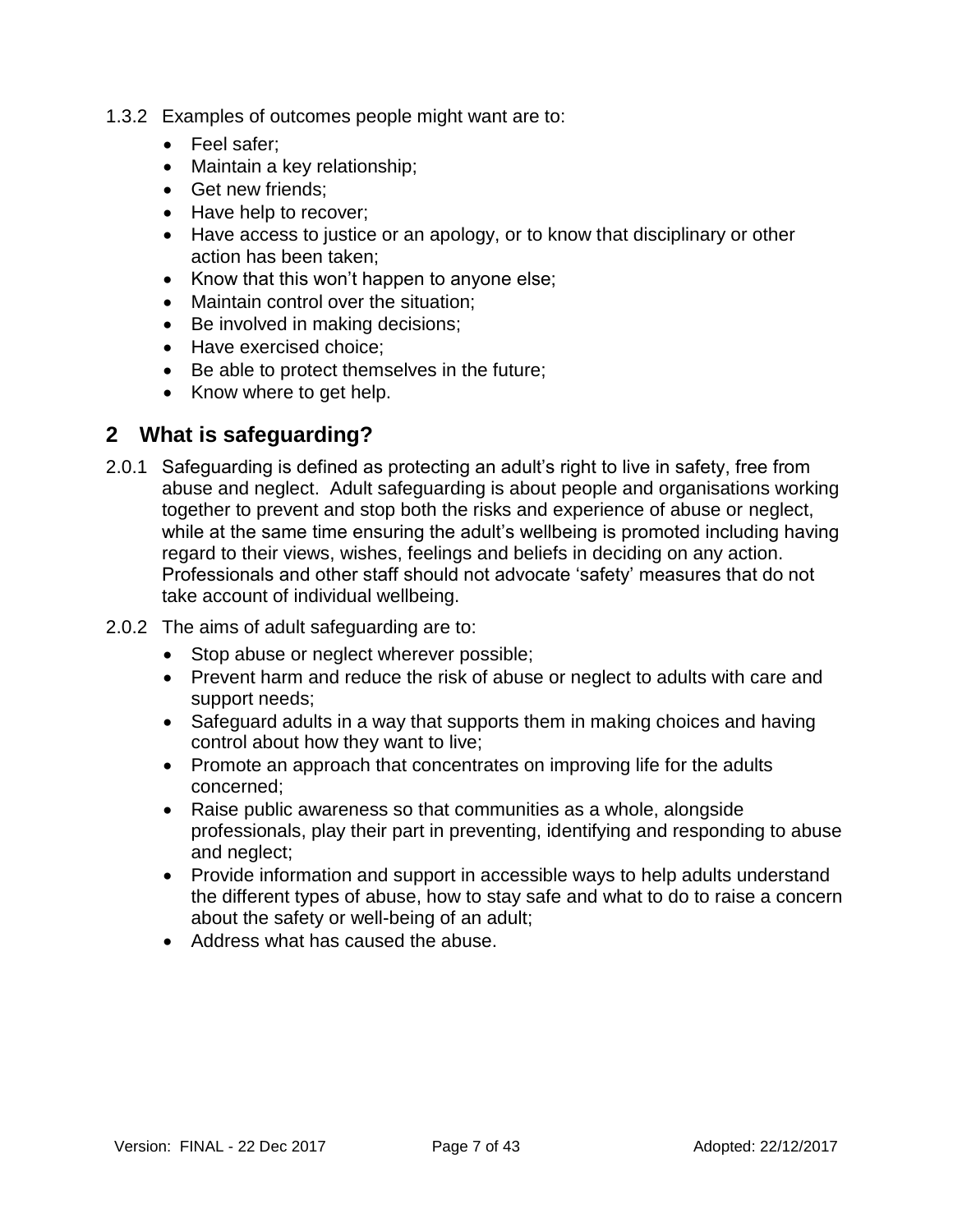#### **2.1 Adult safeguarding duties**

- 2.1.1 Safeguarding duties apply to an adult (aged 18 or over<sup>2</sup>) who:
	- Has needs for care and support (whether or not the local authority is meeting any of those needs); *and*
	- Is experiencing *or* at risk of, abuse or neglect; *and*
	- As a result of their care and support needs is unable to protect themselves from either the risk or experience of abuse or neglect

#### <span id="page-7-0"></span>**2.2 What is abuse?**

- 2.2.1 The Care Act's statutory guidance lists 10 types of abuse but states that local authorities should not limit their view of what constitutes abuse or neglect to those types, or the different circumstances in which they can take place. These are:
	- Physical abuse
	- Domestic abuse
	- Sexual abuse
	- Psychological / emotional abuse
	- Financial or material abuse
	- Modern slavery
	- Discriminatory abuse
	- Organisational or institutional abuse
	- Neglect and acts of omission
	- Self-neglect

*Please refer to Appendix 1 for detailed information on abuse types and indicators.*

- 2.2.2 Abuse can consist of a single or repeated act(s); it can be intentional or unintentional, or result from a lack of knowledge. It can affect one person, or multiple individuals. Professionals and others should be vigilant in looking beyond single incidents to identify patterns of harm. In order to see these patterns, it is important that information is recorded and appropriately shared.
- 2.2.3 Patterns of abuse and neglect vary and include:
	- Serial abusing, where the perpetrator seeks out and 'grooms' individuals by obtaining their trust over time before the abuse begins – sexual abuse or exploitation commonly falls into this pattern, as do some forms of radicalisation and financial abuse;
	- Long-term abuse in the context of an ongoing family relationship such as domestic violence between spouses or generations, or persistent psychological abuse;
	- Opportunistic abuse, such as theft occurring because money has been left lying around;

 $\overline{a}$ 

<sup>&</sup>lt;sup>2</sup> When someone over 18 is still receiving children's services (for example in an education setting until the age of 25) and a safeguarding issue is raised, the matter should be dealt with through adult safeguarding arrangements with children's safeguarding and other relevant partners involved as appropriate. The level of needs is not relevant and the young adult does not need to have eligible needs for care and support under the Care Act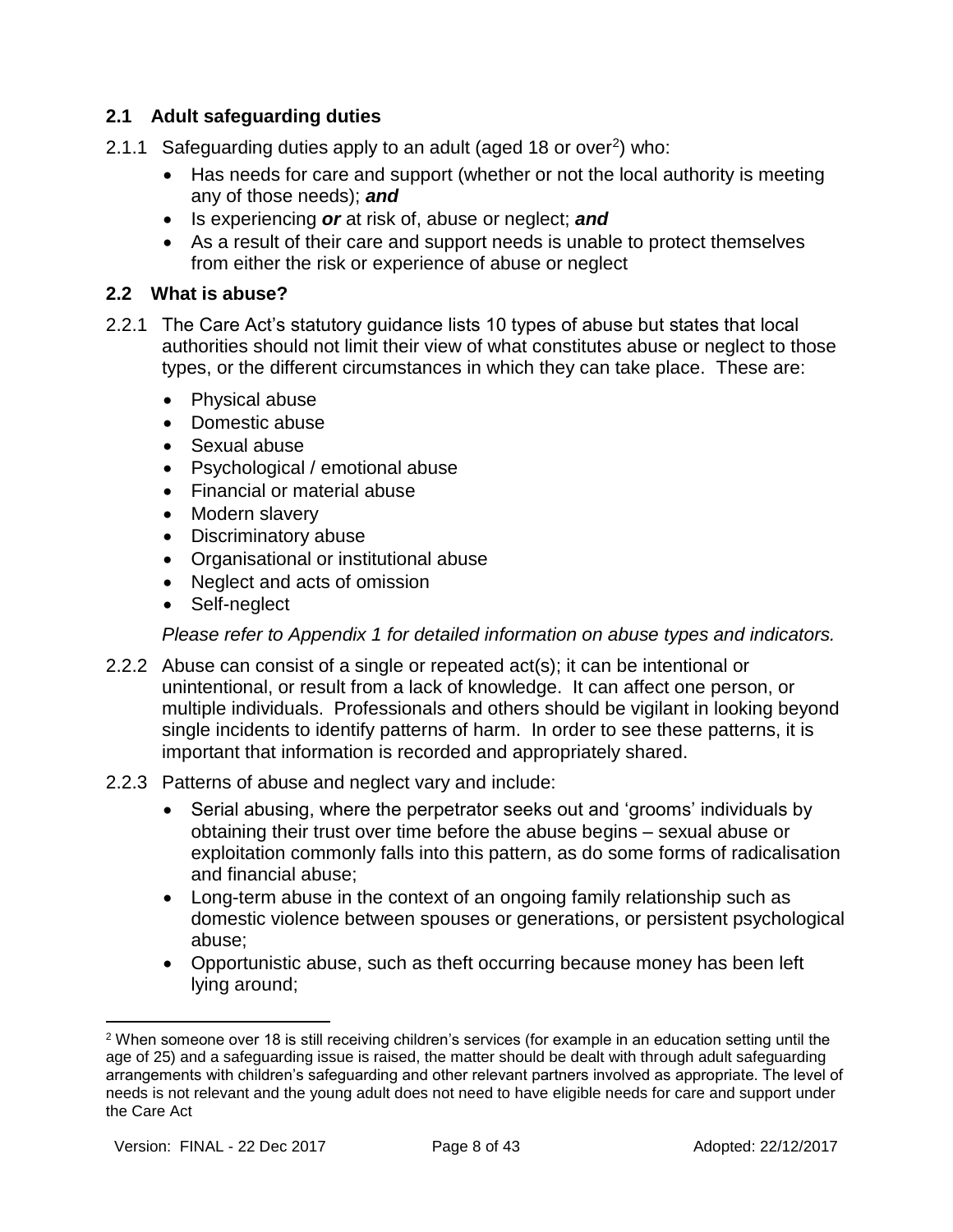Situational abuse, which arises because pressures have built up, or because a carer has difficulties themselves affecting their ability to adequately meet a person's needs. These could be debt, alcohol or mental health related, or the specific demands resulting from caring for a vulnerable person.

#### <span id="page-8-0"></span>**2.3 Who might abuse?**

2.3.1 Anybody can abuse. Mutually abusive relationships involving two or more adults also exist. The abuser is frequently, but not always, known to the adult they abuse and can include spouses/partners, other family members, neighbours or friends, acquaintances, paid staff or professionals, volunteers and strangers, or people who deliberately exploit adults they perceive as vulnerable to abuse.

#### <span id="page-8-1"></span>**2.4 Where might abuse occur?**

- 2.4.1 Abuse can happen anywhere, for example:
	- The person's own home (whether living alone, with relatives, or others);
	- Day or residential centres;
	- Supported housing;
	- Work settings;
	- Educational establishments:
	- Care homes:
	- Clinics or hospitals;
	- Prisons:
	- Via the internet or social media:
	- Other places in the community.

#### <span id="page-8-2"></span>**2.5 Why abuse may occur?**

- 2.5.1 Abuse can occur for many reasons. The risk is known to be greater when:
	- The person is socially isolated;
	- A pattern of family violence exists, or has existed in the past;
	- Drugs or alcohol are being misused;
	- Relationships are placed under stress;
	- The abuser or victim is dependent on the other (for finance, accommodation, or emotional support).
- 2.5.2 Where services are provided, abuse is more likely to occur where staff are:
	- Inadequately trained;
	- Poorly supervised and managed;
	- Lacking support;
	- Working in isolation.
- 2.5.3 Other factors which increase the likelihood of abuse and neglect occurring are:
	- Where the person has an illness which causes unpredictable behaviour;
	- Where the person has communication difficulties;
	- Where the person exhibits challenging behaviour or major changes in personality, disorientation, aggression or sexual disinhibition;
	- Where the person concerned needs or requests more than the carer can give;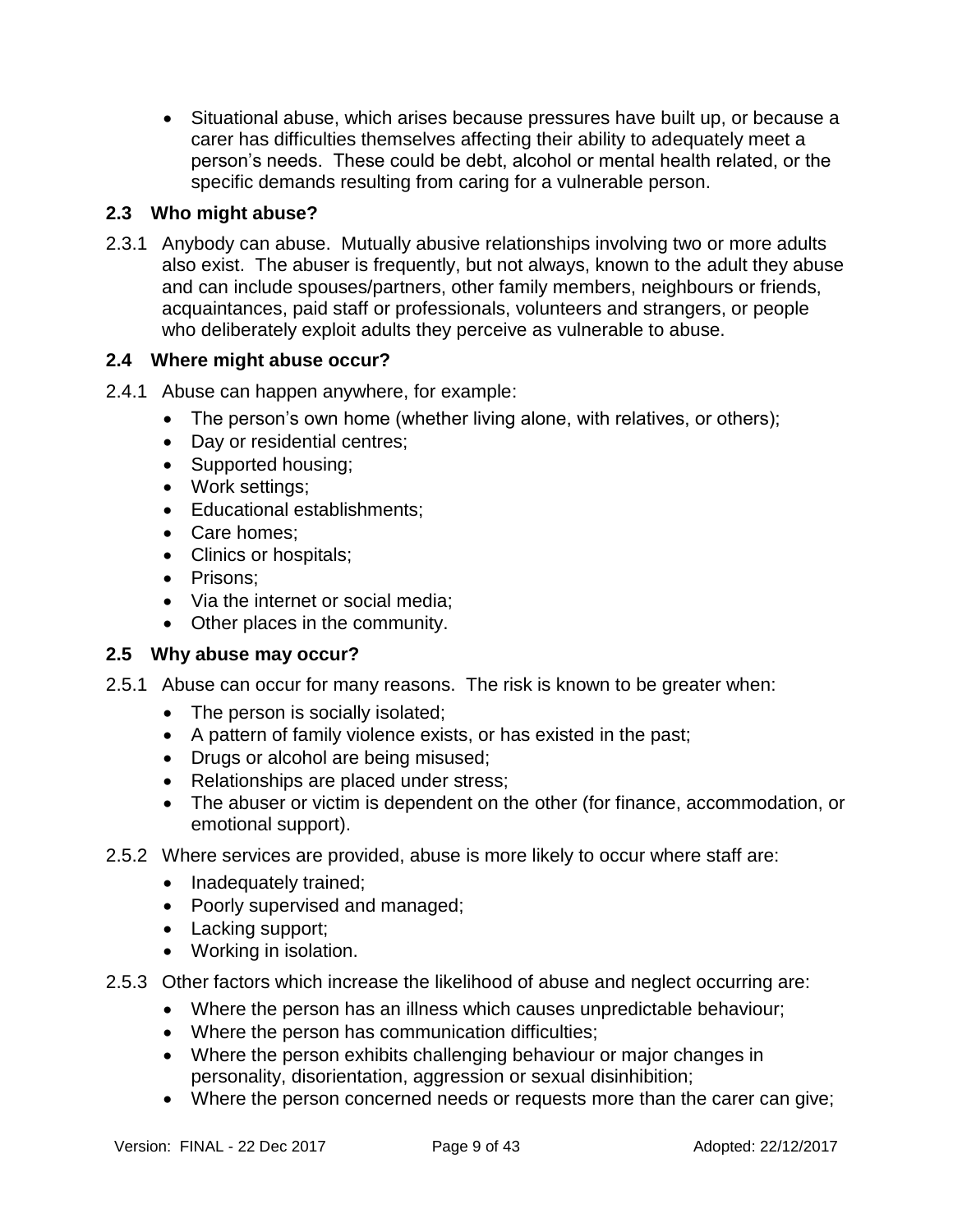- Where the family undergoes an unforeseen change in circumstances, e.g. sudden illness, unemployment, bereavement or divorce;
- Where a carer has been forced to change his or her lifestyle unexpectedly as a result of caring;
- Where a carer is isolated and can see no end to, or relief from, caring;
- Where a carer experiences regularly disturbed nights;
- Where the carer has their own health-related difficulties:
- Where the carer is dependent on the victim;
- Where the carer is physically, emotionally or practically unable to care for the individual;
- Where there has been a reversal of role and responsibilities;
- Where there are persistent financial problems;
- Where other relationships are unstable or placed under pressure by caring tasks.

### <span id="page-9-0"></span>**3 Safeguarding children and young people**

- 3.0.1 The Children Act 1989 provides the legislative framework for agencies to take decisions on behalf of children, and to take action to protect them from abuse and neglect.
- 3.0.2 Young people who receive leaving care or after care support from children and family services are included in the scope of adult safeguarding, but close liaison with children and family service providers is critical in establishing who is the best person to lead or support young people through adult safeguarding processes.
- 3.0.3 Section 11 of the Children Act 2004 places duties on a range of organisations and individuals to ensure their functions and any services that they contract out to others are discharged having regard to the need to safeguard and promote the welfare of children.
- 3.0.4 In all adult safeguarding work, staff working with the person at risk must establish whether there are children in the family, and whether checks should be made on children and young people who are part of the same household, irrespective of whether they are dependent on care either from the adult at risk or the person alleged to have caused harm.
- 3.0.5 Children and young people may be at greater risk of harm or be in need of additional help in families where adults have mental health problems, misuse substances or alcohol, are in a violent relationship, have complex needs or have learning disabilities. For further information see Working Together to Safeguard Children<sup>3</sup>.
- 3.0.6 Abuse within families reflects a diverse range of relationships and power dynamics which may affect the causes and impact of abuse. These can challenge professionals to work across multi-disciplinary boundaries in order to protect all those at risk. In particular, staff may be assisted by using Domestic Abuse risk management tools as well as safeguarding risk management tools. Staff providing

l

<sup>3</sup> https://www.gov.uk/government/publications/working-together-to-safeguard-children--2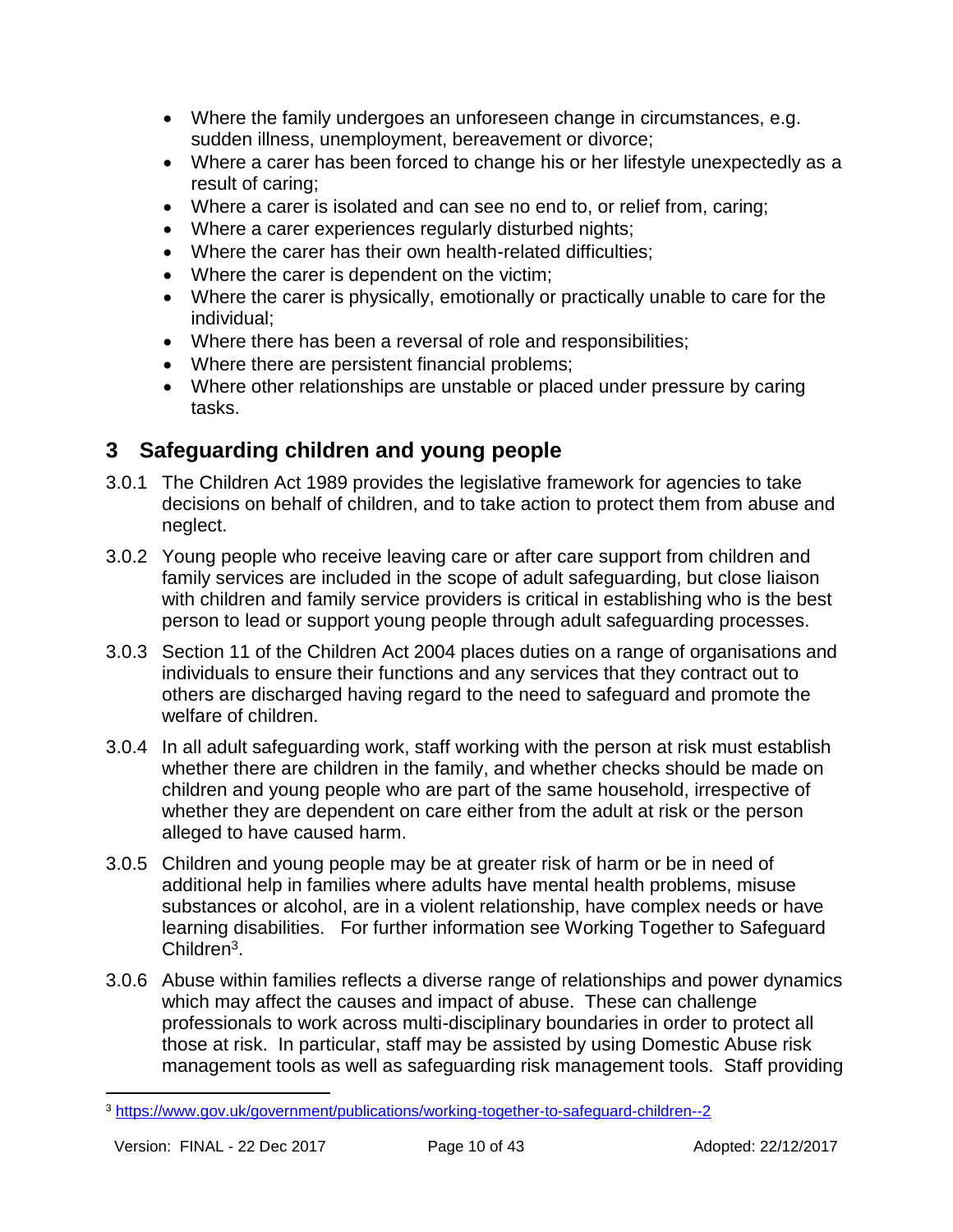services to adults, children and families should have appropriate training whereby they are able to identify risks and abuse to children and vulnerable adults.

#### <span id="page-10-0"></span>**3.1 Effective transition**

- 3.1.1 Together the Children and Families Act 2014 and the Care Act 2014 create a new comprehensive legislative framework for transition when a child turns 18 (Mental Capacity Act applies once a person turns 16).
- 3.1.2 The duties in both Acts are on the Local Authority, but this does not exclude the need for all organisations to work together to ensure that the safeguarding adult's policy and procedures work in conjunction with those for children and young people.
- 3.1.3 There should be robust joint working arrangements between children's and adults' services for young people who meet the criteria for an adult safeguarding response set out in section 2.3 of this document. The care needs of the young person should be at the forefront of any support planning and requires a coordinated multi-agency approach. Assessment of care needs should include issues of safeguarding and risk. Care planning needs to ensure that the young adult's safety is not put at risk through delays in providing the services they need to maintain their independence, wellbeing and choice.
- 3.1.4 Where there are ongoing safeguarding issues for a young person, and it is anticipated that on reaching 18 years of age they are likely to require adult safeguarding, safeguarding arrangements should be discussed as part of transition support planning and protection. Conference Chairs and Independent Reviewing Officers, if involved, should seek assurance that there has been appropriate consultation with the young person by adult social care and invite them to any relevant conference or review. Clarification should be sought on:
	- What information / advice the young person has received about adult safeguarding;
	- The need for advocacy and support;
	- Whether a mental capacity assessment is needed and who will undertake it;
	- If Best Interest decisions need to be made;
	- Whether any application needs to be made to the Court of Protection.

If the young person is not subject to a plan, it may be prudent to hold a professionals meeting.

#### <span id="page-10-1"></span>**3.2 Children and young people who abuse**

3.2.1 If a child or children is/are causing harm to an adult covered by the adult safeguarding procedures, action should be taken under these procedures and a referral and close liaison with children's services should take place.

#### <span id="page-10-2"></span>**3.3 Young carers**

3.3.1 Section 1 of the Care Act 2014, alongside Sections 96 and 97 of the Children and Families Act 2014, offer a joined-up legal framework to identify young carers and parent carers and their support needs. Both have a strong emphasis on outcomes and wellbeing.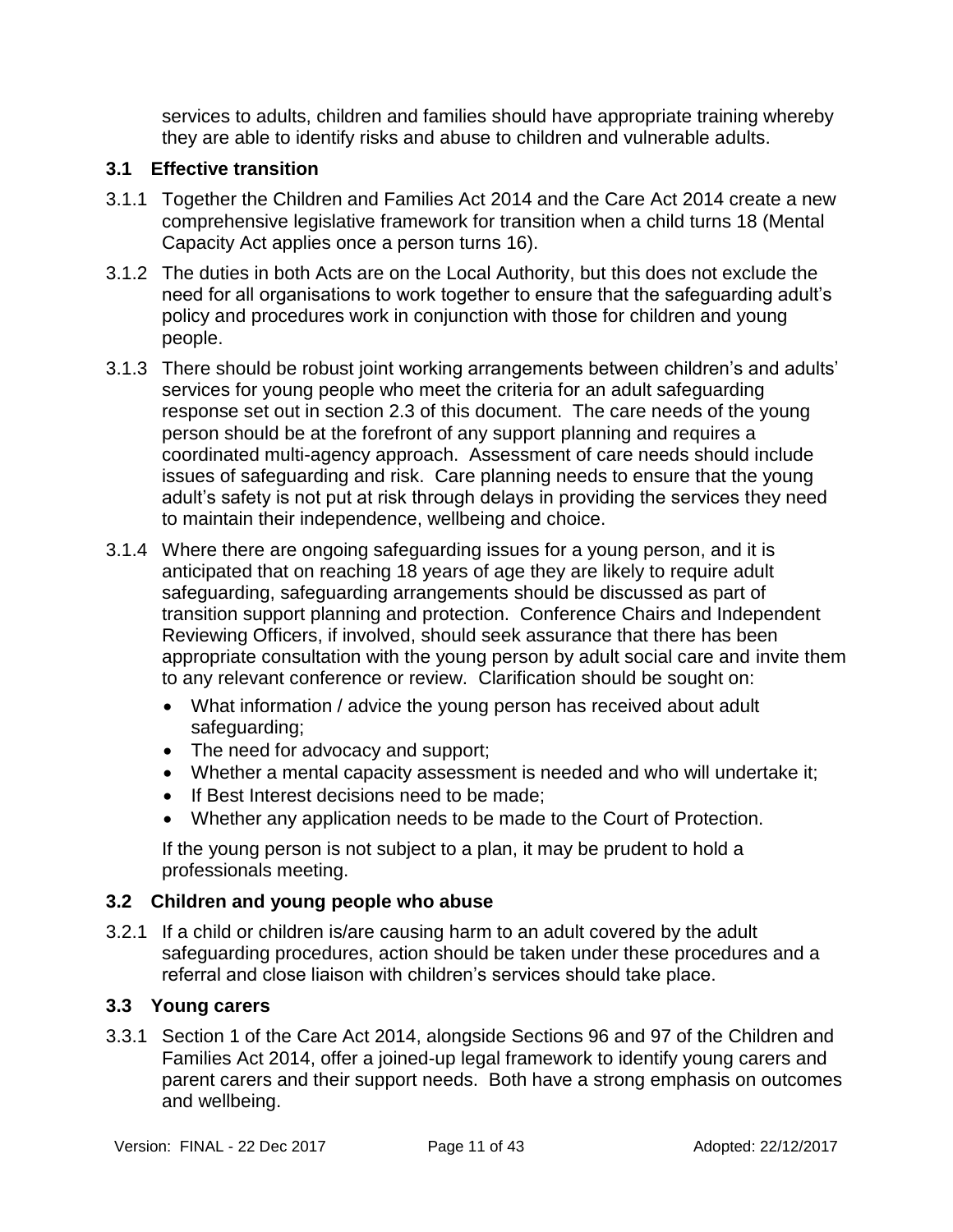### <span id="page-11-0"></span>**4 Carers and safeguarding**

- 4.0.1 Carers could become involved in a variety of situations requiring a safeguarding response. This includes:
	- Witnessing or speaking up about abuse or neglect;
	- Experiencing intentional or unintentional harm from the adult they support, or from professionals and organisations that they are in contact with;
	- Unintentionally or intentionally causing harm or neglect to the adult they support, either as an individual or with others.
- 4.0.2 At such points, there should be an assessment of both the carer and the adult they care for. The assessment should include consideration of the wellbeing of both individuals.
- 4.0.3 A carer's assessment is an important chance to explore the individual's circumstances and consider whether and how it might be possible to provide information or support that prevents abuse or neglect from occurring. An example might be providing training to the carer about the condition that the adult they care for has, or to support them to care more safely.
- 4.0.4 In circumstances where a carer experiences intentional or unintentional harm from the adult they are supporting, or if a carer unintentionally or intentionally harms or neglects the adult they care for, consideration should be given to:
	- a) Whether, as part of the assessment and support planning process for the carer and/or the person they care for, support can be provided that removes or lessens the risk of abuse. In some situations the carer may need access to independent representation or advocacy; it is important to recognise the benefit that a carer may obtain from having such support.
	- b) Whether (and which) other agencies should be involved. In some instances, where it is suspected that a criminal offence has taken place, this will include alerting the police. In other situations, primary healthcare services may need to be involved.
- <span id="page-11-1"></span>4.0.5 Other key things to consider in relation to carers include:
	- Involving carers in safeguarding enquiries relating to the person they care for as appropriate;
	- Whether or not a joint assessment is appropriate, and who (including which professionals) should be involved in the assessment;
	- The risk factors that may increase the likelihood of abuse or neglect occurring and whether these are present in the situation;
	- Whether a change in circumstances alters the risk of abuse or neglect occurring again. It is important to note that a change in circumstances should also lead to a review of the care and support plan.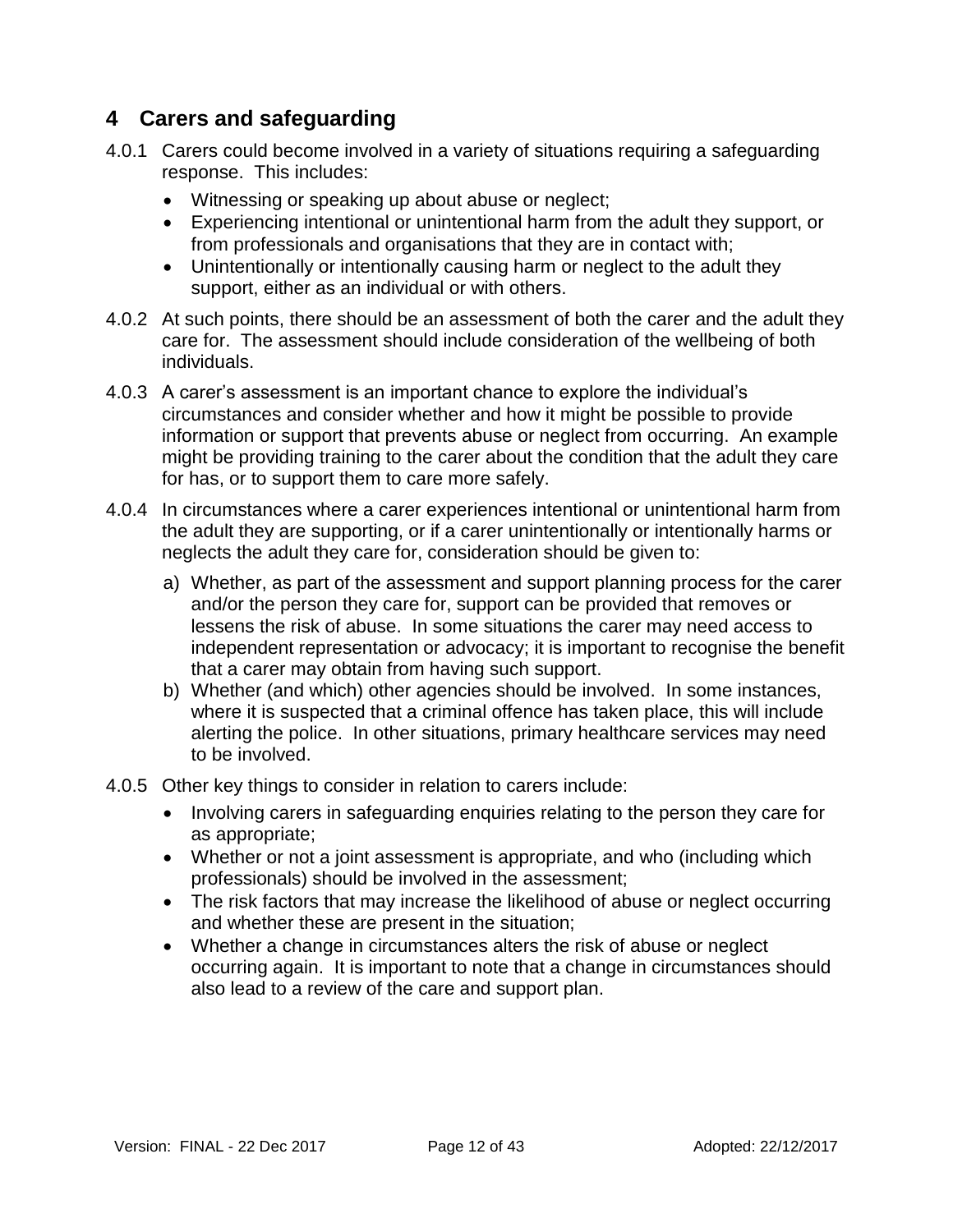### **5 Mental Capacity and Consent**

- 5.0.1 The presumption in the Mental Capacity Act (MCA) 2005 is that adults have the mental capacity to make informed choices about their own safety and how they live their lives.
- 5.0.2 Issues of mental capacity and the ability to give informed consent are central to decisions and actions in adult safeguarding. All interventions need to take into account the ability of adults to make informed choices about how they wish to live their lives and the risks they are wanting to take. This includes their ability to understand the implications of their situation and to take action themselves to prevent abuse, and to participate fully in decision-making about interventions.
- 5.0.3 The MCA 2005 provides a statutory framework to empower and protect people who may lack capacity to make decisions for themselves, and establishes a framework for making decisions on their behalf. It applies to anyone over 16 who is unable to make some or all decisions for themselves. All decisions taken in the adult safeguarding process must comply with the Act. It is essential that in any level of safeguarding enquiry the mental capacity of those involved is clarified at the outset.
- 5.0.4 The Mental Capacity Act outlines five statutory principles that underpin the work with adult who may lack mental capacity:
	- 1. A person must be presumed to have capacity unless it is established that they lacks capacity;
	- 2. A person is not to be treated as unable to make a decision unless all practicable steps to help them do so have been taken without success;
	- 3. A person is not to be treated as unable to make a decision merely because they make an unwise decision;
	- 4. An act done, or decision made, under the Act for or on behalf of a person who lacks capacity must be done, or made, in their best interests;
	- 5. Before the act is done, or the decision is made, regard must be had to whether the purpose for which it is needed can be as effectively achieved in a way that is less restrictive of the person's rights and freedom of action.
- 5.0.5 Learning from Safeguarding Adults Reviews continues to reveal that staff working with adults who lack mental capacity are not fully complying with the principles of the act. The majority of adults requiring additional safeguards are likely to be people who lack the mental capacity to make decisions about their care and support needs.
- 5.0.6 Mental capacity refers to the ability to make a decision about a particular matter at the time the decision is needed. **It is time and decision-specific**. This means that an adult may be able to make some decisions at one point but not at other points in time. Their ability to make a decision may also fluctuate over time. If an adult is subject to coercion or undue influence by another person this may impair their judgement and could impact on their ability to make decisions about their safety. Staff must satisfy themselves that the adult has the mental ability to make the decision themselves. If not, it is best to err on the side of caution, identify the risks and consider support or services that will mitigate the risk. Advocacy support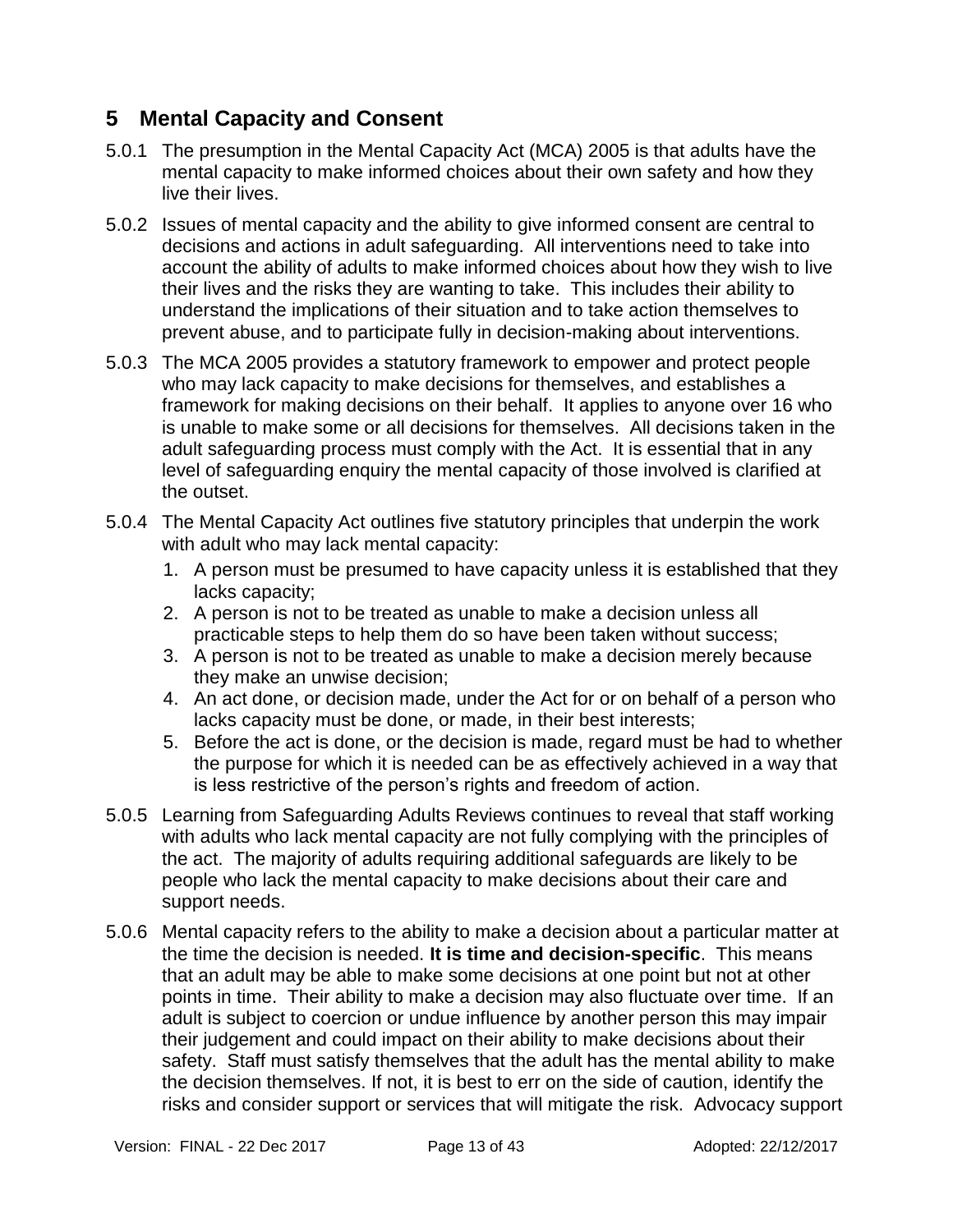can be invaluable and may be provided by an IMCA (Independent Mental Capacity Advocate) or other appropriate advocate.

- 5.0.7 It is always important to establish the mental capacity of an adult who is at risk of abuse or neglect should there be concerns over their ability to give informed consent to:
	- Planned interventions and decisions about their safety;
	- Their safeguarding plan and how risks are to be managed to prevent future harm.
- *5.0.8* The Act says that *'...a person lacks capacity in relation to a matter if at the material time he/she is unable to make a decision for him/herself in relation to the matter because of an impairment of, or disturbance in the functioning of the mind or brain. Further a person is unable to make a decision if they are unable to:*
	- *Understand the information relevant to the decision;*
	- *Retain that information long enough for them to make the decision, or*
	- *Use or weigh that information as part of the process of making the decision, or*
	- *Communicate that decision (whether by talking, using sign language or by any other means such as muscle movements, blinking an eye or squeezing a hand).*
- 5.0.9 Where there are disputes about a person's mental capacity or the best interests of an adult deemed to be at risk and these cannot be resolved locally, legal advice should be sought about whether an application to the Court of Protection is required.

#### <span id="page-13-0"></span>**5.1 Consent**

- 5.1.1 The Care Act 2014 statutory guidance advises that the first priority in safeguarding should always be the safety and well-being of the adult. Making Safeguarding Personal is a person-centred approach which encourages adults to make their own decisions and be provided with support and information that empowers them to do so. The approach recognises that adults have a general right to independence, choice and self-determination including control over information about themselves. Staff should strive to deliver effective safeguarding consistently within these principles.
- 5.1.2 It is essential in adult safeguarding to consider whether the adult is capable of giving consent in all aspects of their lives. If they are able, their consent should be sought.
- 5.1.3 Adults may not give their consent to the sharing of safeguarding information for a number of reasons. For example, they may be unduly influenced, coerced or intimidated by another person, they may be fearful of reprisals, they may fear losing control, they may lack trust in statutory services, or fear their relationship with the abuser will be damaged. Reassurance and appropriate support can help to change their view on whether it is best to share information, and staff should consider the following approaches:
	- Explore the reasons for the adult's objections what are they concerned about;
	- Explore the concern and why you think it is important the information is shared;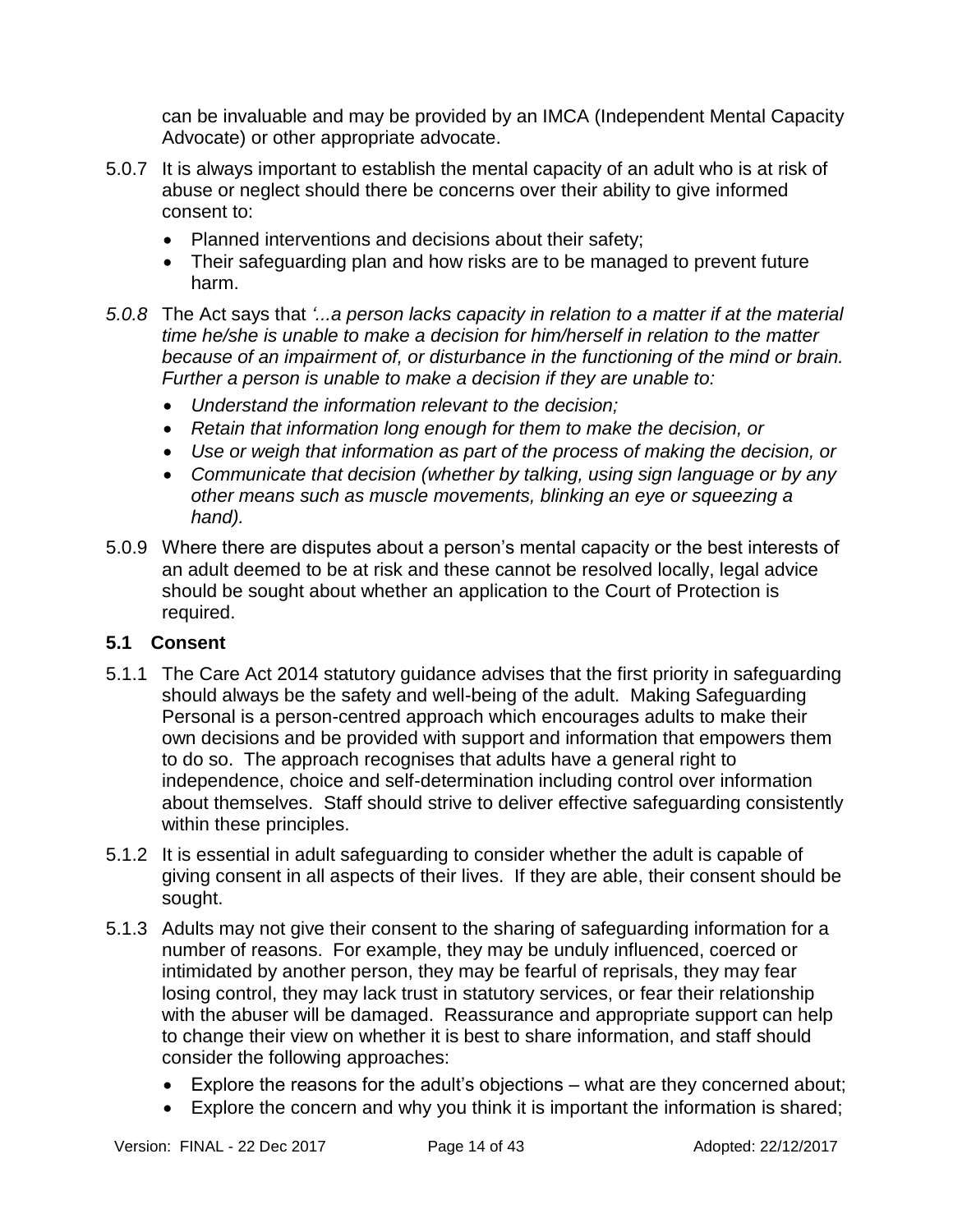- Tell the adult with whom you may be sharing the information with and why;
- Explain the benefits, to them or others, of sharing information  $-$  could they access better help and support;
- Discuss the consequences of not sharing the information could someone come to harm;
- Reassure them that the information will not be shared with anyone who does not need to know;
- Reassure them that they are not alone and that support is available to them.
- 5.1.4 If, after this, the adult refuses intervention to support them with a safeguarding concern, or requests that information about them is not shared with other safeguarding partners, in general their wishes should be respected. However, there are a number of circumstances where staff can reasonably override such a decision, including:
	- Whether the adult has the mental capacity to make that decision this must be properly explored and recorded in line with the Mental Capacity Act;
	- Emergency or life-threatening situations may warrant the sharing of relevant information with the emergency services without consent;
	- If there is an aspect of public interest (e.g. not acting will put other adults or children at risk);
	- Sharing the information could prevent a serious crime;
	- If there is a duty of care on a particular agency to intervene (e.g. the police if a crime has been/may be committed);
	- The risk is unreasonably high;
	- Staff are implicated;
	- There is a court order or other legal authority for taking action without consent.
- 5.1.5 It is important to keep a careful record of the decision-making process in such situations. Staff should seek advice from managers in line with their organisation's policy before overriding the adult's decision, except in emergencies. Managers should make decisions based on whether there is an overriding reason which makes it necessary to take action without consent, and whether so is proportionate because there is no less intrusive way of ensuring safety. Legal advice should be sought where appropriate. If the decision is to take action without the adult's consent, then unless it is unsafe to do so, the adult should be informed that this is being done and of the reasons why.
- 5.1.6 If none of the above apply and a decision is taken not to share safeguarding information with other safeguarding partners, or not to intervene to safeguard the adult:
	- Support the adult to weigh up the risks and benefits of different options;
	- Ensure that they are aware of the level of risk and possible outcomes;
	- Offer to arrange for them to have an advocate;
	- Offer support for them to build confidence and self-esteem, if necessary;
	- Agree on and record the level of risk the adult is taking;
	- Record the reasons for not intervening or sharing information;
	- Regularly review the situation;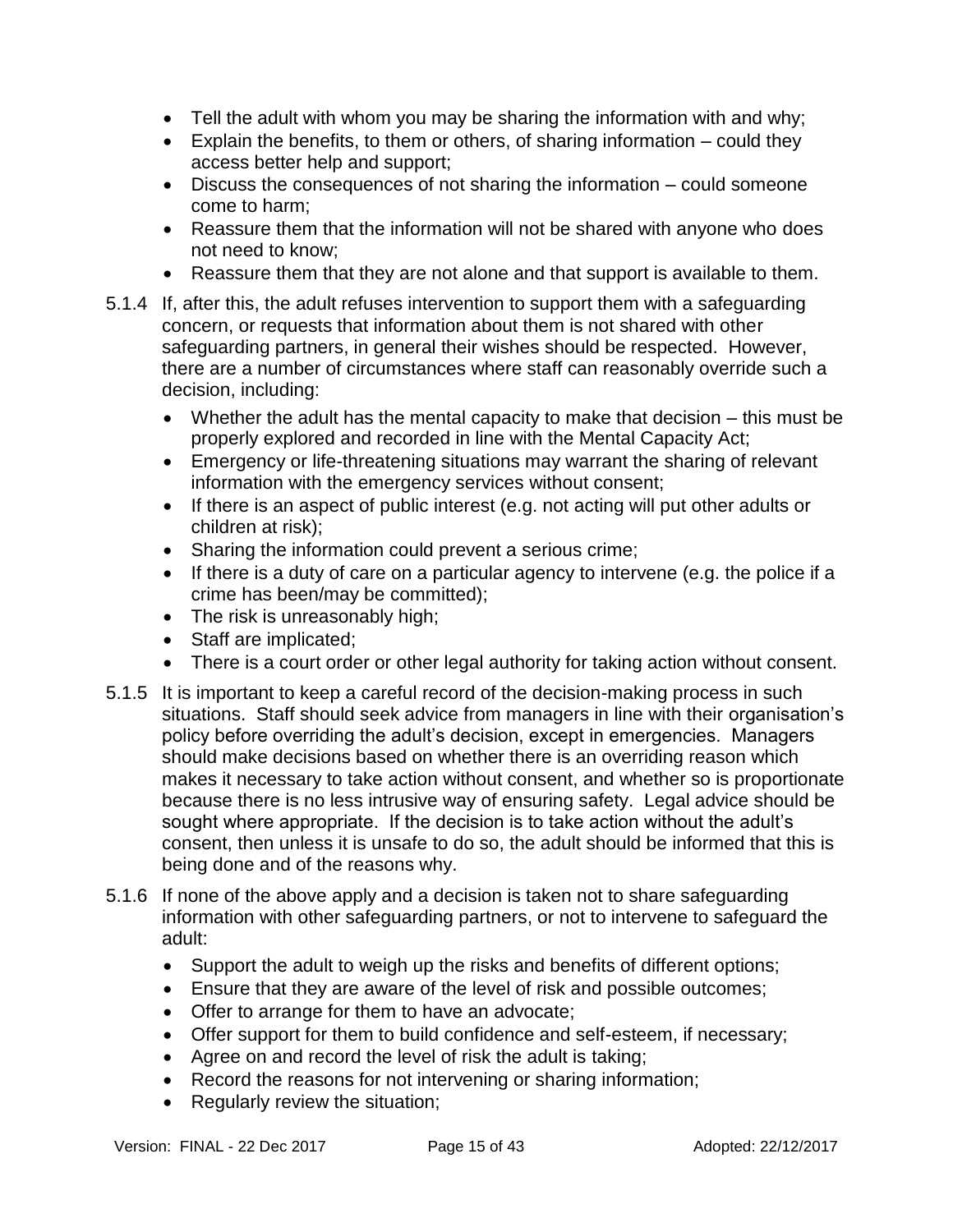• Seek to build trust to enable the adult to better protect themselves.

### <span id="page-15-0"></span>**6 Advocacy and support**

- 6.0.1 The Care Act 2014 **requires that each Local Authority must arrange**, where appropriate, for an independent advocate (or appropriate person) to represent and support an adult who is the subject of a safeguarding enquiry or Safeguarding Adults Review (SAR) where the adult has 'substantial difficulty' in being involved in the process **and** where there is no other suitable person to represent and support them.
- 6.0.2 A person who is engaged to provide care or treatment for the adult in question in a professional capacity or on a paid basis cannot be an advocate. This includes a GP, nurse, key worker or care and support worker involved in the adult's care and support.
- 6.0.3 The role of the advocate is to actively support the adult's participation in the safeguarding process. In some cases it is unlikely they will be able to do this, for example:
	- Where there is a conflict of interest:
	- Where they live at a distance or only have occasional contact with the individual;
	- Where they find it difficult to understand the Local Authority's processes themselves;
	- Where they express their own opinions rather than those of the individual concerned.
- 6.0.4 Where the adult does not want support from family or friends, their wishes should be respected and an independent advocate should be provided.
- 6.0.5 It is critical that the adult is supported in what may feel a daunting process which may lead to some difficult decisions. An individual who is thought to have been abused or neglected may be so demoralised, frightened, embarrassed or upset that independent advocacy provided under Section 68 of the Care Act to help them be involved in the safeguarding process will be crucial.
- 6.0.6 The adult must consent to being represented and supported by the advocate. If the adult lacks capacity, the local authority must follow the Mental Capacity Act guidance in relation to determining that it is in the adult's best interests to be represented and supported by the advocate.
- 6.0.7 The local authority has a separate duty to provide an Independent Mental Capacity Advocate (IMCA) in safeguarding enquiries if someone lacks the capacity to fully participate and they are unbefriended, or where there concerns about the person befriended. An adult with dementia, significant learning disability, a brain injury or mental ill health is likely to need an IMCA. The IMCA role is to support and represent the adult at risk of abuse and neglect where necessary and appropriate in the decision-making process and to ensure that the Mental Capacity Act 2005 is being followed. The IMCA is not the decision-maker.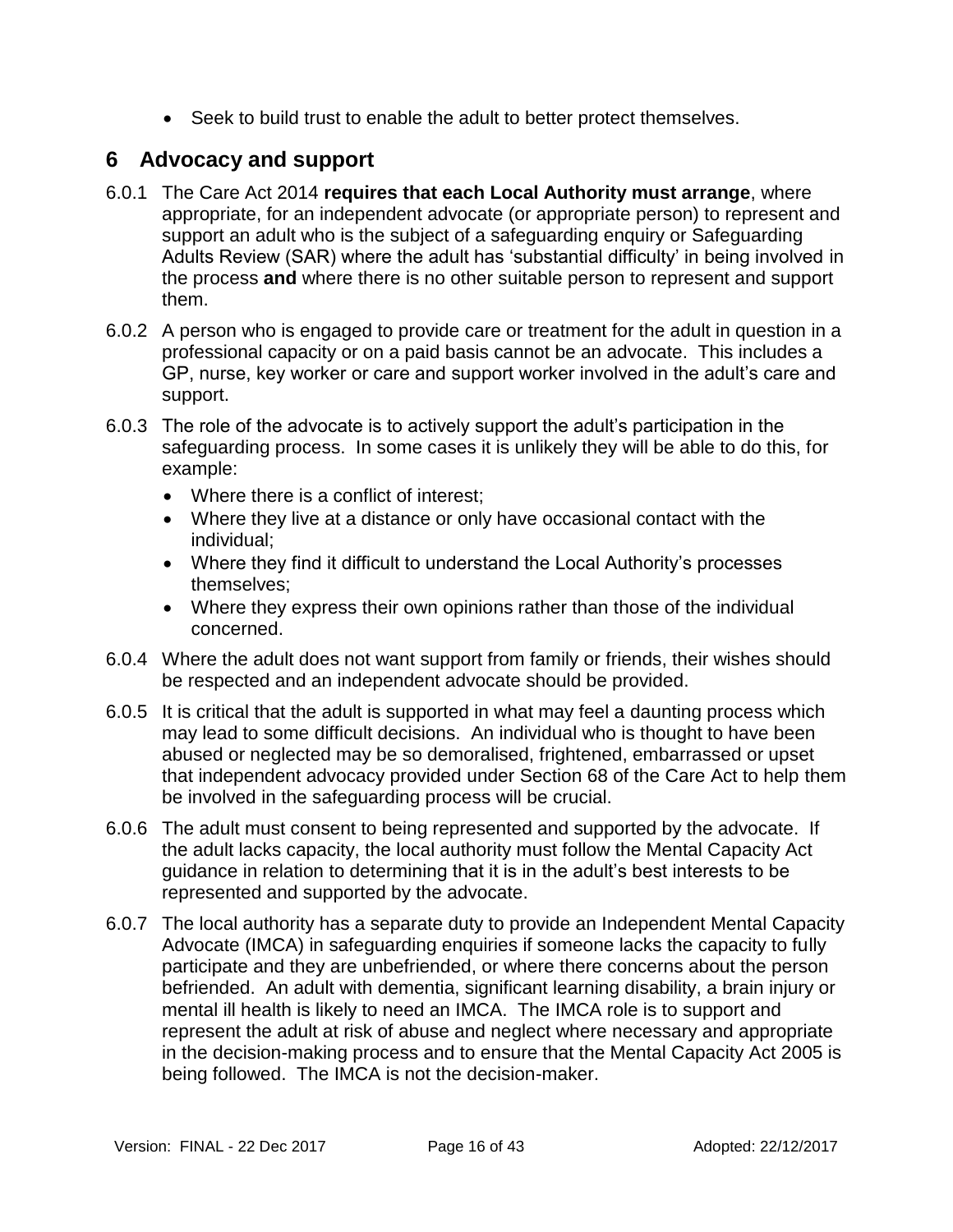### <span id="page-16-0"></span>**7 Information sharing and confidentiality**

- 7.0.1 Sharing the right information, at the right time, with the right people is fundamental to good practice in adult safeguarding but has been routinely highlighted as a difficult area of practice.
- 7.0.2 The Care Act 2014 s45 'supply of information' duty covers the responsibility of others to comply with requests for information from the Safeguarding Adults Board. Sharing information between organisations as part of day-to-day safeguarding practice is covered in the common-law duty of confidentiality, the Data Protection Act, Human Rights Act, and Crime and Disorder Act. The Mental Capacity Act is also relevant, as all those coming into contact with adults with care and support needs should be able to assess whether someone has the mental capacity to make a decision concerning risk, safety or sharing information.
- 7.0.3 Organisations need to share safeguarding information with the right people at the right time in order to:
	- Prevent death or serious harm;
	- Coordinate effective and efficient responses;
	- Enable early interventions to prevent the escalation of risk;
	- Prevent abuse and harm that may increase the need for care and support;
	- Maintain and improve good practice in adult safeguarding;
	- Reveal patterns of abuse that were previously undetected and could identify others at risk of abuse;
	- Identify low-level concerns that may reveal people at risk of abuse;
	- Help people access the right kind of support to reduce risk and promote wellbeing;
	- Help identify people who may pose a risk to others and, where possible, work to reduce offending behaviour;
	- Reduce organisational risk and protect reputation.
- 7.0.4 Adults have a general right to independence, choice and self-determination including control over information about themselves. In the context of adult safeguarding, these rights can be overridden in certain circumstances such as an emergency or life-threatening situation.
- 7.0.5 It is good practice to try and gain the person's consent to share information and as long as it does not increase risk, practitioners should inform the person if they need to share their information.
- <span id="page-16-1"></span>7.0.6 Please refer to relevant local area procedures for any local agreements or protocols setting out the processes and principles for sharing information between organisations. Frontline staff and volunteers should always report safeguarding concerns in line with their organisation's policy – this is usually to their line manager in the first instances except in emergency situations.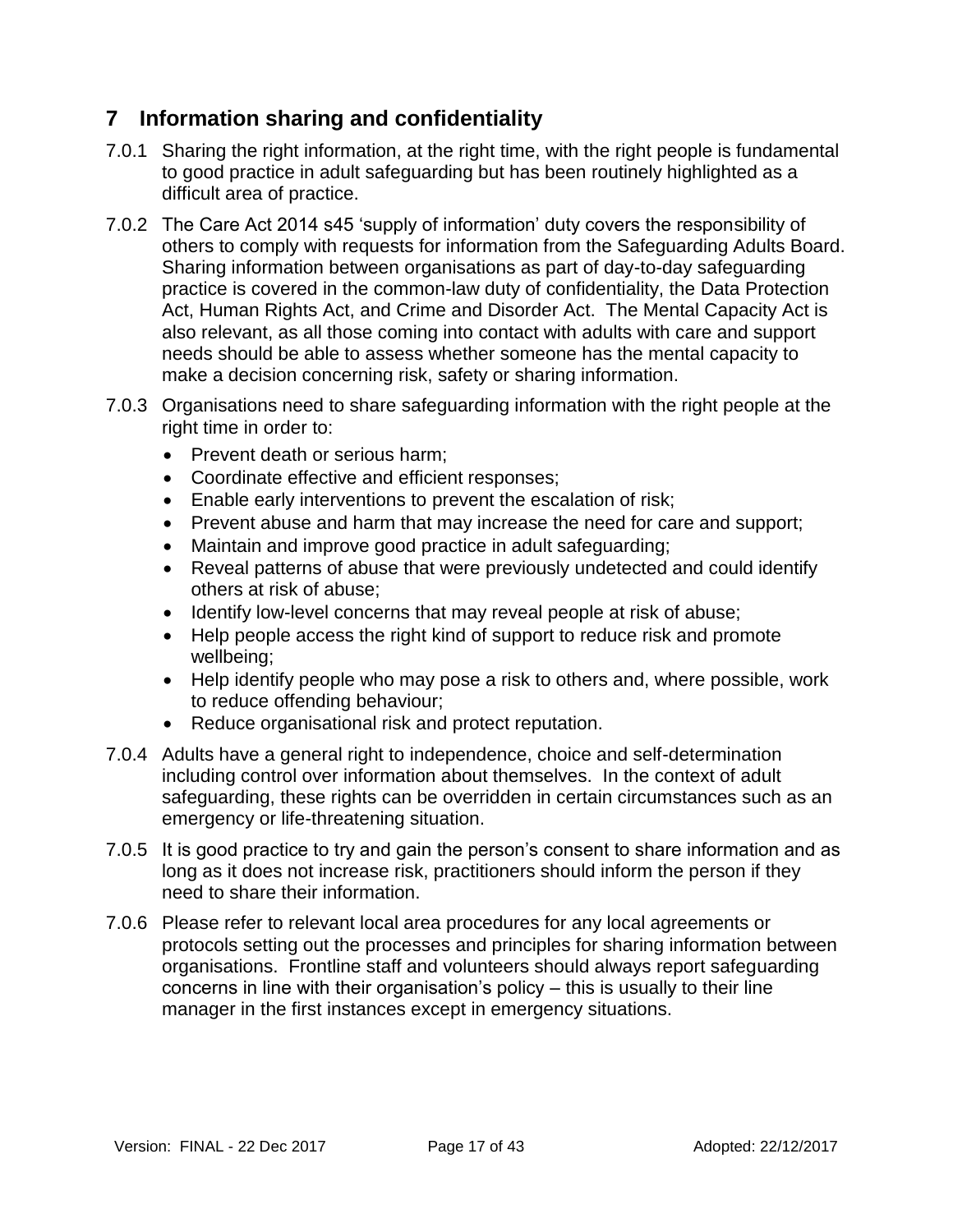#### **7.1 Duty of Candour**

**7.1.1** From October 2014, NHS providers have been required to comply with the duty of candour, meaning providers must be open and transparent with service users and their care and treatment, including when it goes wrong. The duty is part of the fundamental requirements for all providers. It applies to all NHS Trusts, Foundation Trusts and special health authorities, and, from April 2015, to all other providers, including social care.

#### <span id="page-17-0"></span>**7.2 Whistleblowing / Professional reporting**

- 7.2.1 Whistleblowing is the act of reporting concerns about malpractice, wrongdoing or fraud. All staff, paid or unpaid, who work with an adult who is experiencing, or at risk of, abuse or neglect, have an individual responsibility to raise concerns about poor practice and a right to know that their employer will support them if they are acting in good faith. Wherever possible, the anonymity of the professional reported will be respected by the investigating body.
- 7.2.2 All agencies should promote a culture of professional reporting and have in place policies which value good practice and encourages this. Professional reporting can be difficult for the member of staff and must be recognised as important and courageous. For further information on Professional Reporting, see Freedom to Speak Up<sup>4</sup>.
- 7.2.3 Agencies should ensure that staff who professionally report in good faith are:
	- Supported and reassured when information is shared;
	- Provided with ongoing support during any investigation that may follow;
	- Supplied with information about external sources of support;
	- Supported by their organisation;
	- Not treated in ways that might be regarded as punitive.
- 7.2.4 People providing information outside their own agencies should be appropriately supported in their disclosures.
- 7.2.5 Support and advice is available via the Whistleblowing Advice Line for Health & Social Care staff (Tel: 08000 724 725).

#### <span id="page-17-1"></span>**7.3 Record Keeping**

- 7.3.1 Good record keeping is an essential part of the accountability of organisations to those who use their services. Maintaining proper records is vital to an individual's care and safety. If records are inaccurate, future decisions may be flawed and harm may be caused to the individual. Where an allegation of abuse is made, all agencies have a responsibility to keep clear and accurate records. It is fundamental to ensure that evidence is protected and to show what action has been taken and what decisions have been made and why.
- 7.3.2 It is equally important to record when actions have not been taken and why e.g. an adult with care and support needs with mental capacity may choose to make decisions professionals consider to be unwise.

l

<sup>4</sup> <http://freedomtospeakup.org.uk/the-report/>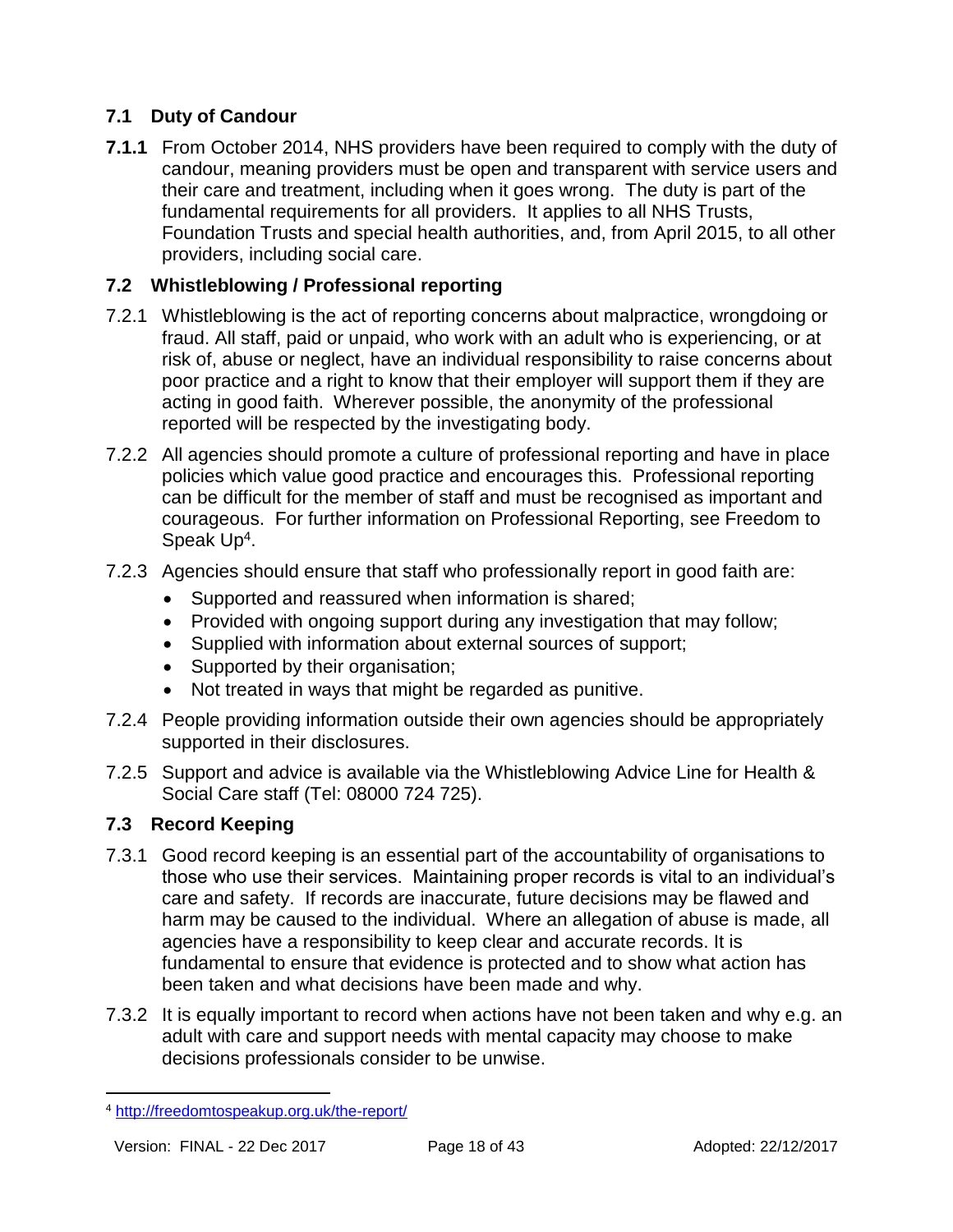- 7.3.3 Staff should be given clear direction as to what information should be recorded and in what format. The following questions are a guide:
	- What information do staff need to know in order to provide a high-quality response to the adult concerned?
	- What information do staff need to know in order to keep adults safe under the service's duty to protect people from harm?
	- What information is not necessary?
	- What is the basis for any decision to share (or not) information with a third party?

# <span id="page-18-0"></span>**8 Cooperation**

- 8.0.1 It is important within adult safeguarding for all partners to cooperate and work in a joined-up way, to eliminate the disjointed care that is a source of frustration to adults with care and support needs, other individuals, and staff, and which often results in poor care, with a negative impact on health and wellbeing. All organisations should work together and co-operate where needed, in order to ensure the wellbeing and safety of adults with care and support needs (including carers' support). Co-operation between partners should be a general principle for all those concerned, and all should understand the reasons why such co-operation is important.
- 8.0.2 The Care Act sets out five aims of co-operation between partners which are relevant to care and support, although it should be noted that the purposes of cooperation are not limited to these matters:
	- 1. Promoting the wellbeing of adults needing care and support and of carers;
	- 2. Improving the quality of care and support for adults and support for carers (including the outcomes from such provision);
	- 3. Smoothing the transition from children's to adult's services;
	- 4. Protecting adults with care and support needs who are currently experiencing or at risk of abuse or neglect;
	- 5. Identifying lessons to be learned from cases where adults with needs for care and support have experienced serious abuse or neglect.

### <span id="page-18-1"></span>**9 Risk assessment and management**

- 9.0.1 Achieving balance between the right of the individual to control his or her care package and ensuring adequate protections are in place to safeguard wellbeing is a very challenging task.
- 9.0.2 The assessment of the risk of abuse, neglect and exploitation of people using services should be integral in all assessment and planning processes, including assessments for self-directed support and the setting up of Personal Budget arrangements.
- 9.0.3 Assessment of risk is dynamic and ongoing, especially during the adult safeguarding process, and should be reviewed throughout so that adjustments can be made in response to changes in the levels and nature of risk.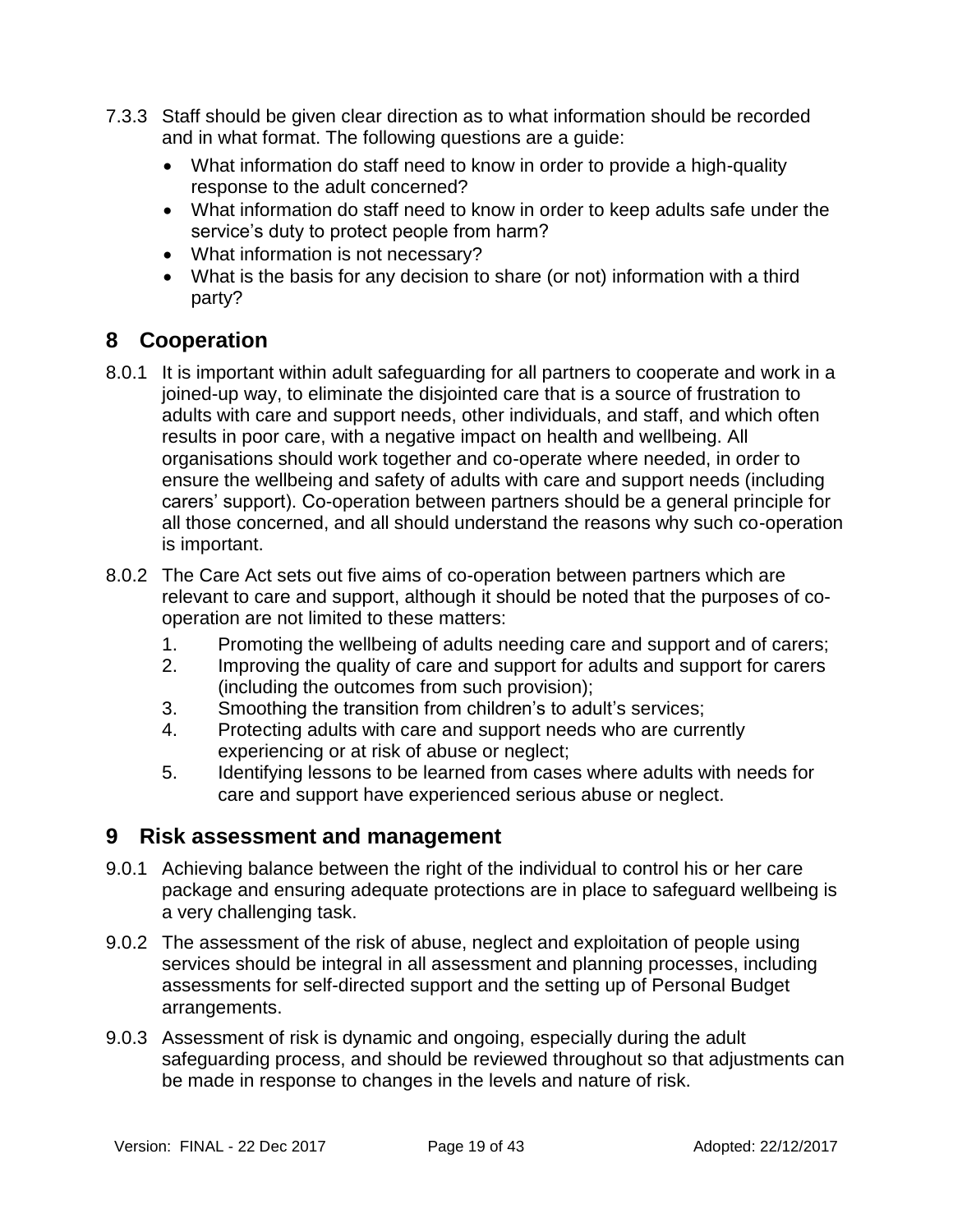- 9.0.4 Risk is often thought of in terms of danger, loss, threat, damage or injury, although in addition to potentially negative characteristics, risk taking can have positive benefits for individuals and their communities. As well as considering the dangers associated with risk, the potential benefits of risk-taking should also be identified; a process which should involve the individual using services, their families and health or social care practitioners.
- 9.0.5 Positive risk taking is a process which starts with the identification of potential benefit or harm. The desired outcome is to encourage and support people in positive risk taking to achieve personal change or growth.
- 9.0.6 This involves:
	- Assuming that people can make their own decisions (in line with the Mental Capacity Act) and supporting people to do so;
	- Working in partnership with adults with care and support needs, family carers and advocates and recognising their different perspectives and views;
	- Developing an understanding of the responsibilities of each party;
	- Empowering people to access opportunities and take worthwhile chances;
	- Understanding the person's perspective of what they will gain from taking risks; and understanding what they will lose if they are prevented from taking the risk;
	- Promoting trusting working relationships;
	- Understanding the consequences of different actions;
	- Making decisions based on all the choices available and accurate information;
	- Being positive about risk taking;
	- Understanding a person's strengths and finding creative ways for people to be able to do things rather than ruling them out;
	- Knowing what has worked or not in the past;
	- Where problems have arisen, understanding why;
	- Supporting people who use services to learn from their experiences;
	- **Ensuring support and advocacy is available;**
	- Sometimes supporting short-term risks for long-term gains;
	- Ensuring that services provided promote independence not dependence.

### **10 Responding to organisational failure and abuse**

10.0.1 The Care and Support statutory guidance clarifies that the Adult Safeguarding duties under the Care Act are not a substitute for:

- <span id="page-19-0"></span>Providers' responsibilities to provide safe and high quality care and support;
- Commissioners regularly assuring themselves of the safety and effectiveness of commissioned services;
- The Care Quality Commission (CQC) assuring that regulated providers comply with the fundamental standards of care or by taking enforcement action; and
- The core duties of the police to prevent and detect crime and protect life and property.
- 10.0.2 Local areas will have their own arrangements and systems in place designed to respond to quality and safety concerns in provider services, including where there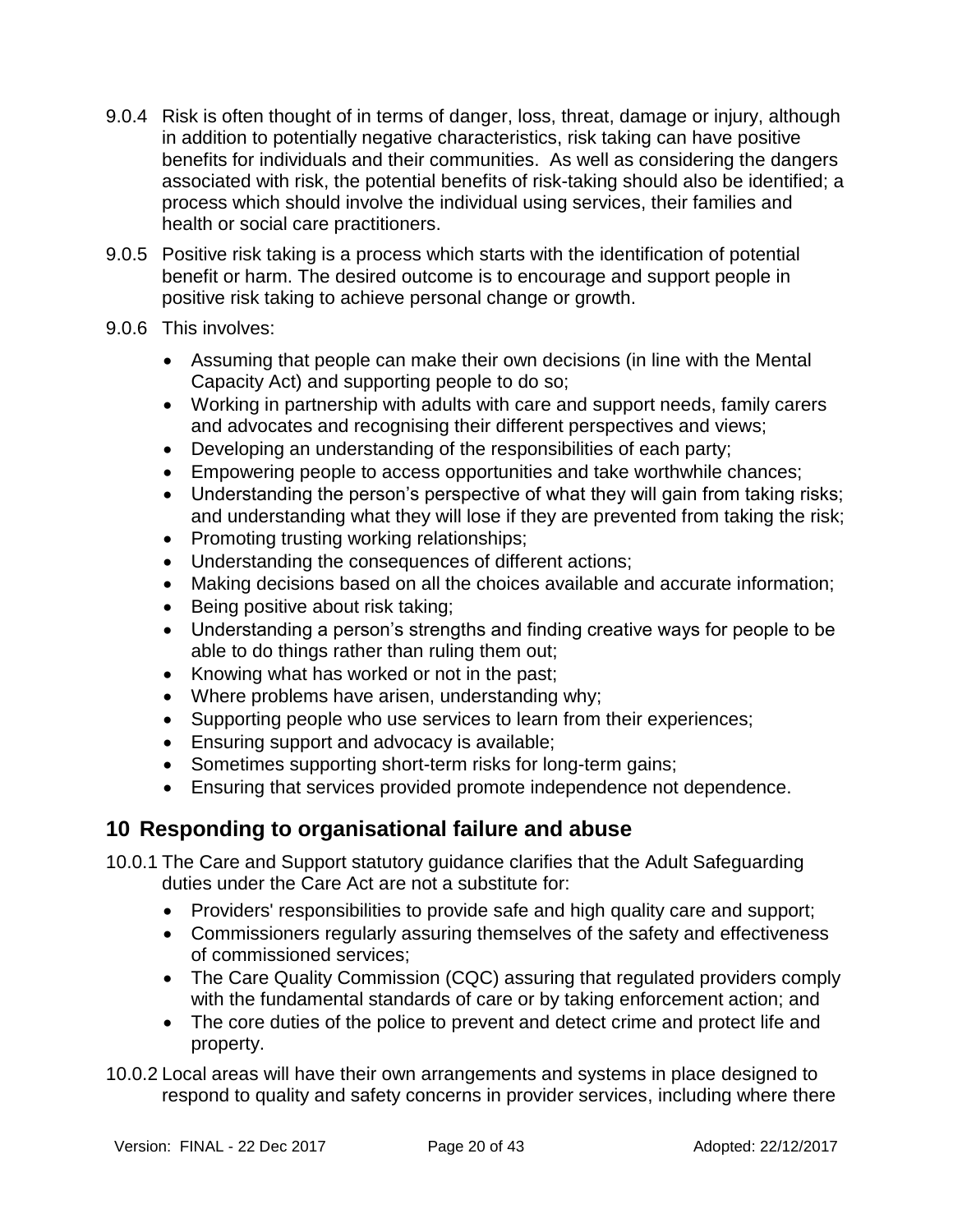are allegations against people in positions of trust. In most areas there will be regular information sharing meetings between commissioners and regulators, for example, the Local Authority, the CQC, Clinical Commissioning Groups, NHS England; or there will be frameworks in place that can call such meetings as and when required.

- 10.0.3 Local quality surveillance frameworks will often need to interface closely and work alongside responses under this procedure. This will need to reflect the individual circumstances of individual cases, but could be, for example, to pass information arising from adult safeguarding concerns and enquiries to commissioners and regulators to inform quality monitoring and regulatory processes, to help to address concerns raised that relate to service quality but that do not meet the criteria for the Section 42 Duty of Enquiry, or to seek to address and remedy underlying service quality concerns that are leading to risk of abuse of neglect in identifiable cases.
- 10.0.4 It is recognised that in a critical few cases where the service quality and safety issues are so great and pose such a high risk to users of that service that consideration of the duty of Enquiry applying to all or groups of individuals may apply. However, it is expected that such circumstances would be rare, and that the statutory principals of proportionality and protection should be balanced carefully when considering extending the Care Act section 42 duty of Enquiry to all or groups of individuals in organisational settings.

### <span id="page-20-0"></span>**11 Training**

- 11.0.1 It is the responsibility of all organisations to ensure they have a skilled and competent workforce, who are able to take on the roles and responsibilities required to protect adults at risk and ensure an appropriate response when adult abuse or neglect does occur.
- 11.0.2 Training should take place at all levels within an organisation and be updated routinely to reflect best practice.
- 11.0.3 This policy aims to help equip the social and health care workforce in statutory, voluntary and other partner agencies with the essential skills, knowledge and value base to prevent and identify adult abuse, and to be able to respond effectively in identified instances of abuse.
- 11.0.4 Regular face-to-face supervision from skilled managers and opportunities for reflective practice are also essential in enabling staff to work confidently and competently with difficult and sensitive situations.

### <span id="page-20-1"></span>**12 Specific roles and responsibilities**

12.0.1 Please refer to Appendix 2 for an overview of specific adult safeguarding roles and responsibilities at all levels.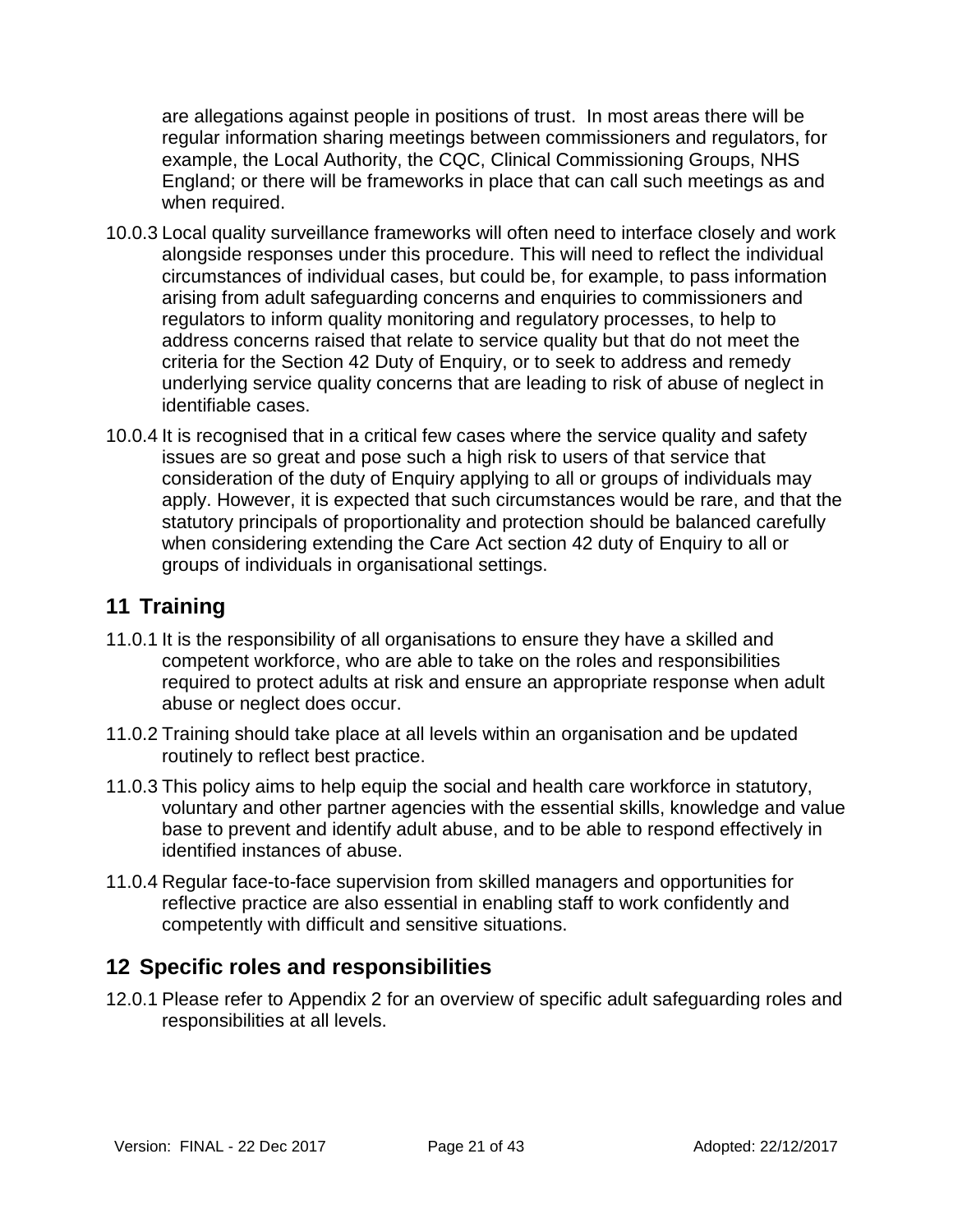|                | Possible signs and symptoms of abuse include:                                                                                                                                                                                                                                                                                                                                                                                                                                                                                                                                                                                                                                                                                                                                                                                                                                                                 | <b>Possible indicators of abuse include:</b>                                                                                                                                                                                                                                                                                                                                                                                                                                                                                                                                                                                                                                                                                                                                                                                                                                                                                                                                                                                                                                                                                                                                                                                                                                                                                                                                                                                                                                                                                                                                                                                                                                                              |
|----------------|---------------------------------------------------------------------------------------------------------------------------------------------------------------------------------------------------------------------------------------------------------------------------------------------------------------------------------------------------------------------------------------------------------------------------------------------------------------------------------------------------------------------------------------------------------------------------------------------------------------------------------------------------------------------------------------------------------------------------------------------------------------------------------------------------------------------------------------------------------------------------------------------------------------|-----------------------------------------------------------------------------------------------------------------------------------------------------------------------------------------------------------------------------------------------------------------------------------------------------------------------------------------------------------------------------------------------------------------------------------------------------------------------------------------------------------------------------------------------------------------------------------------------------------------------------------------------------------------------------------------------------------------------------------------------------------------------------------------------------------------------------------------------------------------------------------------------------------------------------------------------------------------------------------------------------------------------------------------------------------------------------------------------------------------------------------------------------------------------------------------------------------------------------------------------------------------------------------------------------------------------------------------------------------------------------------------------------------------------------------------------------------------------------------------------------------------------------------------------------------------------------------------------------------------------------------------------------------------------------------------------------------|
| Physical abuse | Hitting, slapping, punching, kicking, hair-pulling,<br>$\bullet$<br>biting, punching<br>Rough / inappropriate handling and other forms of<br>assault that may not leave visible signs of injury,<br>but may cause pain or discomfort<br>Biting, deliberate burns, scalding<br>$\bullet$<br>Physical punishments / beating<br>$\bullet$<br>Inappropriate or unlawful use of restraint<br>$\bullet$<br>Making someone purposefully uncomfortable (e.g.<br>$\bullet$<br>Opening a window and removing blankets)<br>Stabbing, strangulation, poisoning and wounding<br>$\bullet$<br>(breaking the skin) and other forms of assault that<br>cause serious injuries or death<br>Involuntary isolation or confinement<br>Withholding, inappropriately altering or<br>administering medication or other treatments<br>Forcible feeding or withholding food<br>Restricting movement (e.g. tying someone to a<br>chair) | Unexplained or inappropriately explained injuries<br>$\bullet$<br>Adult exhibiting untypical self-harm<br>$\bullet$<br>Unexplained cuts or scratches to mouth, lips, gums,<br>$\bullet$<br>eyes or external genitalia<br>Unexplained bruising to the face, torso, arms, back,<br>$\bullet$<br>buttocks, thighs, in various stages of healing<br>Collections of bruises that form regular patterns which<br>$\bullet$<br>correspond to the shape of an object or which appear<br>on several areas of the body<br>Unexplained burns on unlikely areas of the body (e.g.<br>$\bullet$<br>soles of the feet, palms of the hands, back), immersion<br>burns (from scalding in hot water/liquid), rope burns,<br>burns from an electrical appliance<br>Unexplained or inappropriately explained fractures at<br>$\bullet$<br>various stages of healing to any part of the body<br>Medical problems that go unattended<br>$\bullet$<br>Sudden and unexplained urinary and/or faecal<br>incontinence. Evidence of over/under-medication<br>Adult flinches at physical contact<br>$\bullet$<br>Adult appears frightened or subdued in the presence of<br>$\bullet$<br>particular people<br>Adult asks not to be hurt<br>Adult may repeat what the person causing harm has<br>$\bullet$<br>said (e.g. 'Shut up or I'll hit you')<br>Reluctance to undress or uncover parts of the body<br>Person wears clothes that cover all parts of their body<br>or specific parts of their body<br>An adult without capacity not being allowed to go out of<br>$\bullet$<br>a care home when they ask to<br>An adult without capacity not being allowed to be<br>discharged at the request of an unpaid carer/family<br>member |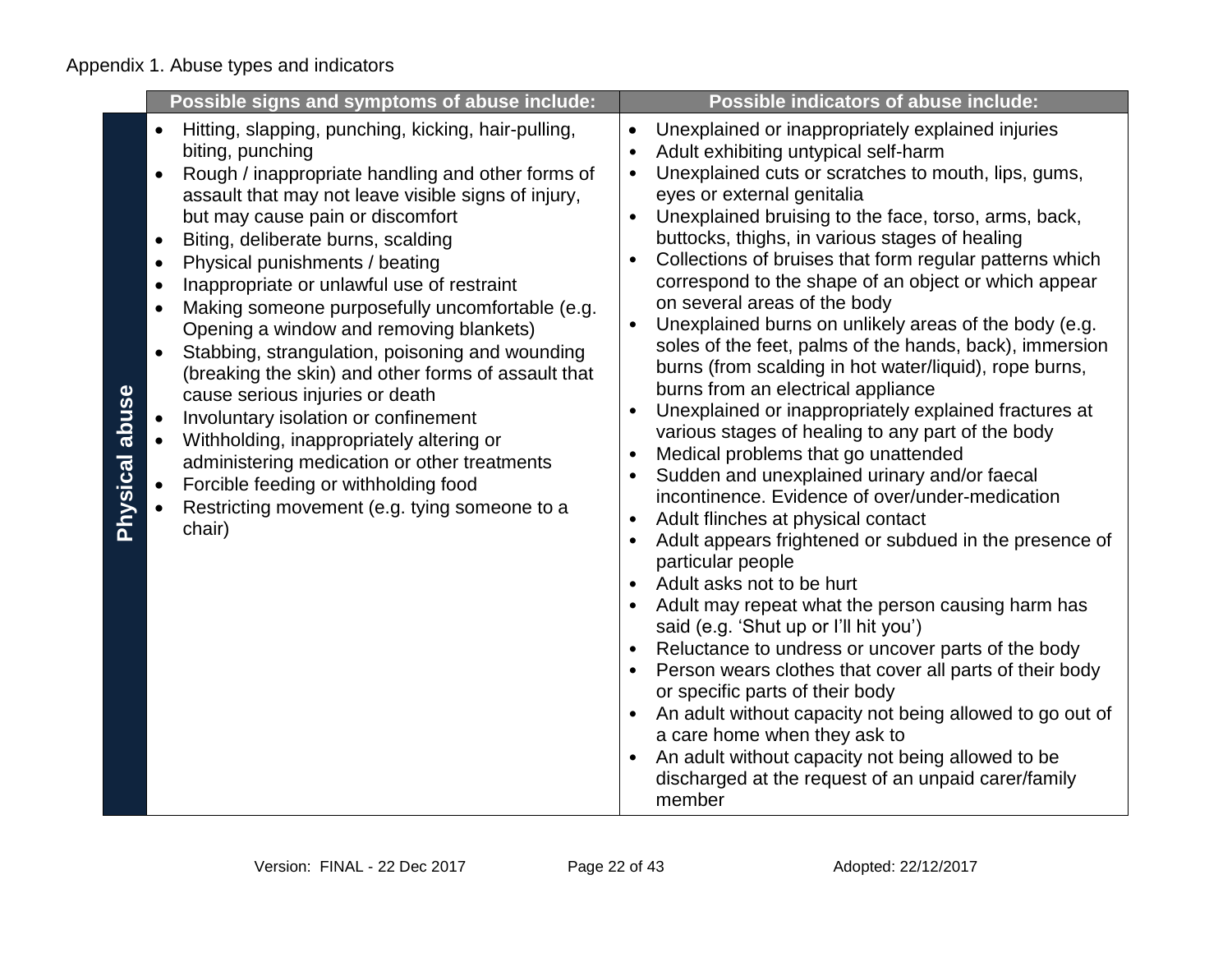|                          | Possible signs and symptoms of abuse include:                                                                                                                                                                                                                                                                                                                                                                                                                                                                                                                                                                                                                                                                                                                                                                                                                                                                                                                                                                                                                                                 |                                                  | Possible indicators of abuse include:                                                                                                                                                                                                                                                                                                                                                                                                                                                                                                               |
|--------------------------|-----------------------------------------------------------------------------------------------------------------------------------------------------------------------------------------------------------------------------------------------------------------------------------------------------------------------------------------------------------------------------------------------------------------------------------------------------------------------------------------------------------------------------------------------------------------------------------------------------------------------------------------------------------------------------------------------------------------------------------------------------------------------------------------------------------------------------------------------------------------------------------------------------------------------------------------------------------------------------------------------------------------------------------------------------------------------------------------------|--------------------------------------------------|-----------------------------------------------------------------------------------------------------------------------------------------------------------------------------------------------------------------------------------------------------------------------------------------------------------------------------------------------------------------------------------------------------------------------------------------------------------------------------------------------------------------------------------------------------|
| abuse<br><b>Domestic</b> | The cross-government definition of domestic violence<br>and abuse is: "any incident of pattern of incidents of<br>controlling, coercive, threatening behaviour, violence<br>or abuse between those aged 16 or over who are, or<br>have been, intimate partners or family members<br>regardless of gender or sexuality".<br>The abuse can encompass, but is not limited to:<br>psychological<br>physical<br>sexual<br>financial<br>emotional.<br>It also includes so called 'honour'-based violence,<br>female genital mutilation and forced marriage.<br>Controlling behaviour is a range of acts designed to<br>make a person subordinate and/or dependent by<br>isolating them from sources of support, exploiting their<br>resources and capacities for personal gain, depriving<br>them of the means needed for independence,<br>resistance and escape and regulating their everyday<br>behaviour.<br>Coercive behaviour is an act or a pattern of acts of<br>assault, threats, humiliation and intimidation or other<br>abuse that is used to harm, punish, or frighten their<br>victim. | $\bullet$<br>$\bullet$<br>$\bullet$<br>$\bullet$ | Low self-esteem<br>Feeling the abuse is their fault when it is not<br>Physical evidence of violence such as bruising, cuts,<br>broken bones<br>Verbal abuse and humiliation in front of others<br>Fear of outside intervention<br>Damage to home or property<br>Isolation - not seeking friends or family<br>Prevented from seeing friends or family or attending<br>college/work/appointments<br>Prevented from leaving the home<br>Being followed or continually asked where they are<br>Limited access to money<br>Disclosure/s and retraction/s |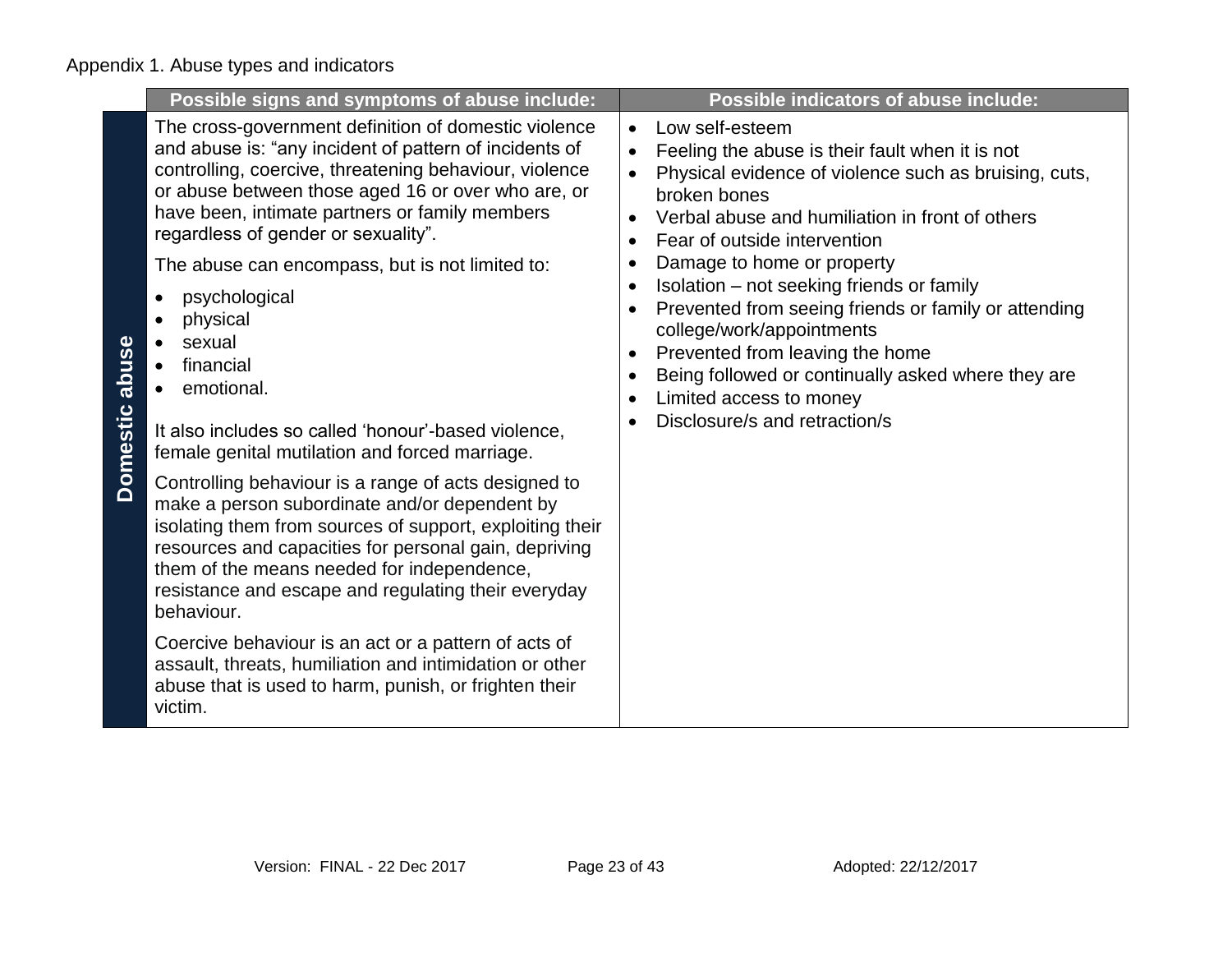|                        | Possible signs and symptoms of abuse include:                                                                                                                                                                                                                                                                                                                                                                                                                                                                                                                                                                                                                                                                                                                                                                                                                                                                                                                                                                                                                                                                                                                             | <b>Possible indicators of abuse include:</b>                                                                                                                                                                                                                                                                                                                                                                                                                                                                                                                                                                                                                                                                                                                                                                                                                                                                                                                                                                                                                                                                                                                                                                                                                                                                                                                                                                                                                                                                                                       |
|------------------------|---------------------------------------------------------------------------------------------------------------------------------------------------------------------------------------------------------------------------------------------------------------------------------------------------------------------------------------------------------------------------------------------------------------------------------------------------------------------------------------------------------------------------------------------------------------------------------------------------------------------------------------------------------------------------------------------------------------------------------------------------------------------------------------------------------------------------------------------------------------------------------------------------------------------------------------------------------------------------------------------------------------------------------------------------------------------------------------------------------------------------------------------------------------------------|----------------------------------------------------------------------------------------------------------------------------------------------------------------------------------------------------------------------------------------------------------------------------------------------------------------------------------------------------------------------------------------------------------------------------------------------------------------------------------------------------------------------------------------------------------------------------------------------------------------------------------------------------------------------------------------------------------------------------------------------------------------------------------------------------------------------------------------------------------------------------------------------------------------------------------------------------------------------------------------------------------------------------------------------------------------------------------------------------------------------------------------------------------------------------------------------------------------------------------------------------------------------------------------------------------------------------------------------------------------------------------------------------------------------------------------------------------------------------------------------------------------------------------------------------|
| abuse<br><b>Sexual</b> | Rape, indecent exposure, sexual harassment<br>$\bullet$<br>Inappropriate looking or touching<br>Sexual teasing or innuendo<br>$\bullet$<br>Sexual photography<br>Subjection to pornography or witnessing sexual<br>acts<br>Indecent exposure and sexual assault<br>$\bullet$<br>Sexual acts to which the adult has not consented or<br>was pressured into consenting<br>Offensive or suggestive sexual language or action<br>$\bullet$<br>It includes penetration of any sort, incest and situations<br>where the person causing harm touches the abused<br>person's body (e.g. breasts, buttocks, genital area),<br>exposes his or her genitals (possibly encouraging the<br>abused person to touch them) or coerces the abused<br>person into participating in or looking at pornographic<br>videos or photographs. Denial of a sexual life to<br>consenting adults is also considered abusive practice.<br>Any sexual relationship that develops between adults<br>where one is in a position of trust, power or authority in<br>relation to the other (e.g. day centre worker/social<br>worker/residential worker/health worker) may also<br>constitute sexual abuse. | Adult has urinary tract infections, vaginal infections or<br>$\bullet$<br>sexually transmitted diseases that are not otherwise<br>explained<br>Adult appears unusually subdued, withdrawn or has<br>poor concentration<br>Adult exhibits significant changes in sexual behaviour or<br>outlook<br>Adult experiences pain, itching or bleeding in the<br>$\bullet$<br>genital/anal area<br>Adult's underclothing is torn, stained or bloody<br>$\bullet$<br>A woman who lacks the mental capacity to consent to<br>$\bullet$<br>sexual intercourse becomes pregnant<br>Sexual exploitation.<br>$\bullet$<br>The sexual exploitation of adults with care and support<br>needs involves exploitative situations, contexts and<br>relationships where adults with care and support needs (or<br>a third person or persons) receive 'something' (e.g. food,<br>accommodation, drugs, alcohol, cigarettes, affection, gifts,<br>money) as a result of performing sexual activities, and/or<br>others performing sexual activities on them. Sexual<br>exploitation can occur through the use of technology<br>without the person's immediate recognition. This can<br>include being persuaded to post sexual images or videos<br>on the internet or a mobile phone with no immediate<br>payment or gain, or being sent such an image by the<br>person alleged to be causing harm. In all cases those<br>exploiting the adult have power over them by virtue of their<br>age, gender, intellect, physical strength, and/or economic<br>or other resources. |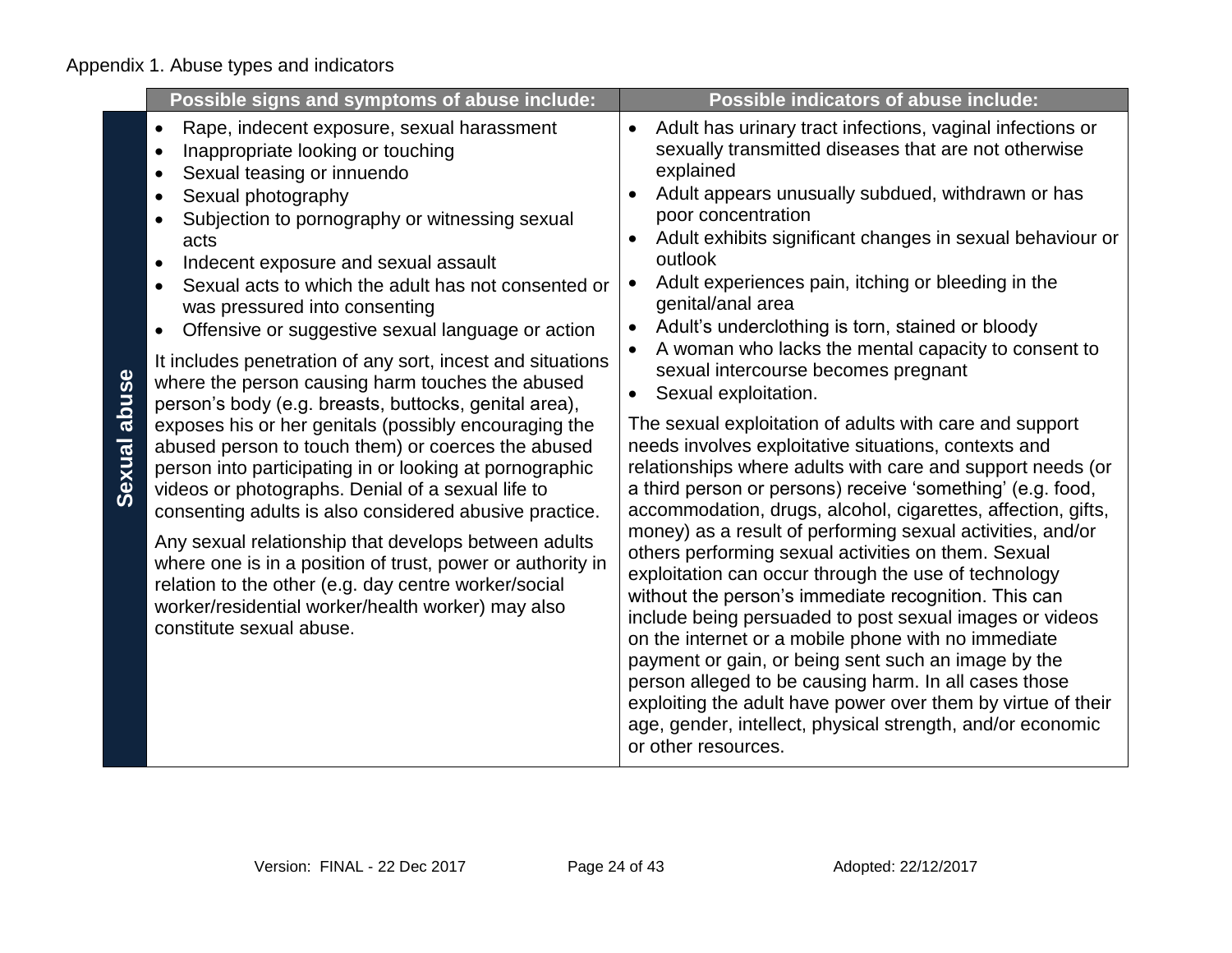|                                 | Possible signs and symptoms of abuse include:                                                                                                                                                                                                                                                                                                                                                                                                                                                                                                                                                                                                                                                                                                                                                                                                                                                                                                                                                                                                                                                                                                                                                                                                                                                                                                      | <b>Possible indicators of abuse include:</b>                                                                                                                                                                                                                                                                                                                                                                                                                                                                                                                                                                                                                                                                                                                                                                                                                                                                                                                                                                                                                          |
|---------------------------------|----------------------------------------------------------------------------------------------------------------------------------------------------------------------------------------------------------------------------------------------------------------------------------------------------------------------------------------------------------------------------------------------------------------------------------------------------------------------------------------------------------------------------------------------------------------------------------------------------------------------------------------------------------------------------------------------------------------------------------------------------------------------------------------------------------------------------------------------------------------------------------------------------------------------------------------------------------------------------------------------------------------------------------------------------------------------------------------------------------------------------------------------------------------------------------------------------------------------------------------------------------------------------------------------------------------------------------------------------|-----------------------------------------------------------------------------------------------------------------------------------------------------------------------------------------------------------------------------------------------------------------------------------------------------------------------------------------------------------------------------------------------------------------------------------------------------------------------------------------------------------------------------------------------------------------------------------------------------------------------------------------------------------------------------------------------------------------------------------------------------------------------------------------------------------------------------------------------------------------------------------------------------------------------------------------------------------------------------------------------------------------------------------------------------------------------|
| Psychological / Emotional abuse | Psychological abuse is the denial of a person's human<br>and civil rights including choice and opinion, privacy<br>and dignity and being able to follow one's own spiritual<br>and cultural beliefs or sexual orientation.<br>It includes preventing the adult from using services that<br>would otherwise support them and enhance their lives.<br>It also includes the intentional and/or unintentional<br>withholding of information (e.g. information not being<br>available in different formats/languages etc.).<br>Use of threats or fear to override a person's wishes<br>Lack of privacy or choice<br>Denial of dignity<br>Deprivation of social contact or deliberate isolation<br>Being made to feel worthless<br>Threat(s) to withdraw care or support, or contact<br>with friends<br>Humiliation, blaming<br>Use of coercion, control, harassment, verbal abuse<br>Treating an adult as if they were a child<br>Cyber bullying<br>Refusal to allow person to see others alone or to<br>receive telephone calls / visits on their own<br>Removing mobility or communication aids, or<br>$\bullet$<br>intentionally leaving someone unattended when<br>they ask for assistance<br>Preventing someone from meeting their religious or<br>$\bullet$<br>cultural needs<br>Preventing stimulation or meaningful occupation or<br>activities | Extreme submissiveness or dependency<br>$\bullet$<br>Sharp changes in behaviour in the presence of certain<br>$\bullet$<br>people<br>Self-abusive behaviours<br>$\bullet$<br>Loss of confidence<br>$\bullet$<br>Loss of appetite<br>$\bullet$<br>Untypical ambivalence, deference, passivity,<br>$\bullet$<br>resignation<br>Adult appears anxious or withdrawn, especially in the<br>$\bullet$<br>presence of the alleged abuser<br>Adult exhibits low self-esteem<br>$\bullet$<br>Untypical changes in behaviour (e.g. continence<br>$\bullet$<br>problems, sleep disturbance)<br>Adult is not allowed visitors/phone calls<br>$\bullet$<br>Adult is locked in a room/in their home<br>$\bullet$<br>Adult is denied access to aids or equipment, (e.g.<br>$\bullet$<br>glasses, dentures, hearing aid, crutches)<br>Adult's access to personal hygiene and toilet is<br>$\bullet$<br>restricted<br>Adult's movement is restricted by use of furniture or<br>$\bullet$<br>other equipment<br>Bullying via social networking internet sites and<br>persistent texting |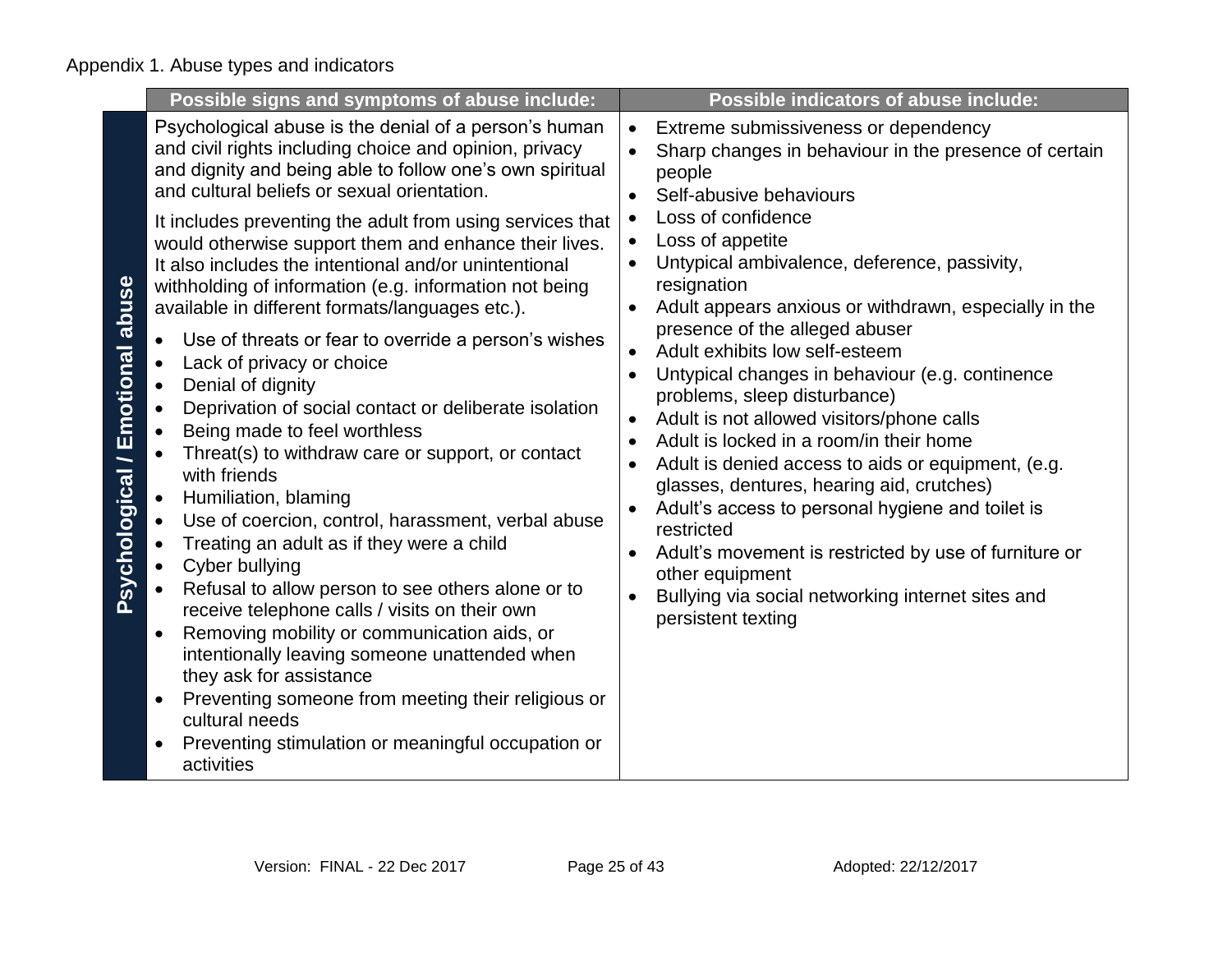|                                                           | Possible signs and symptoms of abuse include:                                                                                                                                                                                                                                                                                                                                                                                                                                                                                                                                                                                                                                                                                                                                                           | <b>Possible indicators of abuse include:</b>                                                                                                                                                                                                                                                                                                                                                                                                                                                                                                                                                                                                                                                                                                                                                                                                                                                                                                                                         |
|-----------------------------------------------------------|---------------------------------------------------------------------------------------------------------------------------------------------------------------------------------------------------------------------------------------------------------------------------------------------------------------------------------------------------------------------------------------------------------------------------------------------------------------------------------------------------------------------------------------------------------------------------------------------------------------------------------------------------------------------------------------------------------------------------------------------------------------------------------------------------------|--------------------------------------------------------------------------------------------------------------------------------------------------------------------------------------------------------------------------------------------------------------------------------------------------------------------------------------------------------------------------------------------------------------------------------------------------------------------------------------------------------------------------------------------------------------------------------------------------------------------------------------------------------------------------------------------------------------------------------------------------------------------------------------------------------------------------------------------------------------------------------------------------------------------------------------------------------------------------------------|
| abuse<br>material<br>$\overline{\mathsf{o}}$<br>Financial | Theft, fraud, internet scamming<br>Coercion in relation to an adult's financial affairs or<br>arrangements, including in connection with wills /<br>property / inheritance / financial transactions<br>Misuse or misappropriation of property,<br>possessions and/or benefits<br>Deceiving or manipulating a person out of money or<br>property<br>Withholding or misusing money, property or<br>possessions<br>Misuse of benefits by others<br>Someone moving into a person's home and living<br>rent free without agreed financial arrangements<br>False representation, using another person's bank<br>account, cards or documents<br>Exploitation of person's money or assets (e.g.<br>unauthorised use of a car)<br>Misuse of power of attorney, deputy, appointeeship<br>or other legal authority | Unexplained or sudden inability to pay bills<br>Unexplained withdrawal of money from accounts<br>Lack of money especially after benefit day<br>$\bullet$<br>Personal possessions going missing<br>Contrast between known income and actual living<br>conditions<br>Unusual interest by friend / relative / neighbour in<br>$\bullet$<br>financial matters<br>Pressure from next of kin for formal arrangements being<br>set up<br>Illegal money-lending<br>Mis-selling / selling by door-to-door traders / cold calling<br>Recent changes of deeds / title of house or will<br>Disparity between assets/income and living conditions<br>Recent acquaintances expressing sudden or<br>disproportionate interest in the adult and their money<br>Power of attorney obtained when the adult lacks the<br>capacity to make this decision<br>The recent addition of unauthorised signatories on an<br>adult's accounts or cards<br>Unexplained loss / misplacement of financial documents |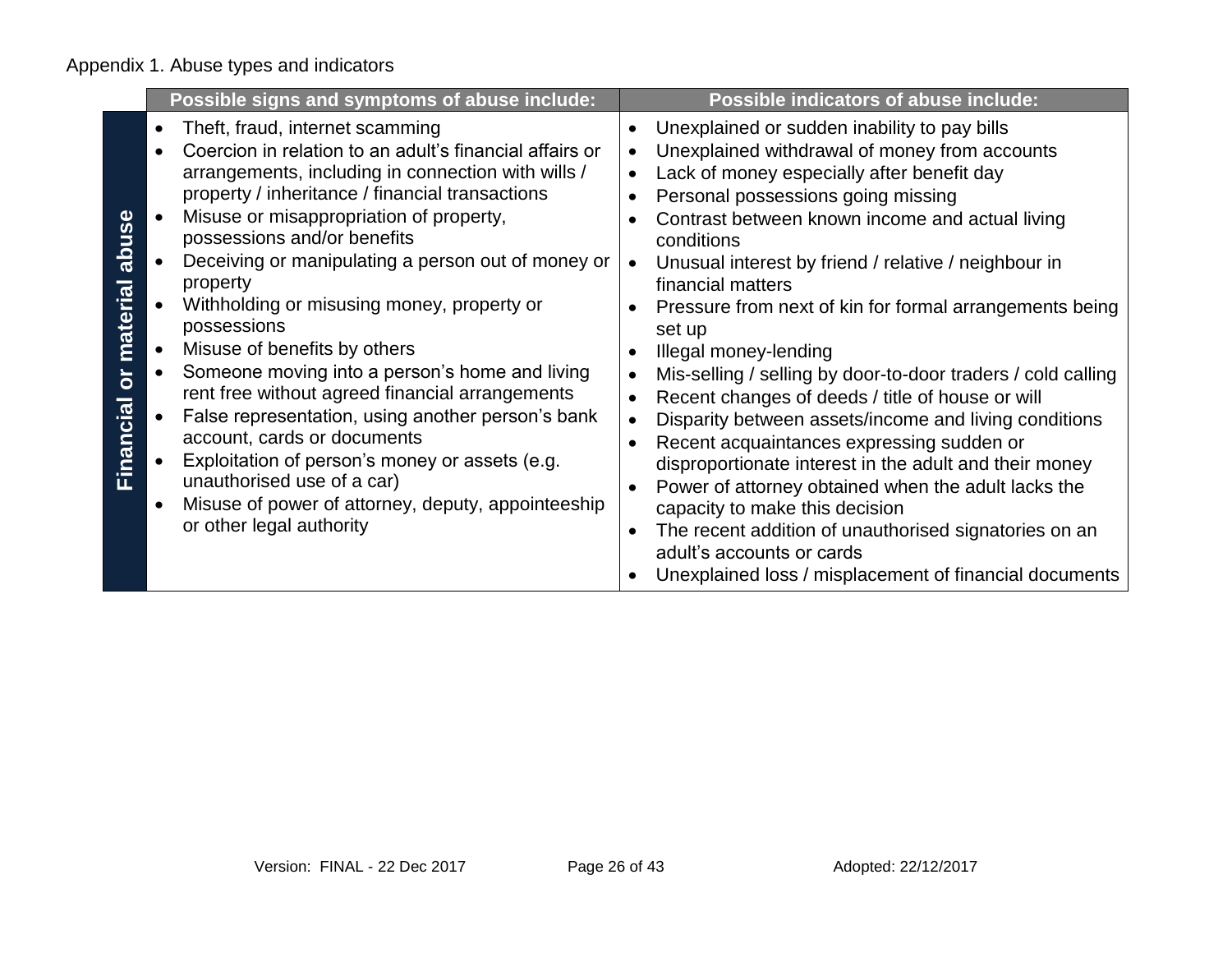|                   | Possible signs and symptoms of abuse include:                                                                                                                                                                                                                                                                                                                                                                                                                                                                                                                                                                                                                                                                                                                                                                                                                                                                                                                                                                                                                                                                                                                               | <b>Possible indicators of abuse include:</b>                                                                                                                                                                                                                                                                                                                                                                                                                                                                                                                                                                                                                                                                                                                                                                                                                                                                                                                                                                                                                                                                                                                                                                                                                                                                                                                                                                                    |
|-------------------|-----------------------------------------------------------------------------------------------------------------------------------------------------------------------------------------------------------------------------------------------------------------------------------------------------------------------------------------------------------------------------------------------------------------------------------------------------------------------------------------------------------------------------------------------------------------------------------------------------------------------------------------------------------------------------------------------------------------------------------------------------------------------------------------------------------------------------------------------------------------------------------------------------------------------------------------------------------------------------------------------------------------------------------------------------------------------------------------------------------------------------------------------------------------------------|---------------------------------------------------------------------------------------------------------------------------------------------------------------------------------------------------------------------------------------------------------------------------------------------------------------------------------------------------------------------------------------------------------------------------------------------------------------------------------------------------------------------------------------------------------------------------------------------------------------------------------------------------------------------------------------------------------------------------------------------------------------------------------------------------------------------------------------------------------------------------------------------------------------------------------------------------------------------------------------------------------------------------------------------------------------------------------------------------------------------------------------------------------------------------------------------------------------------------------------------------------------------------------------------------------------------------------------------------------------------------------------------------------------------------------|
| Slavery<br>Modern | Encompasses slavery, human trafficking, forced<br>labour and domestic servitude<br>Traffickers and slave masters use whatever means<br>they have at their disposal to coerce, deceive and<br>force individuals into a life of abuse, servitude, and<br>inhumane treatment<br>A large number of active organized crime groups<br>$\bullet$<br>are involved in modern slavery, but it is also<br>committed by individual opportunistic perpetrators<br>Someone is in slavery if they are:<br>Forced to work (through mental or physical<br>threat)<br>Owned or controlled by an 'employer', usually<br>$\overline{\phantom{0}}$<br>through mental or physical abuse, or the threat<br>of abuse<br>Dehumanised, treated as a commodity, or<br>bought and sold as 'property'<br>Physically constrained or has restrictions on his<br>or her freedom of movement.<br>Contemporary slavery takes various forms and affects<br>people of all ages, gender and races<br>Human trafficking involves an act of recruiting,<br>transporting, transferring, harbouring or receiving a<br>person through a use of force, coercion or other<br>means, for the purpose of exploiting them. | Physical appearance – victims may show signs of<br>$\bullet$<br>physical or psychological abuse, look malnourished or<br>unkempt, or appear withdrawn<br>Isolation – victims may rarely be allowed to travel on<br>$\bullet$<br>their own, seem under the control or influence of others,<br>rarely interact or appear unfamiliar with their<br>neighbourhood or where they work<br>Poor living conditions – victims may be living in dirty,<br>$\bullet$<br>cramped or overcrowded accommodation, and/or living<br>and working at the same address<br>Few or no personal effects – victims may have no<br>$\bullet$<br>identification documents, have few personal<br>possessions and always wear the same clothes day in,<br>day out. What clothes they do wear may not be<br>suitable for their work<br>Restricted freedom of movement – victims have little<br>opportunity to move freely and may have had their<br>travel documents (e.g. passports) retained<br>Unusual travel times - they may be dropped<br>$\bullet$<br>off/collected for work on a regular basis either very early<br>in the morning or very late at night<br>Reluctance to seek help - victims may avoid eye<br>contact, appear frightened or hesitant to talk to<br>strangers and fear law enforcers for many reasons,<br>such as not knowing who to trust or where to get help,<br>fear of deportment, fear of violence to them or their<br>family |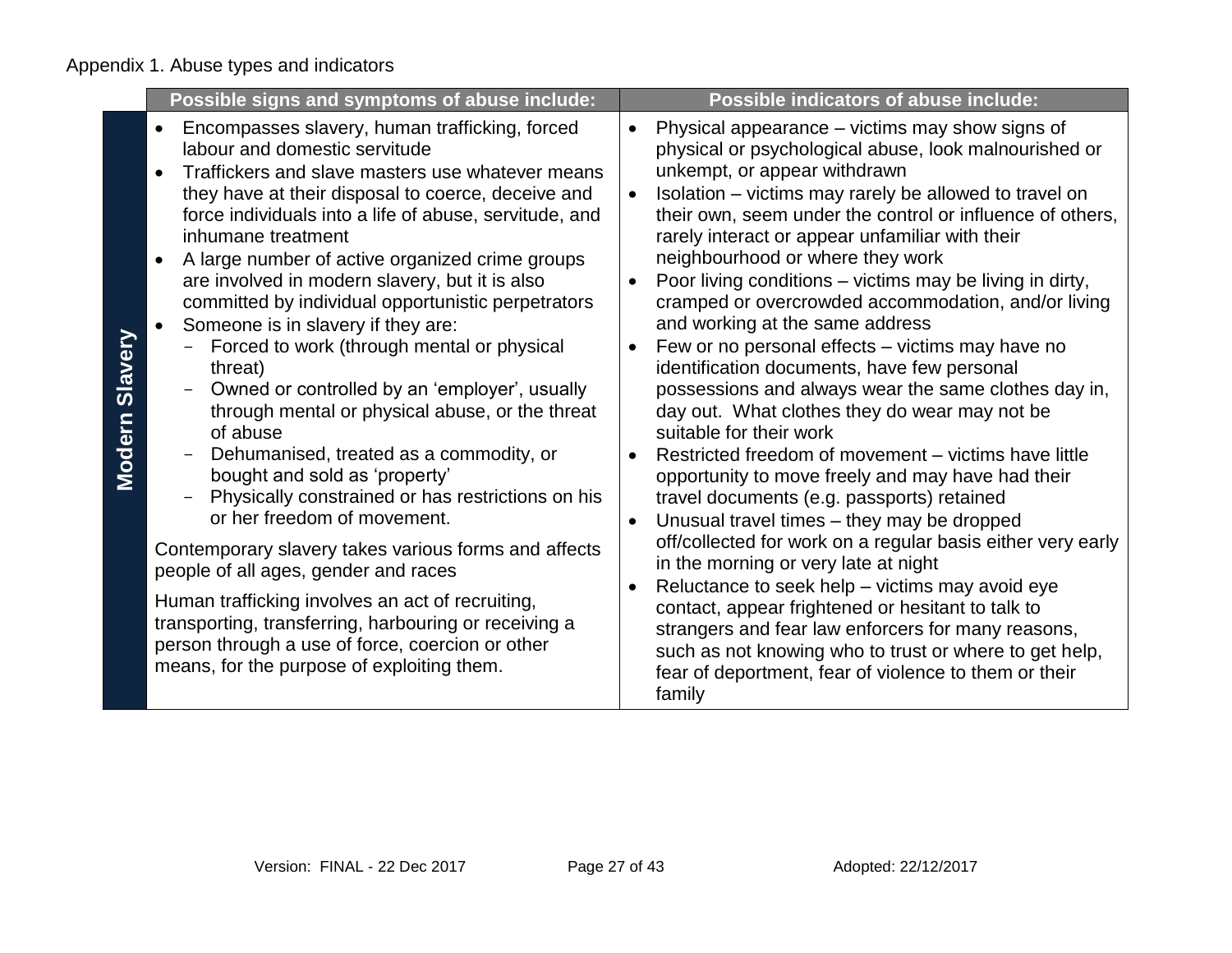|                         | Possible signs and symptoms of abuse include:                                                                                                                                                                                                                                                                                                                                                                                                                                                                                                                                                                                                               | Possible indicators of abuse include:                                                                                                                                                                                                                                                                                                                                                                                                                                                                           |
|-------------------------|-------------------------------------------------------------------------------------------------------------------------------------------------------------------------------------------------------------------------------------------------------------------------------------------------------------------------------------------------------------------------------------------------------------------------------------------------------------------------------------------------------------------------------------------------------------------------------------------------------------------------------------------------------------|-----------------------------------------------------------------------------------------------------------------------------------------------------------------------------------------------------------------------------------------------------------------------------------------------------------------------------------------------------------------------------------------------------------------------------------------------------------------------------------------------------------------|
| Abuse<br>Discriminatory | Unequal treatment based on age, disability, gender<br>reassignment, marriage and civil partnership,<br>pregnancy and maternity, race, religion and belief,<br>sex or sexual orientation (known as protected<br>characteristics under the Equality Act 2010)<br>Verbal abuse, derogatory remarks or inappropriate<br>use of language related to a protected<br>characteristic<br>Denying access to communication aids, not<br>allowing access to an interpreter, signer, or lip-<br>reader<br>Harassment or deliberate exclusion on the grounds<br>of a protected characteristic<br>Sub-standard service provision relating to a<br>protected characteristic | Acts or comments motivated to harm and damage,<br>$\bullet$<br>including inciting others to commit abusive acts<br>Lack of effective communication provision, e.g.<br>$\bullet$<br>interpretation<br>The adult being subjected to racist, sexist, ageist,<br>gender based abuse<br>Abuse specifically about their disability<br>٠<br>The person appears withdrawn and isolated<br>Expressions of anger, frustration, fear or anxiety<br>An adult making complaints about the service not<br>meeting their needs |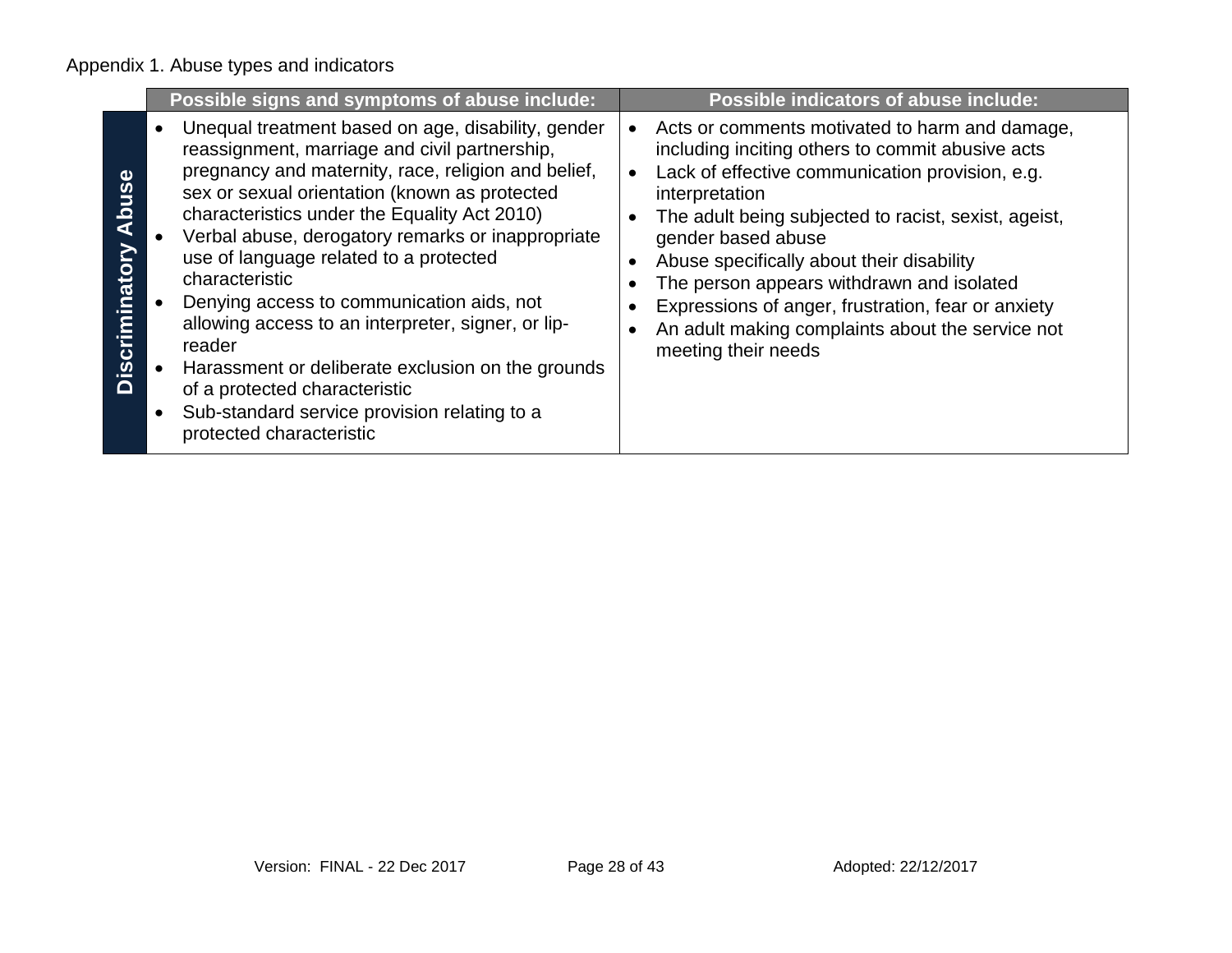|                                                                         | Possible signs and symptoms of abuse include:                                                                                                                                                                                                                                                                                                                                                                                                                                                                                                                                                                | <b>Possible indicators of abuse include:</b>                                                                                                                                                                                                                                                                                                                                                                                                                                                                                                                                                                                                                                                                                                                                                                                                                                                                                                                                                                                                                                                                                                                   |
|-------------------------------------------------------------------------|--------------------------------------------------------------------------------------------------------------------------------------------------------------------------------------------------------------------------------------------------------------------------------------------------------------------------------------------------------------------------------------------------------------------------------------------------------------------------------------------------------------------------------------------------------------------------------------------------------------|----------------------------------------------------------------------------------------------------------------------------------------------------------------------------------------------------------------------------------------------------------------------------------------------------------------------------------------------------------------------------------------------------------------------------------------------------------------------------------------------------------------------------------------------------------------------------------------------------------------------------------------------------------------------------------------------------------------------------------------------------------------------------------------------------------------------------------------------------------------------------------------------------------------------------------------------------------------------------------------------------------------------------------------------------------------------------------------------------------------------------------------------------------------|
| $\bullet$<br>٠<br>$\bullet$<br>$\bullet$<br><b>Organisational Abuse</b> | Run-down, over-crowded establishment<br>Authoritarian management or rigid regimes<br>Lack of leadership and supervision<br>Inadequate staff training and/or guidance<br>Insufficient staff or high turnover resulting in poor<br>quality care<br>Abusive and disrespectful attitudes towards people<br>using the service<br>Inappropriate use of restraints<br>Lack of respect for dignity and privacy<br>Failure to manage residents with abusive behaviour<br>Not providing adequate food and drink, or<br>assistance with eating<br>Not offering choice or promoting independence<br>Misuse of medication | Lack of care plans<br>$\bullet$<br>Contact with outside world not encouraged<br>No flexibility or lack of choice, e.g. time when to get up<br>in a morning or go to bed, or what to eat<br>Routines are engineered for the benefit of staff<br>$\bullet$<br>Lack of personal effects<br>$\bullet$<br>Strong smell of urine<br>$\bullet$<br>Staff not visiting for allocated time due to pressure<br>resulting in some tasks not being fully carried out<br>Poor moving and handling practices<br>Failure to provide care with dentures, glasses, hearing<br>aids<br>Discouraging / refusing visits or the involvement of<br>relatives, friends<br>Lack of flexibility or choice for adults using the service<br>$\bullet$<br>Inadequate staffing levels<br>People being hungry or dehydrated<br>Poor standards of care<br>Lack of personal clothing and possessions, and<br>communal use of personal items<br>Lack of adequate procedures<br>$\bullet$<br>Poor record-keeping; missing documents<br>Few social, recreational and educational activities<br>Public discussion of personal matters or unnecessary<br>exposure during bathing or using the toilet |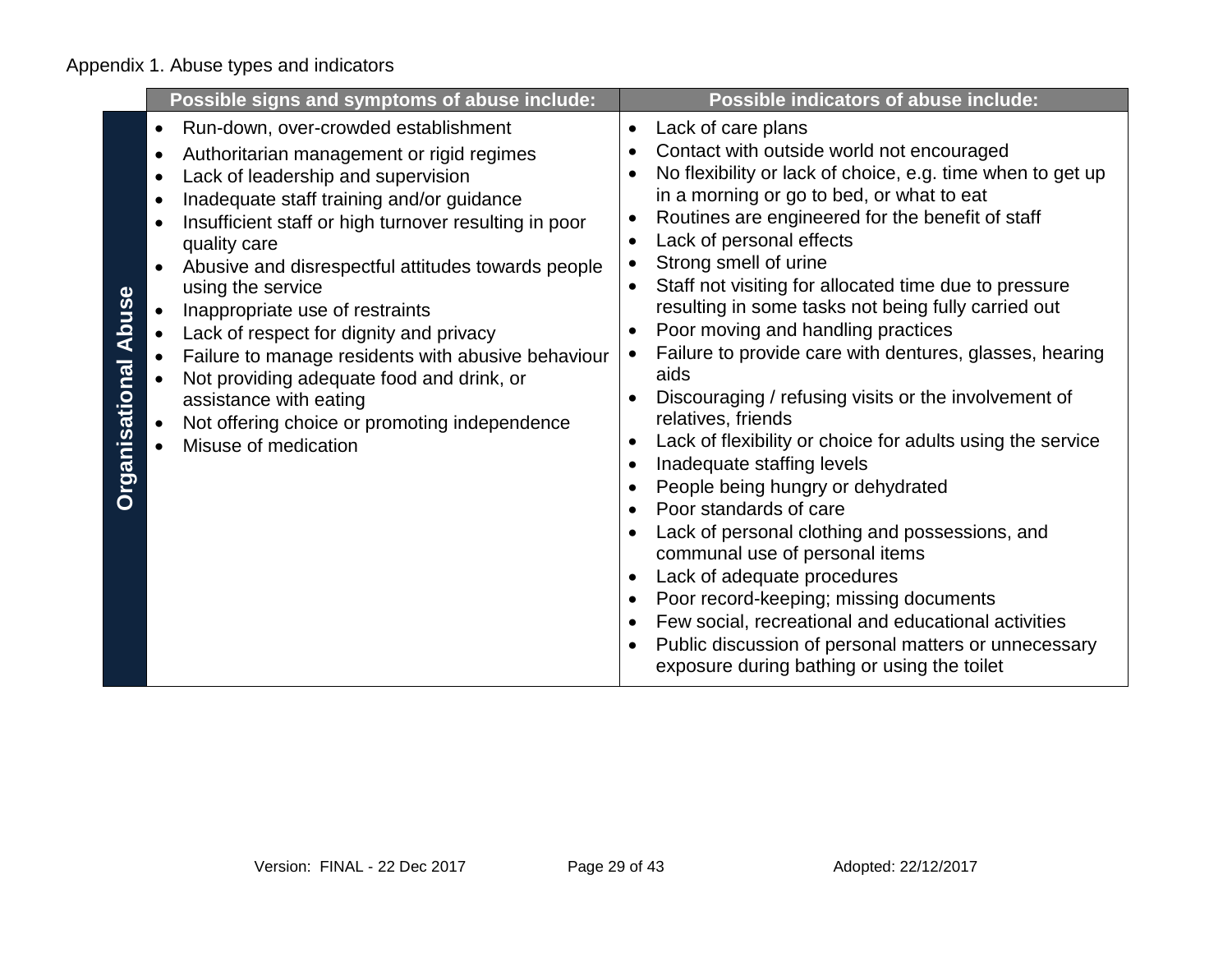|                                                             | Possible signs and symptoms of abuse include:                                                                                                                                                                                                                                                                                                                                                                                                                                                                                                                                                                                                            | Possible indicators of abuse include:                                                                                                                                                                                                                                                                                                                                                                                                                                                                                                                                                                                                                           |
|-------------------------------------------------------------|----------------------------------------------------------------------------------------------------------------------------------------------------------------------------------------------------------------------------------------------------------------------------------------------------------------------------------------------------------------------------------------------------------------------------------------------------------------------------------------------------------------------------------------------------------------------------------------------------------------------------------------------------------|-----------------------------------------------------------------------------------------------------------------------------------------------------------------------------------------------------------------------------------------------------------------------------------------------------------------------------------------------------------------------------------------------------------------------------------------------------------------------------------------------------------------------------------------------------------------------------------------------------------------------------------------------------------------|
| omissio<br>$\overline{\mathbf{b}}$<br>acts<br>and<br>eglect | Failure to provide or allow access to food, shelter,<br>clothing, heating, stimulation and activity, personal<br>or medical care<br>Failure to provide care in the way the person wants<br>Failure to allow choice and preventing people from<br>making their own decisions<br>• Failure to ensure appropriate privacy and dignity<br>Neglect and poor professional practice may take the<br>form of isolated incidents or pervasive ill treatment and<br>gross misconduct. Neglect of this type may happen<br>within an adult's own home or within an institution.<br>Repeated instances of poor care may be an indication<br>of more serious problems. | Poor hygiene/cleanliness of the person who has been<br>assessed as needing assistance<br><b>Repeated infections</b><br>Dehydration / unexplained weight loss / malnutrition<br>Repeated or unexplained falls or trips<br>Withholding of assistance aids, e.g. hearing aids or<br>walking devices<br>Pressure sores or ulcers<br>Untreated injuries and medical problems<br>Inconsistent or reluctant contact with medical and social<br>care organisations<br>Accumulation of untaken medication<br>Uncharacteristic failure to engage in social interaction<br>Inappropriate or inadequate clothing<br>Soiled or wet clothing<br>Exposure to unacceptable risk |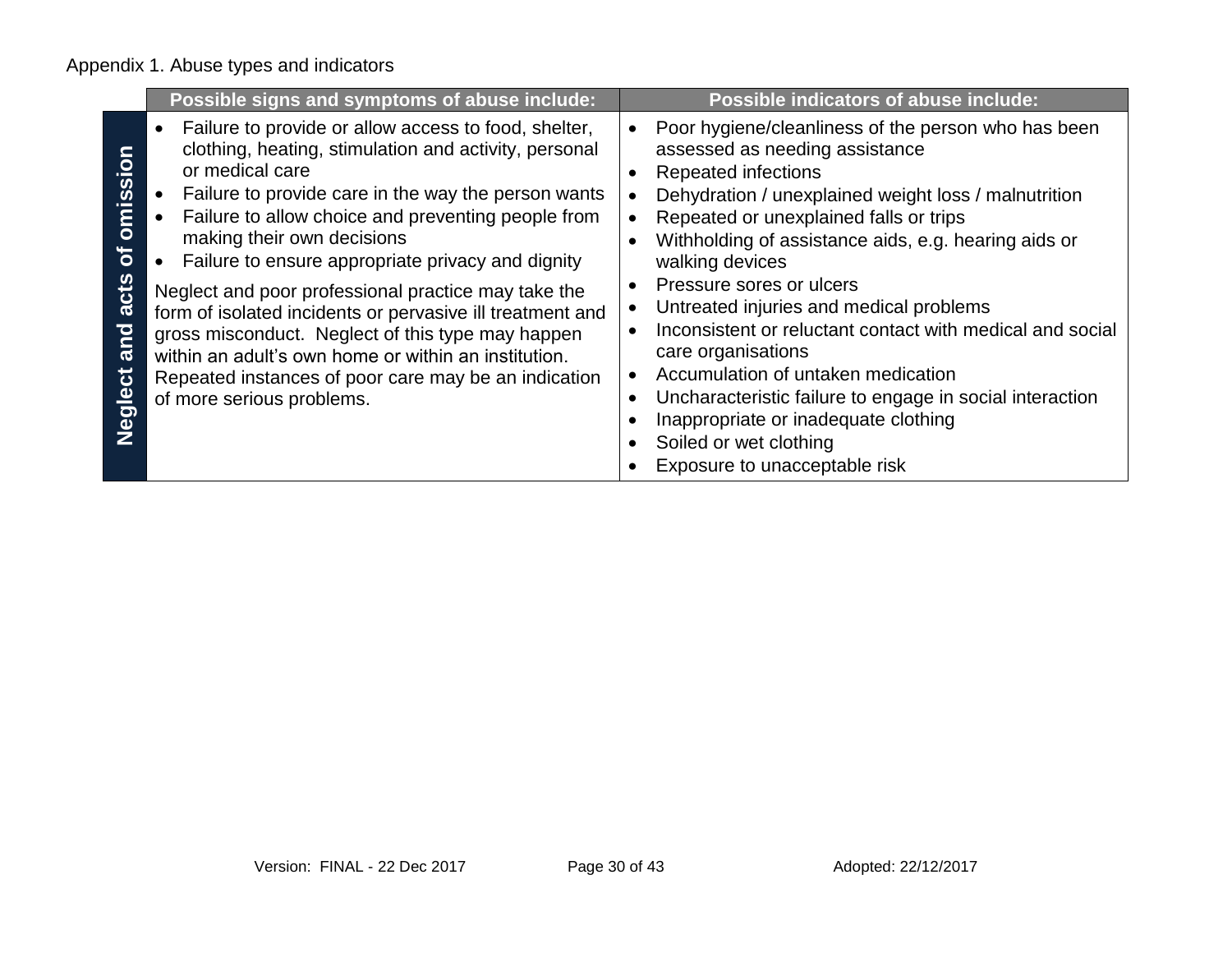|              | Possible signs and symptoms of abuse include:                                                                                                                                                                                                                                                                                                                                                                                                                                                                                                                                                                                                                                         | Possible indicators of abuse include:                                                                                                                                                                                                                                                                                                                                                                                                                                                                                                                                                                                                                                                                                                      |
|--------------|---------------------------------------------------------------------------------------------------------------------------------------------------------------------------------------------------------------------------------------------------------------------------------------------------------------------------------------------------------------------------------------------------------------------------------------------------------------------------------------------------------------------------------------------------------------------------------------------------------------------------------------------------------------------------------------|--------------------------------------------------------------------------------------------------------------------------------------------------------------------------------------------------------------------------------------------------------------------------------------------------------------------------------------------------------------------------------------------------------------------------------------------------------------------------------------------------------------------------------------------------------------------------------------------------------------------------------------------------------------------------------------------------------------------------------------------|
| Self-neglect | Covers a wide range of behaviour neglecting to<br>care for one's personal hygiene, health or<br>surroundings<br>Includes behaviour such as hoarding<br>Inability (intentional or non-intentional) to maintain a<br>socially and culturally accepted standard of self-<br>care with the potential for serious consequences to<br>the health and well-being of the individual and<br>sometimes to their community<br>A decision on whether a response is required under<br>safeguarding will depend on the adult's ability to<br>protect themselves by controlling their own behaviour.<br>There may come a point when they are no longer able<br>to do this, without external support. | Dehydration<br>$\bullet$<br>Malnutrition<br>$\bullet$<br>Untreated or improperly attended medical conditions<br>and poor personal hygiene<br>Hazardous or unsafe living conditions or arrangements<br>$\bullet$<br>(e.g. improper wiring, no indoor plumbing, no heat, no<br>running water)<br>Unsanitary or unclean living quarters (e.g. animal /<br>insect infestation, no functioning toilet, faecal / urine<br>smell)<br>Inappropriate and/or inadequate clothing<br>Lack of the necessary medical aids (e.g. glasses,<br>$\bullet$<br>hearing aids, dentures, walking aids)<br>Grossly inadequate housing or homelessness<br>$\bullet$<br>Hoarding large numbers of pets<br>$\bullet$<br>Portraying eccentric behaviour / lifestyles |
|              |                                                                                                                                                                                                                                                                                                                                                                                                                                                                                                                                                                                                                                                                                       | NB. Poor environments and personal hygiene may be a<br>matter of personal or lifestyle choice, or other issues such<br>as insufficient income. When a person has capacity, it is<br>important to work with them and to understand their wishes<br>and feelings. If the person lacks capacity to make relevant<br>decisions best interest decision making may be necessary<br>whilst still taking into account of the person's wishes as far<br>as these can be ascertained.                                                                                                                                                                                                                                                                |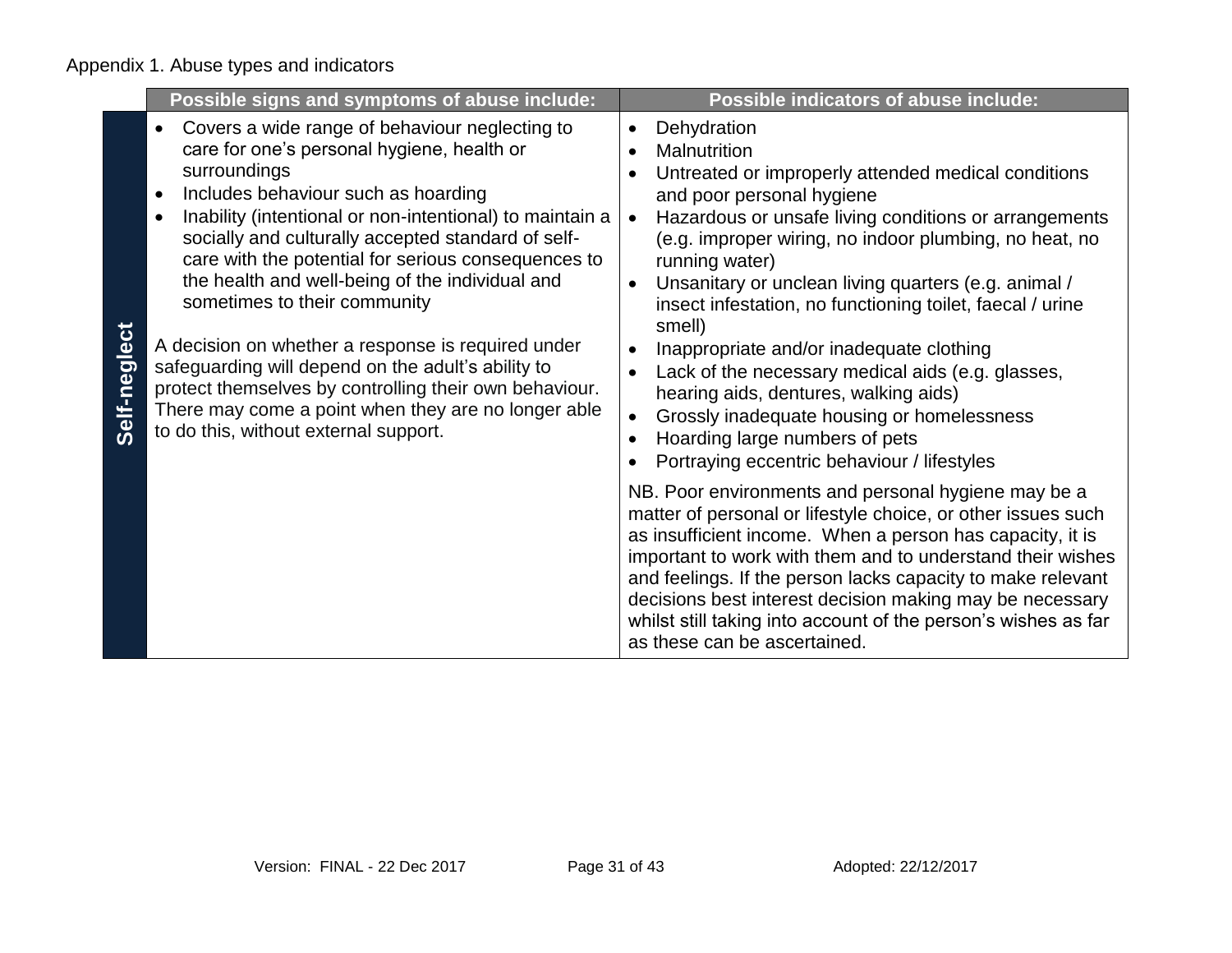In addition, it is helpful to be aware of the following:

### **Hate Crime**

A hate crime is any criminal offence motivated by hostility or prejudice based upon the victim's disability, race, religion or belief, sexual orientation, transgender identify. Hate crime can take many forms including:

- Physical attacks such as physical assault, damage to property, offensive graffiti and arson;
- Threat of attack including offensive letters, emails, abusive or obscene telephone calls, groups hanging around to intimidate and unfounded, malicious complaints;
- Verbal abuse, insults or harassment, taunting, offensive leaflets and posters, abusive gestures, dumping of rubbish outside homes or through letterboxes and bullying at school or in the workplace;
- The use of electronic media to abuse, insult, taunt or harass.

If the adult meets the criteria set out in section 2.3 of the Safeguarding Adults Policy, then any safeguarding concern that is also a hate crime should also be reported to the local police.

For further information [please refer to Home Office guidance on hate crime](https://www.gov.uk/government/uploads/system/uploads/attachment_data/file/543679/Action_Against_Hate_-_UK_Government_s_Plan_to_Tackle_Hate_Crime_2016.pdf)

### **Mate Crime**

Mate crime occurs when a person is harmed or taken advantage of by someone they thought was their friend. Mate Crime can become a very serious form of abuse. In some cases victims of Mate Crime have been badly harmed or even killed. Surveys indicate that people with disabilities can often become the targets of this form of exploitation.

Mate Crime may involve financial abuse (such as a perpetrator demanding or asking to be lent money and then not paying it back), physical abuse (the person may be kicked, punched etc. for the amusement of the perpetrator and others), emotional abuse (the perpetrator might manipulate or mislead the person), or sexual abuse (the person might be sexually exploited by someone they think is their partner or friend).

Adults at risk often do not recognise they have been the subject of Mate Crime. The focus of enabling safety needs to be on encouraging an understanding for the individual of their right to make choices, but also their right to remain free from abuse.

### **Forced marriage**

Forced marriage is a term used to describe a marriage in which one or both of the parties is married without their consent or against their will. A forced marriage differs from an arranged marriage, in which both parties consent to the assistance of their parents or a third party in identifying a spouse.

In a situation where there is concern that an adult at risk is being forced into a marriage they do not or cannot consent to, there will be an overlap between action taken under the forced marriage provisions and the Safeguarding Adults process.

In this case action will be co-ordinated with the police and other relevant organisations. The police must always be contacted in such cases as urgent action may need to be taken.

For further information [please refer to Home Office Guidance for Professionals](https://www.gov.uk/guidance/forced-marriage#guidance-for-professionals)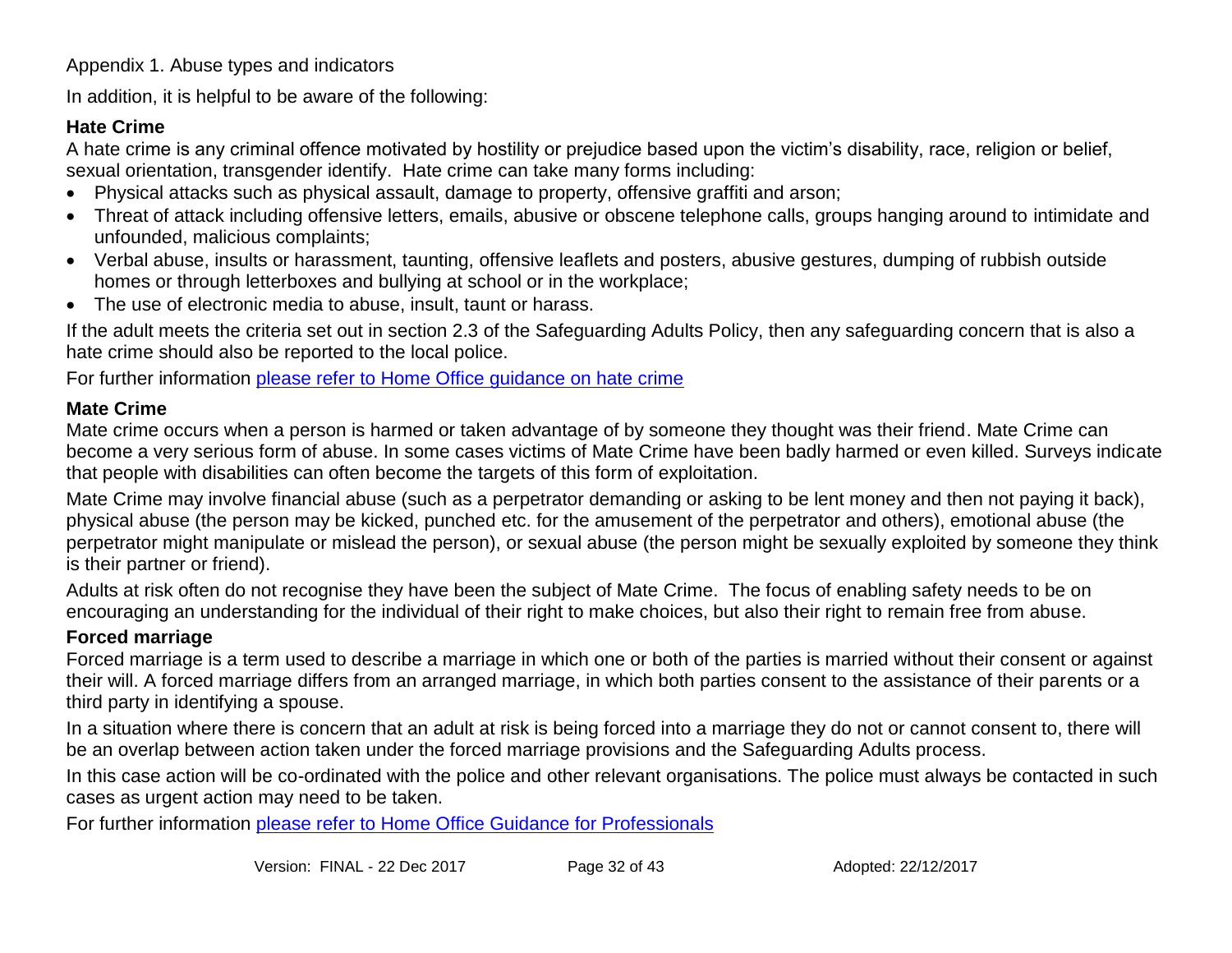### **Female Genital Mutilation (FGM)**

FGM is a procedure where the female genital organs are injured or changed and there is no medical reason for this. It is frequently a very traumatic and violent act for the victim and can cause harm in many ways. The practice can cause severe pain and there may be immediate and/or long-term health consequences, including mental health problems, difficulties in childbirth, causing danger to the child and mother, and/or death.

FGM is a criminal offence – it is child abuse and a form of violence against women and girls and must be treated as such.

It is illegal in England and Wales under the Female Genital Mutilation Act 2003. As amended by the Serious Crime Act 2015, the Female Genital Mutilation Act 2003 now includes:

- An offence of failing to protect a girl from the risk of FGM
- Extra-territorial jurisdiction over offences of FGM committed abroad by UK nationals and those habitually (as well as permanently) resident in the UK
- Lifelong anonymity for victims of FGM
- FGM Protection Orders which can be used to protect girls at risk, and
- A mandatory reporting duty which requires specified professionals to report known cases of FGM in under 18s to the police.

For further information please refer to [multi-agency statutory guidance on FGM for more information](https://www.gov.uk/government/publications/multi-agency-statutory-guidance-on-female-genital-mutilation)

### **PREVENT – Preventing radicalisation to extremism**

The Prevent strategy forms part of the UK's Counter Terrorism and Security Act (2015). The Government's revised Prevent strategy was launched in June 2011 with its key objectives being to challenge the ideology that supports terrorism and those who promote it, prevent people from being drawn into terrorism, and work with 'specified authorities' where there may be risks of radicalisation.

The scope of the Prevent Duty covers terrorism and terrorist related activities, including domestic extremism and non-violent extremism. The aim is to work with partner agencies, primarily the police, to divert people away from what could be considered to be linked to terrorist activity.

Prevent defines extremism as: "vocal or active opposition to fundamental British values, including democracy, the rule of law, individual liberty and mutual respect and tolerance of different faiths and beliefs. We also include in our definition of extremism calls for the death of members of our armed forces".

Radicalisation is defined by the UK Government within this context as "the process by which a person comes to support terrorism and extremist ideologies associated with terrorist groups."

Channel is a multi-agency programme which provides support to individuals who are at risk of being drawn into terrorism. Channel provides a mechanism at an early stage, for assessing and supporting people who may be targeted / or radicalised by violent extremists.

For further information please refer [to Section 2 of the Channel Guidance](https://www.gov.uk/government/publications/channel-guidance)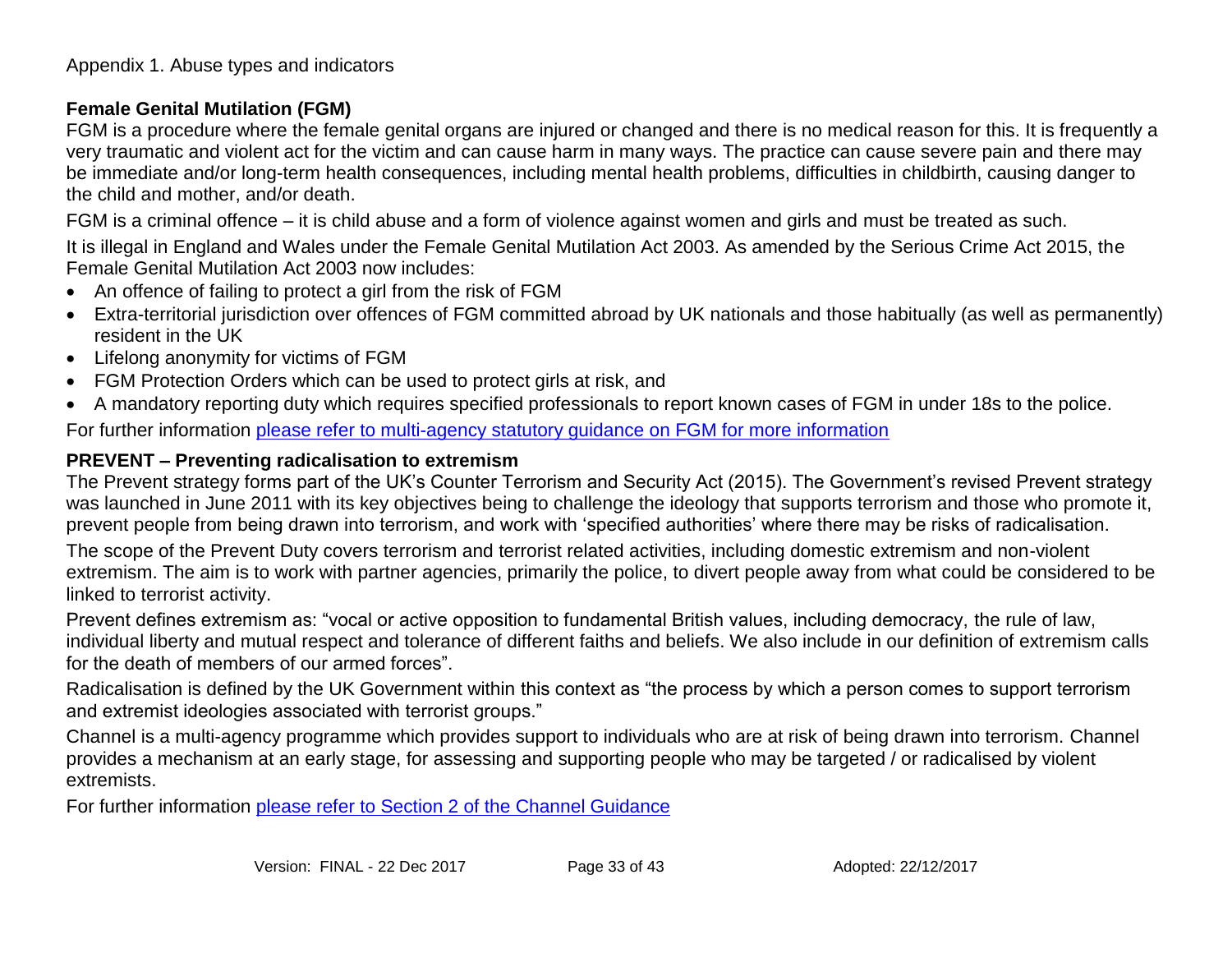### **Criminal Exploitation (including Cuckooing)**

Criminal exploitation of children and vulnerable adults is a geographically widespread form of harm that is a typical feature of county lines activity. It is a harm which is relatively little known about or recognised by those best placed to spot its potential victims.

County lines is the police term for urban gangs supplying drugs to suburban areas and market and coastal towns using dedicated mobile phone lines or "deal lines". It involves child criminal exploitation (CCE) as gangs use children and vulnerable people to move drugs and money. Gangs establish a base in the market location, typically by taking over the homes of local vulnerable adults by force or coercion in a practice referred to as 'cuckooing'.

County lines is a major, cross-cutting issue involving drugs, violence, gangs, safeguarding, criminal and sexual exploitation, modern slavery, and missing persons; and the response to tackle it involves the police, the National Crime Agency, a wide range of Government departments, local government agencies and VCS (voluntary and community sector) organisations. County lines activity and the associated violence, drug dealing and exploitation has a devastating impact on young people, vulnerable adults and local communities.

Like other forms of abuse and exploitation, county lines exploitation:

- can affect any child or young person (male or female) under the age of 18 years
- can affect any vulnerable adult over the age of 18 years;
- can still be exploitation even if the activity appears consensual;
- can involve force and/or enticement-based methods of compliance and is often accompanied by violence or threats of violence;
- can be perpetrated by individuals or groups, males or females, and young people or adults; and
- is typified by some form of power imbalance in favour of those perpetrating the exploitation.

Whilst age may be the most obvious, this power imbalance can also be due to a range of other factors including gender, cognitive ability, physical strength, status, and access to economic or other resources. One of the key factors found in most cases of county lines exploitation is the presence of some form of exchange (e.g. carrying drugs in return for something). Where it is the victim who is offered, promised or given something they need or want, the exchange can include both tangible (such as money, drugs or clothes) and intangible rewards (such as status, protection or perceived friendship or affection). It is important to remember the unequal power dynamic within which this exchange occurs and to remember that the receipt of something by a young person or vulnerable adult does not make them any less of a victim. It is also important to note that the prevention of something negative can also fulfil the requirement for exchange, for example a young person who engages in county lines activity to stop someone carrying out a threat to harm his/her family.

[For further information please refer Home Office guidance on the Criminal exploitation of children and vulnerable adults](https://www.gov.uk/government/publications/criminal-exploitation-of-children-and-vulnerable-adults-county-lines)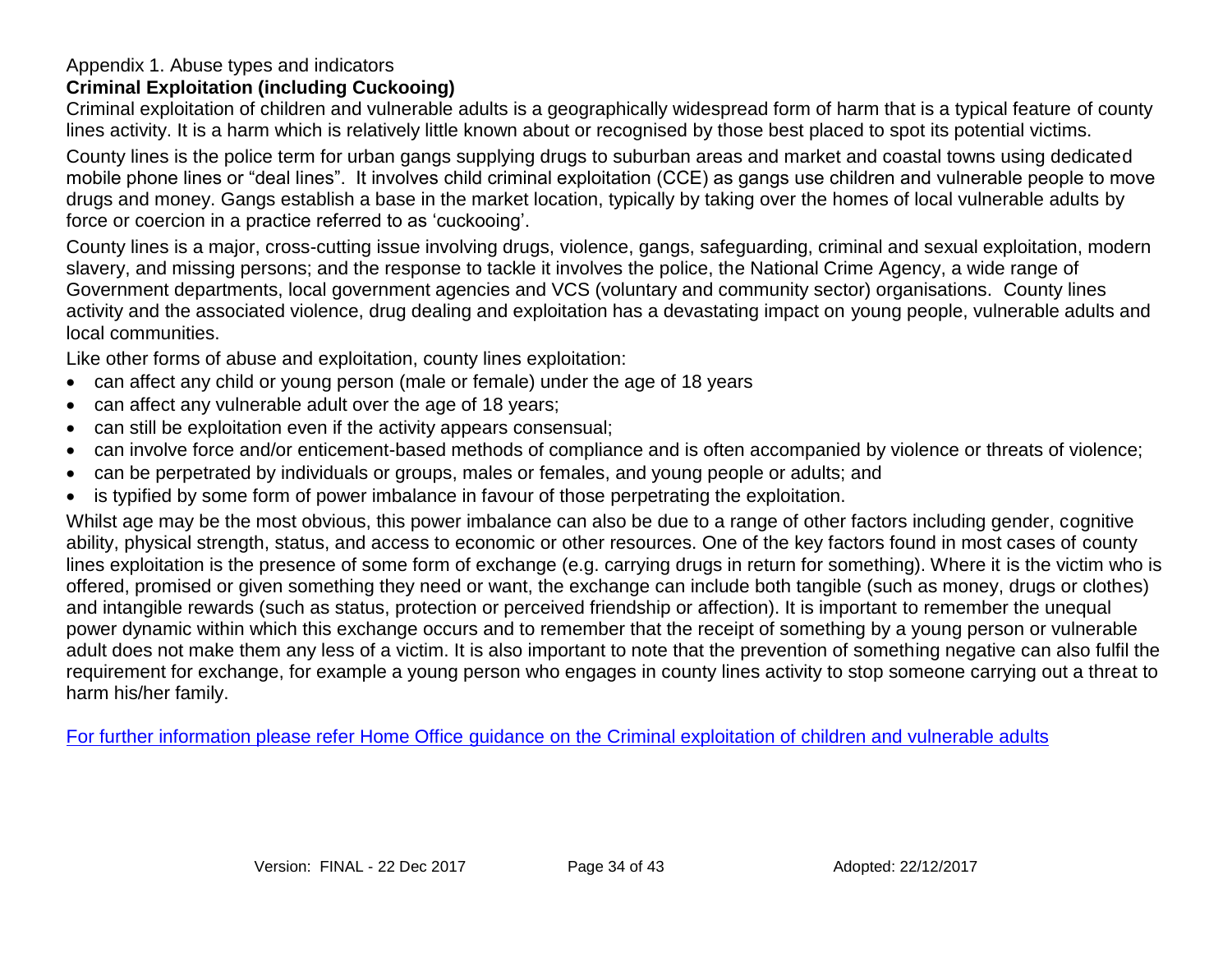| Community<br><b>Safety</b><br>Partnerships<br>(CSPs)     | CSPs are made up of representatives from the 'responsible authorities', which are the police, local authorities,<br>fire and rescue authorities, probation service, and health. The responsible authorities work together to protect<br>their local communities from crime and to help people feel safer. They work out how to deal with local issues like<br>antisocial behaviour, drug or alcohol misuse and reoffending. They annually assess local crime priorities and<br>consult partners and the local community about how to deal with them. |
|----------------------------------------------------------|------------------------------------------------------------------------------------------------------------------------------------------------------------------------------------------------------------------------------------------------------------------------------------------------------------------------------------------------------------------------------------------------------------------------------------------------------------------------------------------------------------------------------------------------------|
| <b>Health and</b><br>Wellbeing<br><b>Boards</b>          | The Health and Social Care Act 2012 establishes health and wellbeing boards as a forum where key leaders<br>from the health and care system work together to improve the health and wellbeing of their local population and<br>reduce health inequalities. They are an important feature of the NHS reforms and are key to promoting greater<br>integration of health and local government services. Boards strike a balance between status as a council<br>committee and role as a partnership body.                                                |
| Local<br>Safeguarding<br><b>Children Board</b><br>(LSCB) | Section 13 of the Children Act 2004 requires each Local Authority to establish a LSCB for their area and<br>specifies the organisations and individuals (other than the Local Authority) that should be represented on the<br>LSCBs. The Police and Health are core members of both the LSCB and the SAB.                                                                                                                                                                                                                                            |
| Quality<br><b>Surveillance</b><br>Groups (QSGs)          | QSGs are primarily concerned with NHS commissioned services, those services funded by the NHS including<br>relevant public services. There are strategic links between Safeguarding Adults Boards and QSGs. The QSGs<br>are supported by NHS England. They provide an open forum for local supervisory, commissioning and<br>regulatory bodies to share intelligence and give the opportunity to coordinate actions to ensure improvements in<br>services. Its purpose is to ensure quality by early identification of risk.                         |
| Safeguarding<br><b>Adults Board</b>                      | All Local Authorities must establish a SAB as set out in the Care Act. The Act (Schedule 2) gives the local SAB<br>three specific duties it must do:                                                                                                                                                                                                                                                                                                                                                                                                 |
| (SAB)                                                    | Publish a strategic plan for each financial year that sets out how it will meet its main objective and what each<br>$\bullet$<br>member is to do to implement that strategy. In developing the plan it must consult the Local Healthwatch<br>organisation and involve the community.<br>Publish an annual report detailing what the SAB has done during the year to achieve its objective and what it<br>and each member has done to implement its strategy as well as reporting the findings of any SARs including<br>any ongoing reviews           |
|                                                          | Decide when a SAR is necessary, arrange for its conduct and if it so decides, to implement the findings.<br>$\bullet$                                                                                                                                                                                                                                                                                                                                                                                                                                |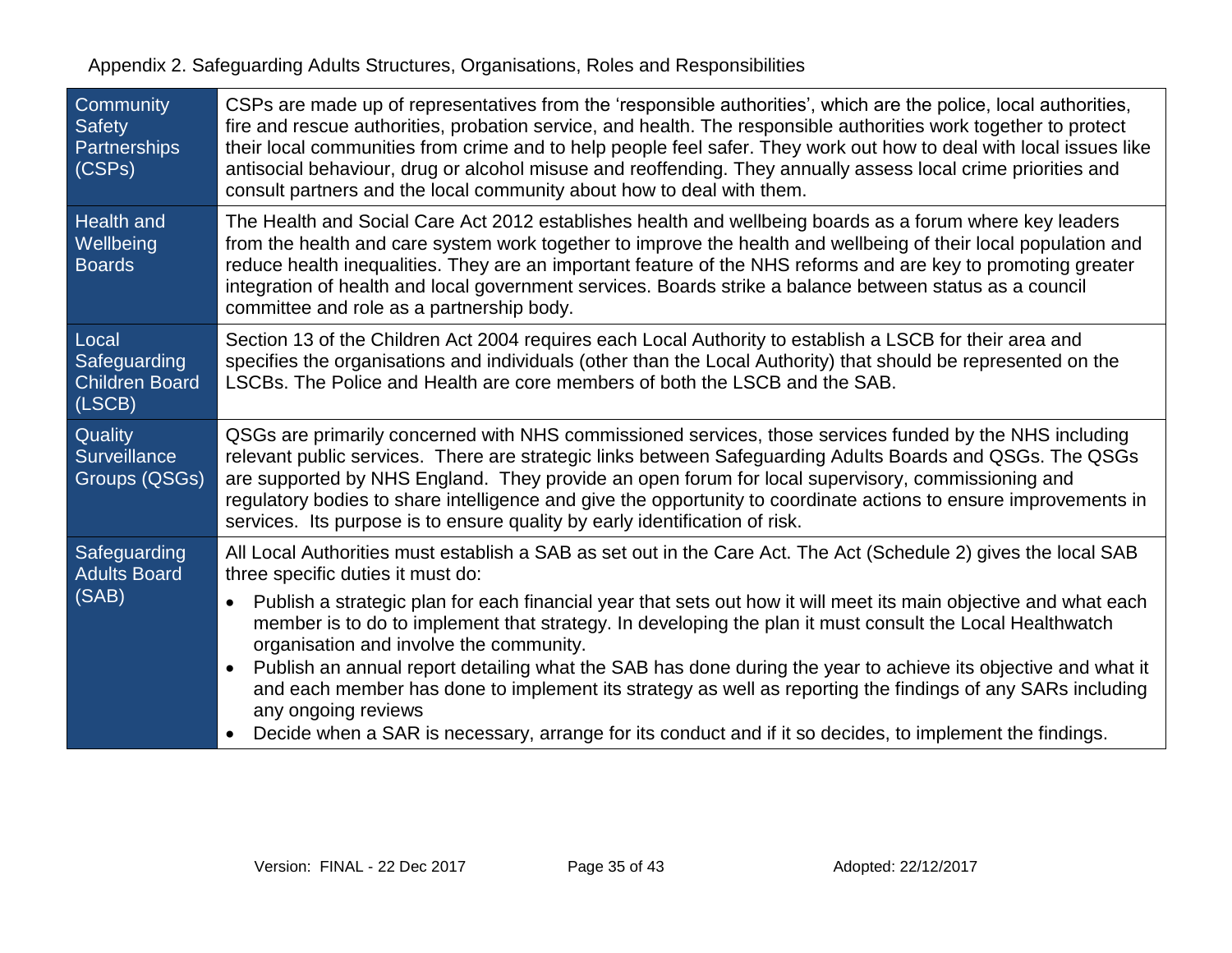| <b>Senior Strategic</b><br>roles, strategic | The Care Act 2014 prescribes that each SAB should include the Local Authority, the Clinical Commissioning<br>Group and the Police.                                                                                                                                                                                                                                                                                                                               |
|---------------------------------------------|------------------------------------------------------------------------------------------------------------------------------------------------------------------------------------------------------------------------------------------------------------------------------------------------------------------------------------------------------------------------------------------------------------------------------------------------------------------|
| leadership and<br>practice<br>leadership    | Each SAB member agency should appoint a senior manager to take the lead strategic and inter-agency role in<br>safeguarding arrangements, including the SAB. Within each partner agency, clearly understood roles should be<br>created for practice leadership in safeguarding.                                                                                                                                                                                   |
|                                             | Principal Social Workers are well-placed to provide professional leadership and to provide additional advice and<br>guidance to social workers in complex and contentious cases.                                                                                                                                                                                                                                                                                 |
|                                             | Healthcare providers should have in place named professionals to provide additional advice and support in<br>complex and contentious cases within their organisations.                                                                                                                                                                                                                                                                                           |
|                                             | There should be a designated professional lead within the CCG, to act as the lead in the management of<br>complex cases and to provide advice and support to the governing body.                                                                                                                                                                                                                                                                                 |
|                                             | Arrangements should be made to enable officers investigating safeguarding concerns to access advice from<br>specially trained investigators and/or units within the Police.                                                                                                                                                                                                                                                                                      |
| The police                                  | Although the police are a mandatory member of the SAB, they are not an agency responsible for the provision of<br>care. The police role in adult safeguarding is related to their policing function. The core duties of the police are<br>to prevent and detect crime, keep the peace, and protect life and property. The police are the lead on all<br>criminal matters and must be consulted about any additional proposed action.                             |
| <b>The Coroner</b>                          | Coroners are independent judicial office holders responsible for investigating violent, unnatural deaths or deaths<br>of unknown cause, and deaths in custody or otherwise in state detention, which must be reported to them. The<br>Coroner may have specific questions arising from the death of an adult at risk. These are likely to fall within one<br>of the following categories:                                                                        |
|                                             | Where there is an obvious and serious failing by one or more organisations;<br>$\bullet$<br>Where there are no obvious failings, but the actions taken by organisations require further exploration or<br>$\bullet$<br>explanation;                                                                                                                                                                                                                              |
|                                             | Where a death has occurred and there are concerns for others in the same household or setting (such as a<br>care home) or                                                                                                                                                                                                                                                                                                                                        |
|                                             | Deaths that fall outside the requirement to hold an inquest but follow-up enquiries or actions are identified by the<br>Coroner or his/her officers. Changes introduced through the Policing and Crime Act 2017 mean people who die<br>while deprived of their liberty under the DoLS or a Court of Protection order are no longer classed as having died<br>in 'state detention'. This means the deaths do not trigger an automatic requirement for an inquest. |
|                                             |                                                                                                                                                                                                                                                                                                                                                                                                                                                                  |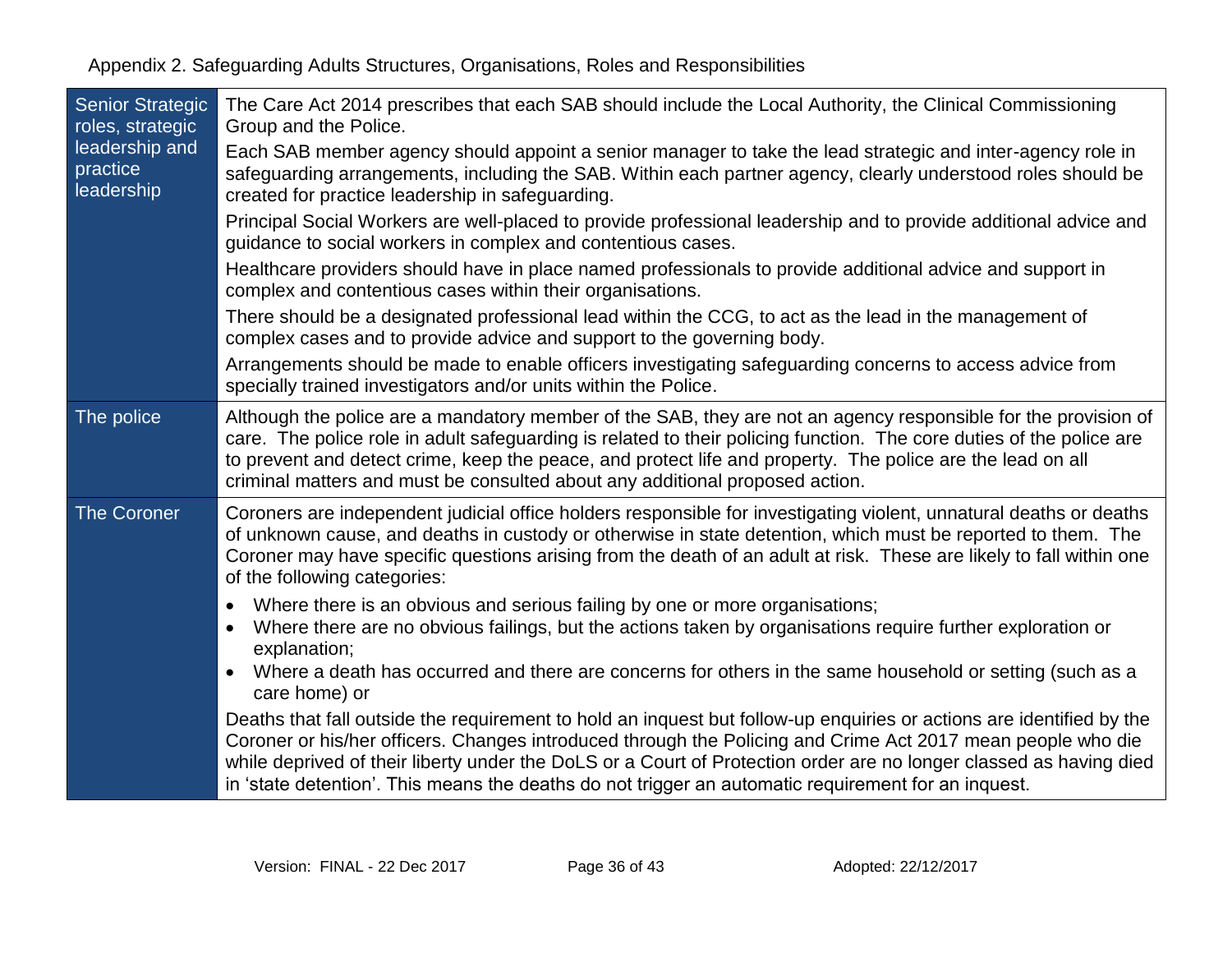| Local<br><b>Authorities</b>                | Local Authorities have statutory responsibility for safeguarding. In partnership with the NHS, they have a duty to<br>promote wellbeing within local communities, and to cooperate with each of its relevant partners in order to<br>protect adults and children experiencing or at risk of abuse or neglect.                                                                                                                                                                                                                                                                         |
|--------------------------------------------|---------------------------------------------------------------------------------------------------------------------------------------------------------------------------------------------------------------------------------------------------------------------------------------------------------------------------------------------------------------------------------------------------------------------------------------------------------------------------------------------------------------------------------------------------------------------------------------|
| <b>Care Quality</b><br>Commission<br>(CQC) | The CQC regulates and inspects health and social care services, including domiciliary services, and protects the<br>rights of people detained under the Mental Health Act (1983). It has a role in identifying situations that give rise<br>to concern that a person using a regulated service is or has been at risk of harm, or may receive an allegation or<br>complaint about a service that could indicate potential risk of harm to an individual or individuals. The CQC<br>should raise a safeguarding concern when appropriate to the safeguarding contact point.            |
|                                            | Health and adult social care regulated services all have a key role in safeguarding vulnerable children and adults<br>at risk. The CQC will monitor how these roles are fulfilled through its regulatory processes by assessing the<br>quality and safety of care provided based on the things that matter to people. It does this using five key lines of<br>enquiry to ensure that health and social care services provide people with safe, effective, caring, responsive and<br>well led services. Specifically, it considers safeguarding within the 'safe' key line of enquiry. |
|                                            | The CQC will be directly involved with the Safeguarding Adults process where:                                                                                                                                                                                                                                                                                                                                                                                                                                                                                                         |
|                                            | One or more registered people are directly implicated;<br>Urgent or complex regulatory action is indicated;<br>A form of enforcement action has commenced or is under consideration in relation to the quality of the<br>service involved.                                                                                                                                                                                                                                                                                                                                            |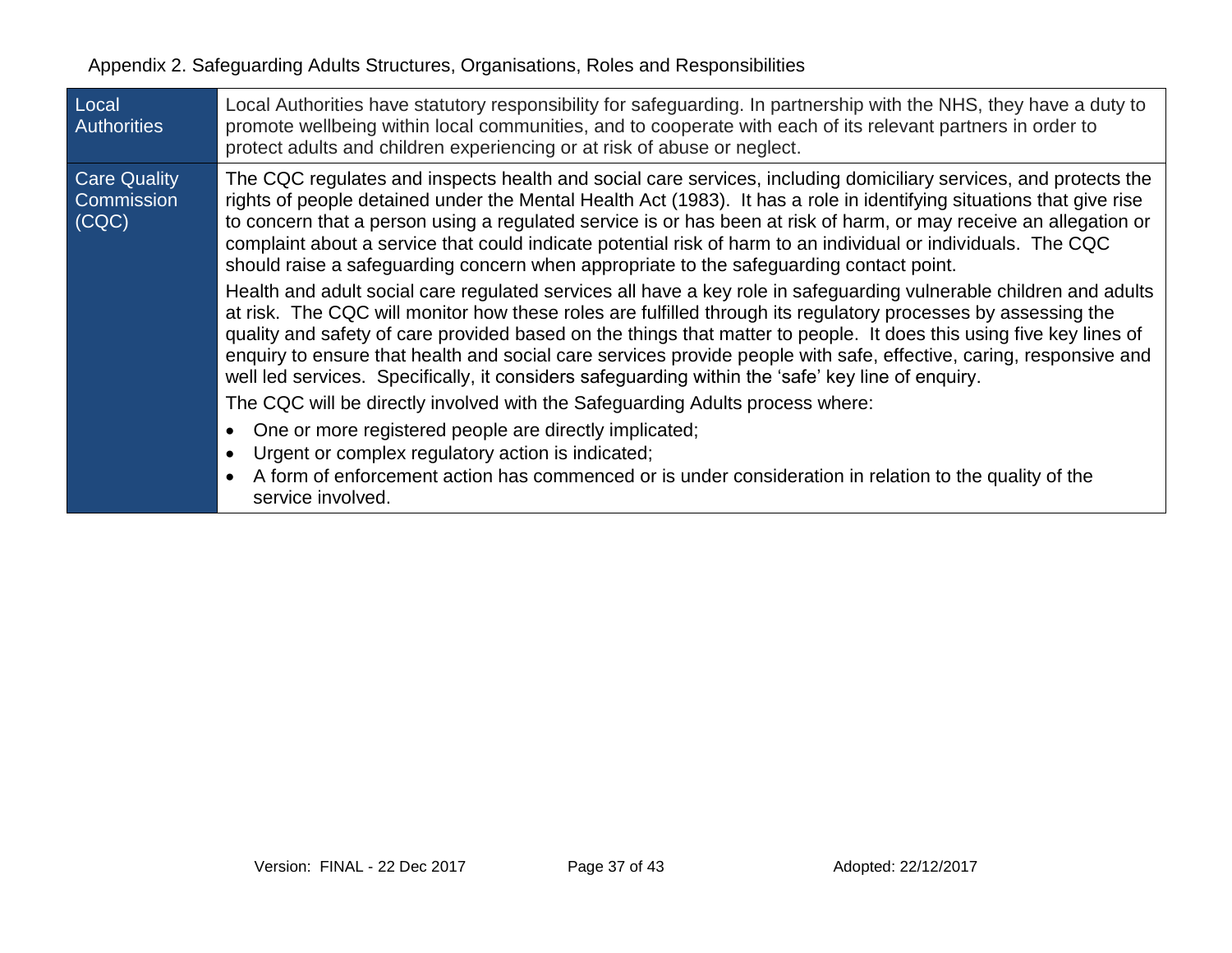| <b>Commissioners</b>                      | Commissioners from the Clinical Commissioning Group, Local Authority and NHS England are all vital to<br>promoting adult safeguarding. Commissioners have a responsibility to assure themselves of the quality and<br>safety of the organisations they procure and ensure that contracts have explicit clauses that hold providers to<br>account for preventing and dealing promptly with any concerns of abuse and neglect.                                                                                                                                                                                                                                                                                                                                                                                                                                                                                                                                                                                                                                                                                                                          |
|-------------------------------------------|-------------------------------------------------------------------------------------------------------------------------------------------------------------------------------------------------------------------------------------------------------------------------------------------------------------------------------------------------------------------------------------------------------------------------------------------------------------------------------------------------------------------------------------------------------------------------------------------------------------------------------------------------------------------------------------------------------------------------------------------------------------------------------------------------------------------------------------------------------------------------------------------------------------------------------------------------------------------------------------------------------------------------------------------------------------------------------------------------------------------------------------------------------|
| The Crown<br>Prosecution<br>Service (CPS) | The CPS is the principal public prosecuting authority for England and Wales and is headed by the Director of<br>Public Prosecutions. Support is available within the judicial system to support adults at risk to enable them to<br>bring cases to court and give best evidence. If a person has been the victim of abuse that is also a crime, their<br>support needs can be identified by the police, the CPS and others who have contact with the adult at risk.<br>Witness Care Units exist in all judicial areas and are run jointly by the CPS and the police.                                                                                                                                                                                                                                                                                                                                                                                                                                                                                                                                                                                  |
| Court of<br>Protection                    | The Court of Protection deals with decisions and orders affecting people who lack capacity. The court can make<br>major decisions about health and welfare, as well as property and financial affairs.<br>In most cases decisions about personal welfare will be able to be made legally without making an application to<br>the court, as long as the decisions are made in accordance with the core principles set out in the Mental<br>Capacity Act 2005 and the Best Interests Checklist and any disagreements can be resolved informally. However,<br>it may be necessary and desirable to make an application to the Court in a safeguarding situation where there<br>are:<br>Particularly difficult decisions to be made<br>$\bullet$<br>Disagreements that cannot be resolved by any other means<br>On-going decisions needed about the personal welfare of a person who lacks capacity to make such<br>decisions for themselves<br>Matters relating to property and/or financial issues to be resolved<br>$\bullet$<br>Serious healthcare and treatment decisions, for example, withdrawal of artificial nutrition or hydration<br>$\bullet$ |
|                                           | Concerns that a person should be moved from a place where they are believed to be at risk<br>Concerns or a desire to place restrictions on contact with named individuals because of risk or where<br>$\bullet$<br>proposed Adult safeguarding actions may amount to a deprivation of liberty outside of a care home or<br>hospital.                                                                                                                                                                                                                                                                                                                                                                                                                                                                                                                                                                                                                                                                                                                                                                                                                  |
| Educational<br>settings                   | Although local authorities and the police hold the lead responsibility for responding to allegations of abuse in<br>relation to adults and coordinating the local inter-agency framework for safeguarding adults, educational settings<br>should assure the safe and secure provision for children, young people and learners. Safeguarding the welfare<br>of children, young people and some vulnerable adult learners is part of their core business, and all staff should<br>be aware of their responsibilities in this regard. Other agencies should alert educational settings of any concerns<br>and ensure they are included in the safeguarding response.                                                                                                                                                                                                                                                                                                                                                                                                                                                                                     |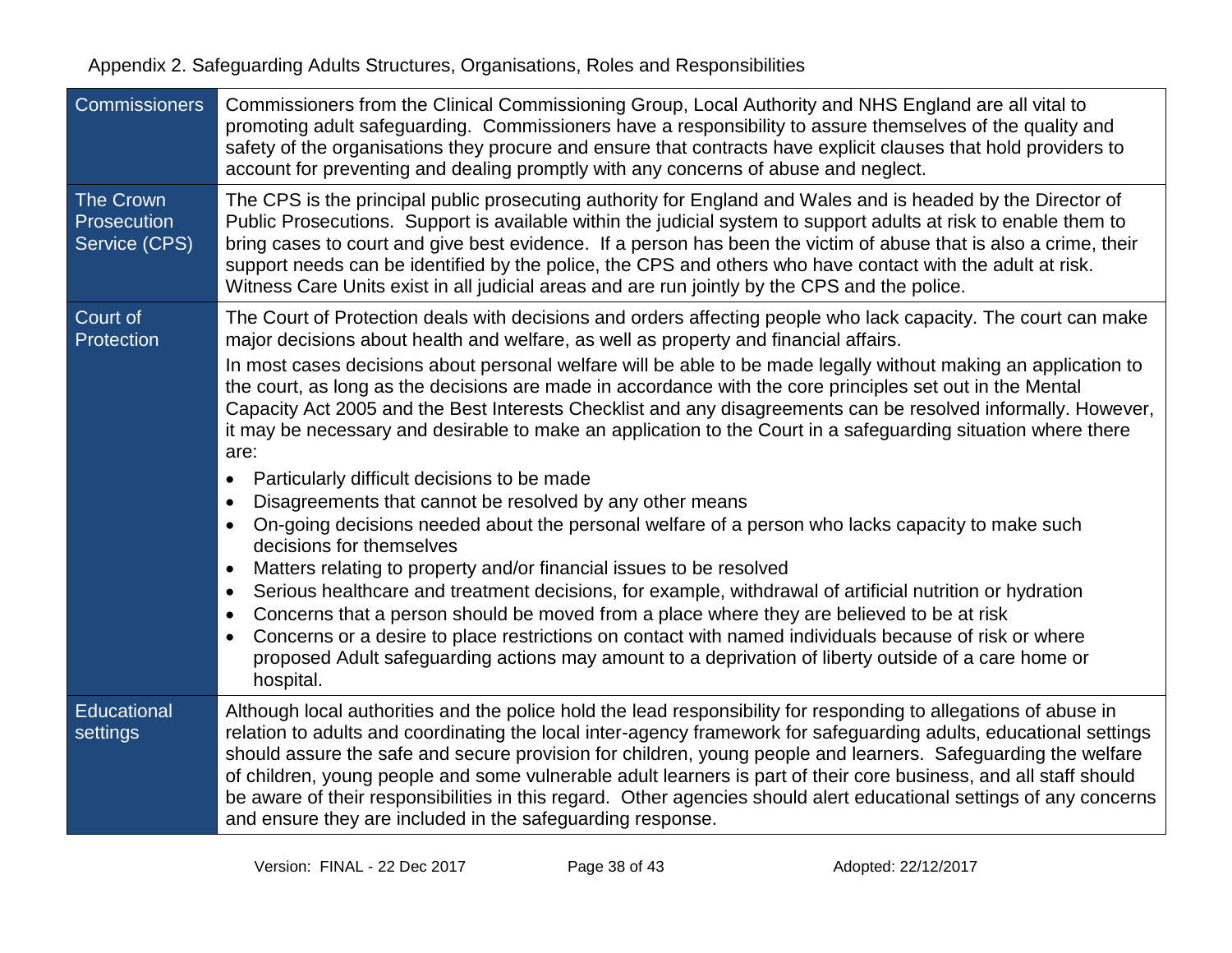| Environmental<br><b>Health</b>                   | Environmental Health is responsible for health and safety enforcement in businesses, investigating food<br>poisoning outbreaks, pest control, noise pollution and issues related to health and safety. Local authorities are<br>responsible for the enforcement of health and safety legislation in shops, offices, and other parts of the service<br>sector.                                                                                                                                                                                                                                                                                                                                                                                                                  |
|--------------------------------------------------|--------------------------------------------------------------------------------------------------------------------------------------------------------------------------------------------------------------------------------------------------------------------------------------------------------------------------------------------------------------------------------------------------------------------------------------------------------------------------------------------------------------------------------------------------------------------------------------------------------------------------------------------------------------------------------------------------------------------------------------------------------------------------------|
| General<br><b>Practitioners</b><br>(GPs)         | GPs have a significant role in safeguarding adults. This includes making referrals should they suspect or know<br>of abuse or neglect, playing an active role in planning meetings and safeguarding plans, and supporting<br>safeguarding actions where there is organisational abuse and/or neglect.                                                                                                                                                                                                                                                                                                                                                                                                                                                                          |
| <b>Health</b><br><b>Providers</b>                | All health providers are responsible for the safety and quality of services. Health providers are required to<br>demonstrate that that they have safeguarding leadership, expertise and commitment at all levels. Health<br>providers are required to have effective arrangements in place to safeguard adults at risk of abuse and neglect,<br>and to assure themselves, regulators and their commissioners that these are effective and meet the required<br>standards. Safeguarding arrangements mirror those of the CCG. All health providers are required to be<br>registered with the Care Quality Commission.                                                                                                                                                           |
| <b>Named</b><br><b>Professionals</b><br>(health) | Named health professionals have a key role in promoting good professional practice within their organisation,<br>supporting the local safeguarding system and processes, providing advice and expertise for fellow professionals,<br>and ensuring safeguarding training is in place. They should work closely with their organisation's Safeguarding<br>Lead, designated professionals and the SAB. Safeguarding Adult Leads support and advise commissioners on<br>adult safeguarding within contracts and commissioned services. They also have responsibility to improve<br>systems and embed referral routes for adults at risk across the health system.                                                                                                                  |
|                                                  | Pressure ulcer management and quality of care in care settings are further areas that health staff are able to use<br>their clinical judgements about whether or not abuse and neglect has or is likely to arise. As they make repeated<br>visits to their patients, they are also in a good position to review risks and the effectiveness of safeguarding<br>plans in response to concerns.                                                                                                                                                                                                                                                                                                                                                                                  |
| Healthwatch                                      | Healthwatch is the consumer champion in health and care and must be consulted on the Safeguarding Adult<br>Board's strategic plan. It operates at both local and national levels, and has significant statutory powers to<br>ensure the voice of the consumer is strengthened. It challenges and holds to account commissioners, the<br>regulators and providers of health and social care services. It identifies common problems with health and social<br>care based on people's experiences, recommends changes they know will benefit people, and holds services<br>and decision-makers to account and demands action. As a statutory watchdog, its role is to ensure that health<br>and social care services, and the government, put people at the heart of their care. |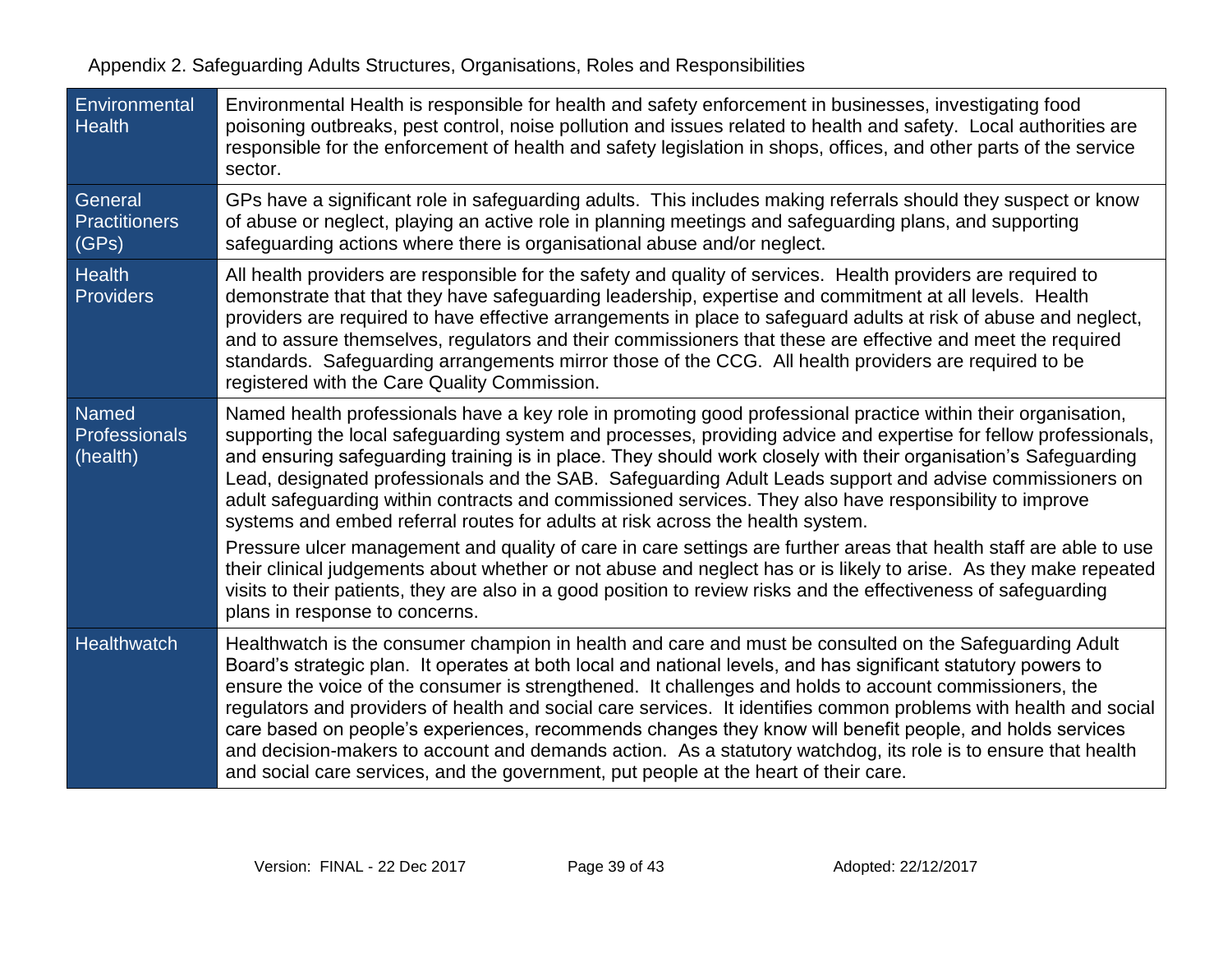| <b>Housing</b>   |
|------------------|
| <b>Providers</b> |

The Care Act states that a Local Authority must consider cooperating with Social Housing Providers in order to exercise its care and support duties. An authority must do this in particular when protecting adults at risk of harm and neglect and when identifying and sharing lessons to be learned from cases of serious abuse or neglect.

Social Housing Providers are registered with, and regulated, by the Homes & Communities Agency. They are also known as Registered Providers of Social Housing (RPs) or registered social landlords (RSLs). They include Local Authority landlords, arm's-length management organisations (ALMOs) that manage council housing stock, private for-profit or not-for-profit housing providers, and Voluntary Sector Providers such as alms houses. Most not-for-profit RPs are also known as Housing Associations.

RPs provide a wide range of housing and housing-related services. They provide much of the supported accommodation in England, such as sheltered housing, care homes, supported living scheme housing, extra care schemes, hostels, foyers for young people, domestic abuse refuges, etc.

Beyond the core service of providing housing, RPs may also engage in initiatives that enhance their customers' wellbeing and create sustainable communities, such as: housing support, community safety, better neighbourhoods, responding to antisocial behaviour, employment & training, domestic abuse, self-neglect & hoarding, fraud awareness, debt & financial inclusion, reducing isolation, tenancy sustainment support, etc. Local Authorities must take into account that the suitability of accommodation is a core component of wellbeing and good housing provision can variously promote that wellbeing. This includes minimising the circumstances, such as isolation, which can make some adults more vulnerable to abuse or neglect in the first place.

The nature and diversity of RPs' work, therefore, can mean that their staff are often well placed to:

- Have a good knowledge of the individual and the communities with whom they work
- Be working with persons who are unable to protect themselves from abuse or neglect due to their care and support needs, but who are not already known to Adult Social Care Services
- Identify individuals experiencing or at risk of abuse or neglect and raise concerns
- Be the first professionals to whom individuals might first disclose abuse or neglect concerns
- Be the only professionals working with the adult at risk
- Provide essential information and advice regarding the adult at risk
- Contribute actively to person-led safeguarding risk assessments and arrangements to support and protect an individual, where appropriate
- Carry out a safeguarding enquiry, or elements of one
- Work with agencies to support someone who is hoarding
- Work together with agencies to resolve issues with someone who refuses support or self-neglects, or when someone may not be eligible for a safeguarding service or social care support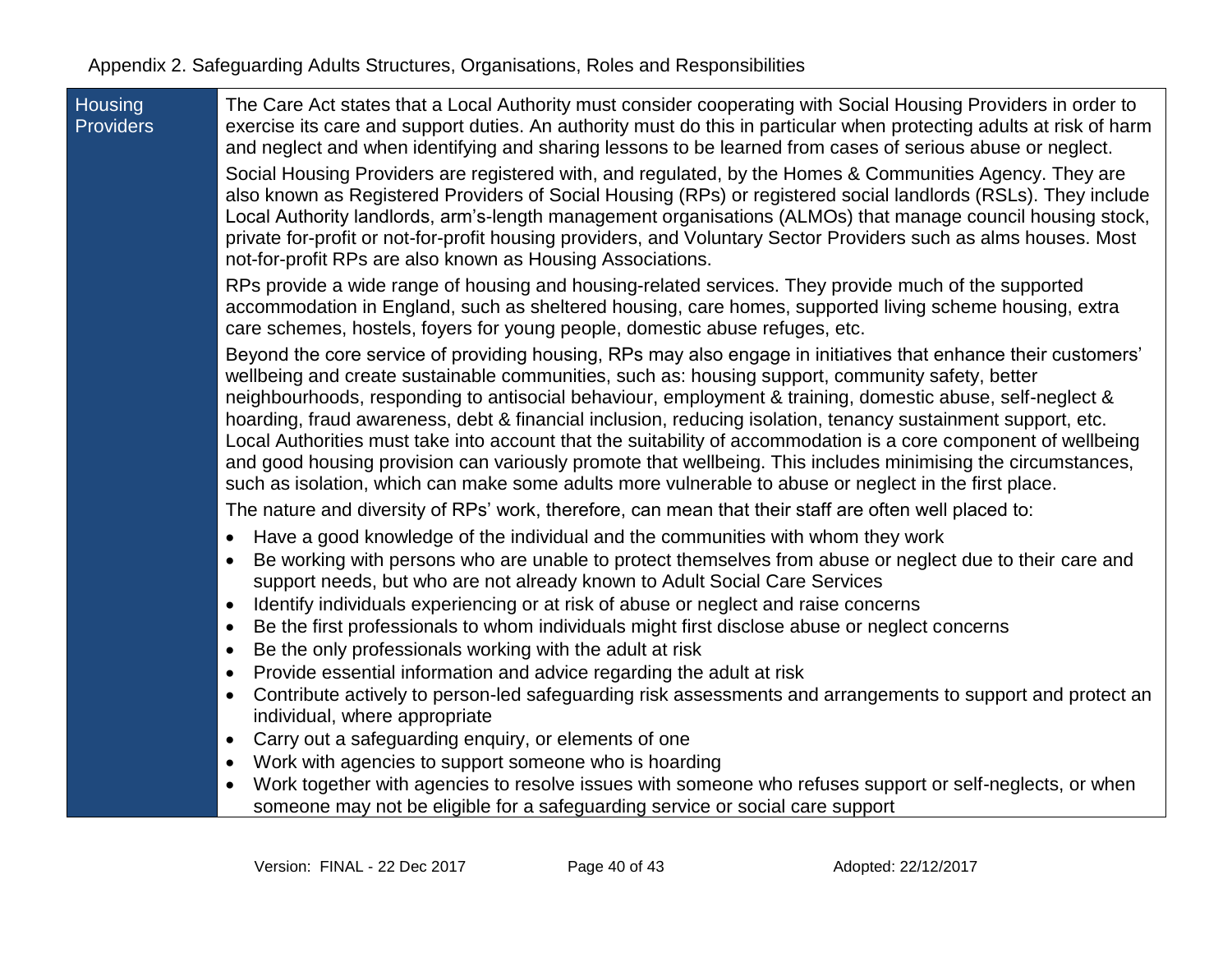|                                                 | Work with Local Authorities to promote safeguarding awareness, information and prevention campaigns<br>$\bullet$<br>Be instrumental in helping a Local Authority to successfully exercise its safeguarding and well-being duties<br>$\bullet$<br>Housing Providers should ensure that they develop a safeguarding culture through:<br>Board and Leadership commitment & ownership of safeguarding responsibilities<br>$\bullet$<br>Policies or guidance that promote the 6 principles of adult safeguarding<br>$\bullet$<br>Policies that reflect the adult safeguarding framework set out by a SAB<br>$\bullet$<br>Staff being vigilant about adult safeguarding concerns<br>$\bullet$<br>Learning and development for staff on adult safeguarding and the Mental Capacity Act 2005 enabling them to<br>$\bullet$<br>fulfil their roles and responsibilities<br>Sharing information appropriately to safeguard adults at risk and engaging with Information Sharing<br>$\bullet$<br>Agreements where required<br>Developing inter-housing networks as well as multi-agency mechanisms<br>$\bullet$ |
|-------------------------------------------------|-----------------------------------------------------------------------------------------------------------------------------------------------------------------------------------------------------------------------------------------------------------------------------------------------------------------------------------------------------------------------------------------------------------------------------------------------------------------------------------------------------------------------------------------------------------------------------------------------------------------------------------------------------------------------------------------------------------------------------------------------------------------------------------------------------------------------------------------------------------------------------------------------------------------------------------------------------------------------------------------------------------------------------------------------------------------------------------------------------|
| Ambulance<br><b>Service</b>                     | There are a number of ways in which Ambulance Service staff may receive information or make observations<br>which suggest that an adult at risk has been abused, neglected or is at risk of abuse and neglect.                                                                                                                                                                                                                                                                                                                                                                                                                                                                                                                                                                                                                                                                                                                                                                                                                                                                                      |
| <b>Fire Service</b>                             | The fire and rescue service can become aware of safeguarding concerns in a number of ways, not only when<br>responding to emergency calls but also during community safety preventative work such as home fire safety<br>visits.                                                                                                                                                                                                                                                                                                                                                                                                                                                                                                                                                                                                                                                                                                                                                                                                                                                                    |
| <b>Prisons</b>                                  | Adult safeguarding in prisons means keeping prisoners safe and protecting them from abuse and neglect. This is<br>underpinned by six key principles of Empowerment, Prevention, Proportionality, Protection, Partnership and<br>Accountability. Prison staff have a common law duty of care to prisoners that includes taking appropriate action<br>to protect them. Prisons have a range of processes in place to ensure that this duty is met. These also ensure<br>that prisoners who are unable to protect themselves as a result of care and support needs are provided with a<br>level of protection that is equivalent to that provided in the community. Definitions of abuse and neglect are<br>based on those used in the Care and Support Statutory Guidance issued by the Department of Health.                                                                                                                                                                                                                                                                                         |
| Community<br><b>Rehabilitation</b><br>Companies | Since 1st June, 2014 the delivery of Probation Services has been carried out by the National Probation Service<br>(NPS) and Community Rehabilitation Company (CRC). NPS are responsible for supervising high and very high<br>risk of serious harm offenders on licence and community orders, and/ or those subject to Multi-Agency Public<br>Protection Arrangement (MAPPA), preparing pre-sentence reports for courts, preparing parole reports,<br>supervising offenders in approved premises, and delivering sex offender treatment programmes, support to<br>victims of serious violent and sexual offences through the Victim Liaison Unit.                                                                                                                                                                                                                                                                                                                                                                                                                                                   |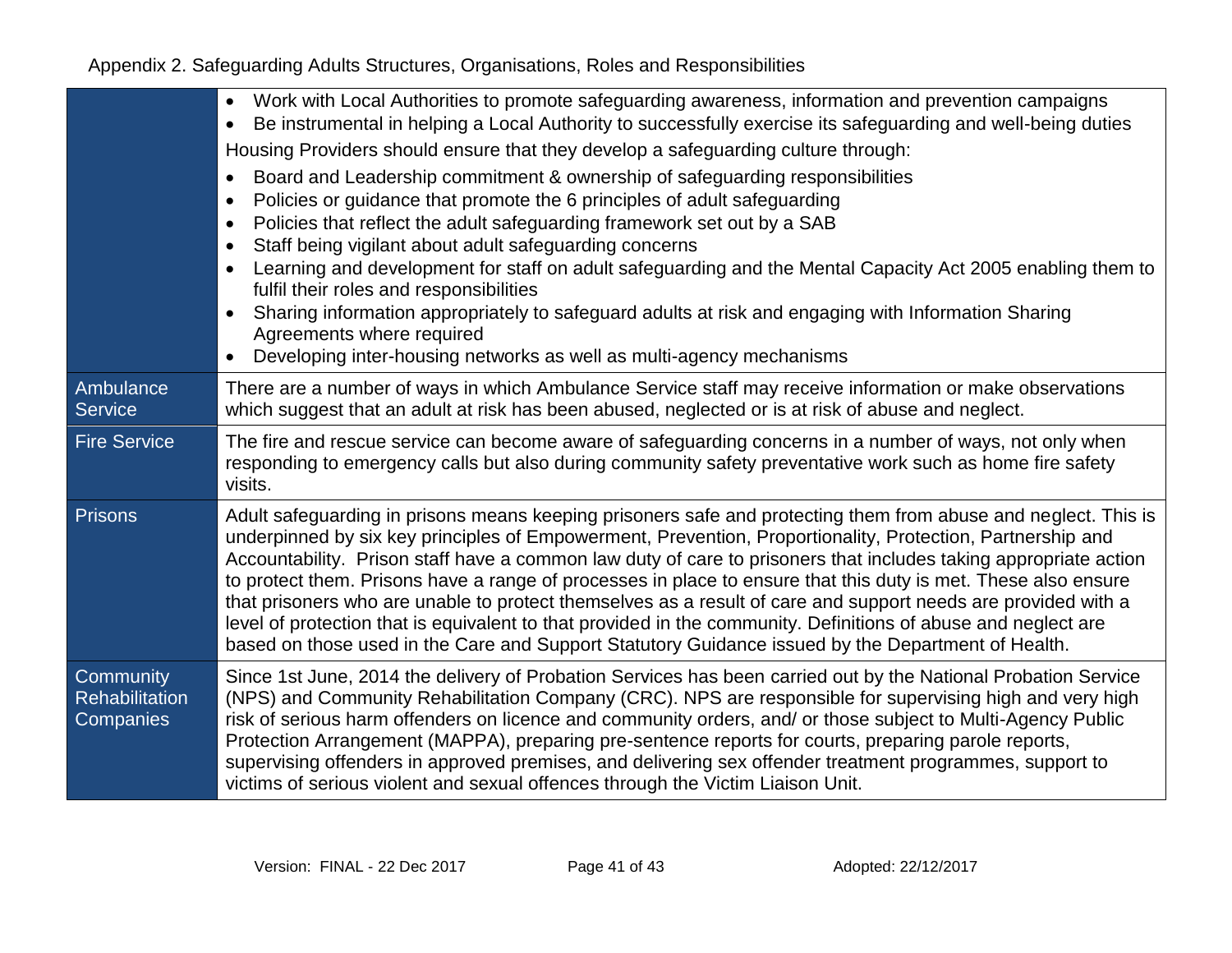|                                         | The CRC are responsible for supervising low and medium risk of serious harm offenders on licence and<br>community orders, Community Payback, Accredited Programmes and other interventions. Both services have a<br>remit to demonstrate a continuous focus on assessment and risk of harm, to protect adults at risk, children and<br>young people, and victims of crime. One of their key objectives is to evidence that routine checks are completed<br>(with appropriate agencies) and information accessed is used to inform the assessment and management of risk<br>in all cases. The NPS works in partnership with other agencies through the Multi Agency Public Protection<br>Arrangements (MAPPA). The purpose of the MAPPA framework is to reduce the risks posed by sexual and<br>violent offenders in order to protect the public. The responsible authorities in respect of MAPPA are the police,<br>prison and the National Probation Service that have a duty to ensure that a local MAPPA is established and the<br>risk assessment and management of all identified MAPPA offenders is addressed through multi-agency working.<br>Although not a statutory requirement, representation from the National Probation Service and the Community<br>Rehabilitation Company on the Safeguarding Adults Board should be considered. |
|-----------------------------------------|--------------------------------------------------------------------------------------------------------------------------------------------------------------------------------------------------------------------------------------------------------------------------------------------------------------------------------------------------------------------------------------------------------------------------------------------------------------------------------------------------------------------------------------------------------------------------------------------------------------------------------------------------------------------------------------------------------------------------------------------------------------------------------------------------------------------------------------------------------------------------------------------------------------------------------------------------------------------------------------------------------------------------------------------------------------------------------------------------------------------------------------------------------------------------------------------------------------------------------------------------------------------------------------------------------------------------------------------------|
| <b>NHS England</b>                      | The general function of NHS England is to promote a comprehensive health service to improve the health<br>outcomes for people in England. NHS England has a statutory requirement to oversee assurance of CCGs in<br>their commissioning role. The mandate from Government sets out a number of objectives which NHS England is<br>legally obliged to pursue. The objectives relevant to safeguarding are:                                                                                                                                                                                                                                                                                                                                                                                                                                                                                                                                                                                                                                                                                                                                                                                                                                                                                                                                       |
|                                         | Continuing to improve safeguarding practice in the NHS;<br>$\bullet$<br>Contributing to multi-agency family support services for vulnerable and troubled families; and<br>٠<br>Contributing to reducing violence, in particular by improving the way the NHS shares information about<br>٠<br>violent assaults with partners, and supports victims of crime.                                                                                                                                                                                                                                                                                                                                                                                                                                                                                                                                                                                                                                                                                                                                                                                                                                                                                                                                                                                     |
|                                         | NHS England is also responsible for ensuring, in conjunction with local CCG Clinical Leads, that there are<br>effective arrangements for the employment and development of a named GP/named professional capacity for<br>supporting Primary Care within the local area                                                                                                                                                                                                                                                                                                                                                                                                                                                                                                                                                                                                                                                                                                                                                                                                                                                                                                                                                                                                                                                                           |
| Office of the<br><b>Public Guardian</b> | The OPG was established under the Mental Capacity Act 2005 to support the Public Guardian and to protect<br>people lacking capacity by:                                                                                                                                                                                                                                                                                                                                                                                                                                                                                                                                                                                                                                                                                                                                                                                                                                                                                                                                                                                                                                                                                                                                                                                                          |
|                                         | Setting up and managing separate registers of lasting powers of attorney, and of court- appointed deputies<br>$\bullet$<br>Supervising deputies<br>$\bullet$                                                                                                                                                                                                                                                                                                                                                                                                                                                                                                                                                                                                                                                                                                                                                                                                                                                                                                                                                                                                                                                                                                                                                                                     |
|                                         | Sending Court of Protection visitors to visit individuals who lack capacity and also those for whom it has<br>$\bullet$<br>formal powers to act on their behalf                                                                                                                                                                                                                                                                                                                                                                                                                                                                                                                                                                                                                                                                                                                                                                                                                                                                                                                                                                                                                                                                                                                                                                                  |
|                                         | Receiving reports from attorneys acting under lasting powers of attorney and deputies<br>٠<br>Providing reports to the Court of Protection<br>$\bullet$                                                                                                                                                                                                                                                                                                                                                                                                                                                                                                                                                                                                                                                                                                                                                                                                                                                                                                                                                                                                                                                                                                                                                                                          |
|                                         | Dealing with complaints about the way in which attorneys or deputies carry out their duties.                                                                                                                                                                                                                                                                                                                                                                                                                                                                                                                                                                                                                                                                                                                                                                                                                                                                                                                                                                                                                                                                                                                                                                                                                                                     |